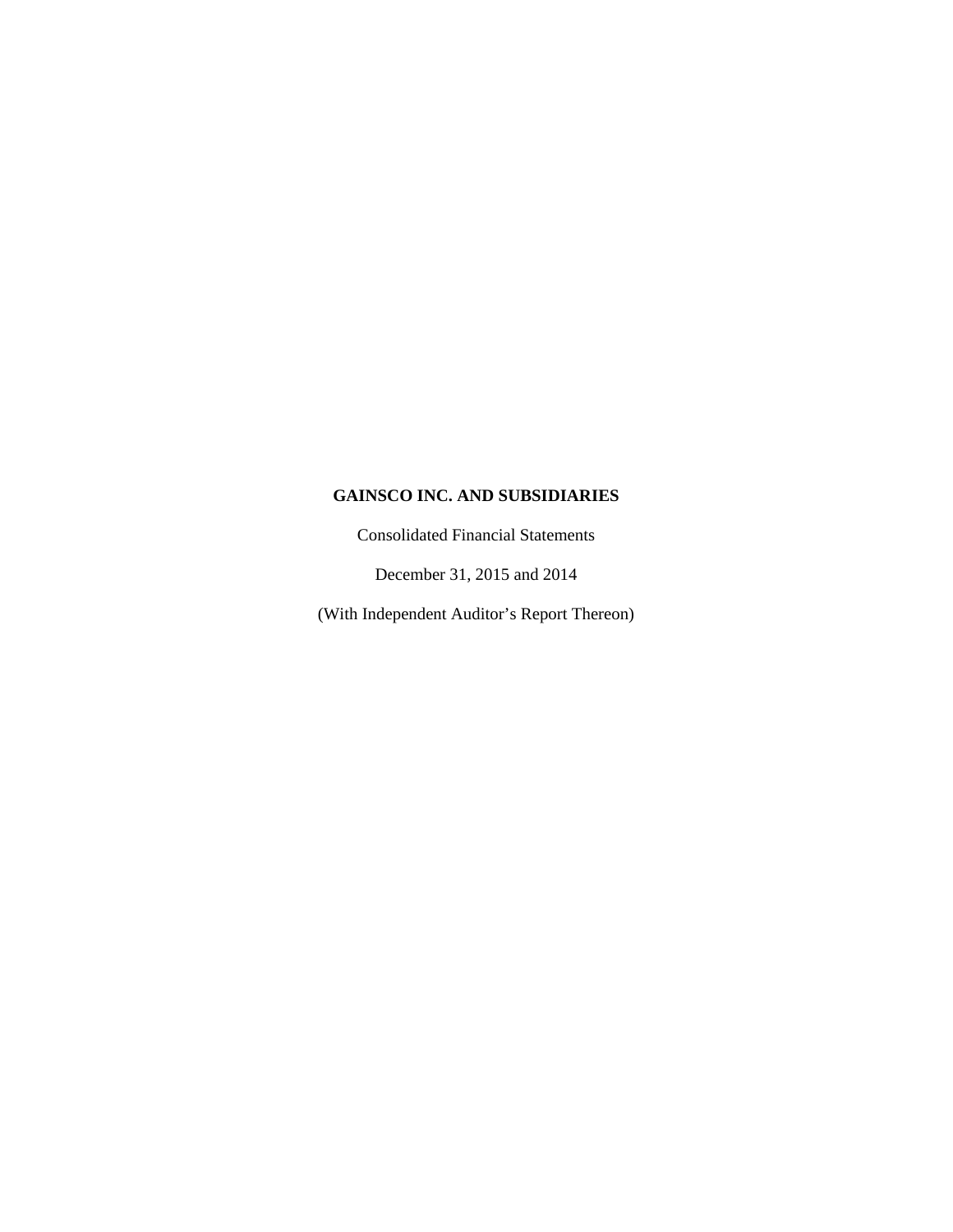

Tel: 214-969-7007 Fax: 214-953-0722 **www.bdo.com**

700 North Pearl, Suite 2000 Dallas, TX 75201

# **Independent Auditor's Report**

The Board of Directors GAINSCO, INC. Dallas, Texas

We have audited the accompanying consolidated financial statements of GAINSCO, INC. and its subsidiaries, which comprise the consolidated balance sheets as of December 31, 2015 and 2014, and the related consolidated statements of operations, comprehensive income, shareholders' equity, and cash flows for the years then ended, and the related notes to the consolidated financial statements.

# *Management's Responsibility for the Financial Statements*

Management is responsible for the preparation and fair presentation of these consolidated financial statements in accordance with accounting principles generally accepted in the United States of America; this includes the design, implementation, and maintenance of internal control relevant to the preparation and fair presentation of consolidated financial statements that are free from material misstatement, whether due to fraud or error.

# *Auditor's Responsibility*

Our responsibility is to express an opinion on these consolidated financial statements based on our audits. We conducted our audits in accordance with auditing standards generally accepted in the United States of America. Those standards require that we plan and perform the audits to obtain reasonable assurance about whether the consolidated financial statements are free of material misstatement.

An audit involves performing procedures to obtain audit evidence about the amounts and disclosures in the consolidated financial statements. The procedures selected depend on the auditor's judgment, including the assessment of the risks of material misstatement of the consolidated financial statements, whether due to fraud or error. In making those risk assessments, the auditor considers internal control relevant to the entity's preparation and fair presentation of the consolidated financial statements in order to design audit procedures that are appropriate in the circumstances, but not for the purpose of expressing an opinion on the effectiveness of the entity's internal control. Accordingly, we express no such opinion. An audit also includes evaluating the appropriateness of accounting policies used and the reasonableness of significant accounting estimates made by management, as well as evaluating the overall presentation of the consolidated financial statements.

We believe that the audit evidence we have obtained is sufficient and appropriate to provide a basis for our audit opinion.

BDO USA, LLP, a Delaware limited liability partnership, is the U.S. member of BDO International Limited, a UK company limited by guarantee, and forms part of the international BDO network of independent member firms.

BDO is the brand name for the BDO network and for each of the BDO Member Firms.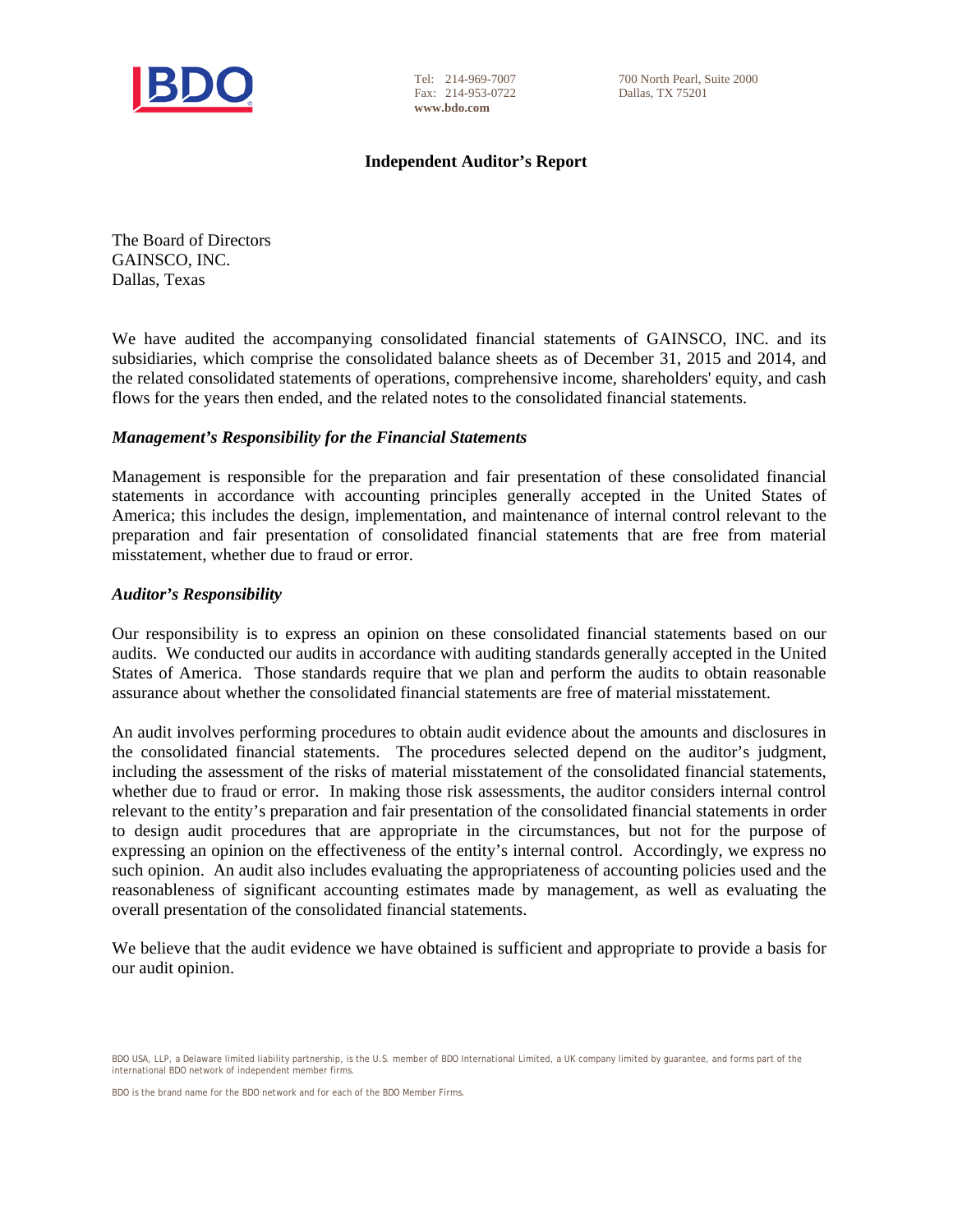

# *Opinion*

In our opinion, the consolidated financial statements referred to above present fairly, in all material respects, the financial position of GAINSCO, INC. and its subsidiaries as of December 31, 2015 and 2014, and the results of its operations and its cash flows for the years then ended in accordance with accounting principles generally accepted in the United States of America.

 $BDO USA, LLP$ 

Dallas, Texas May 3, 2016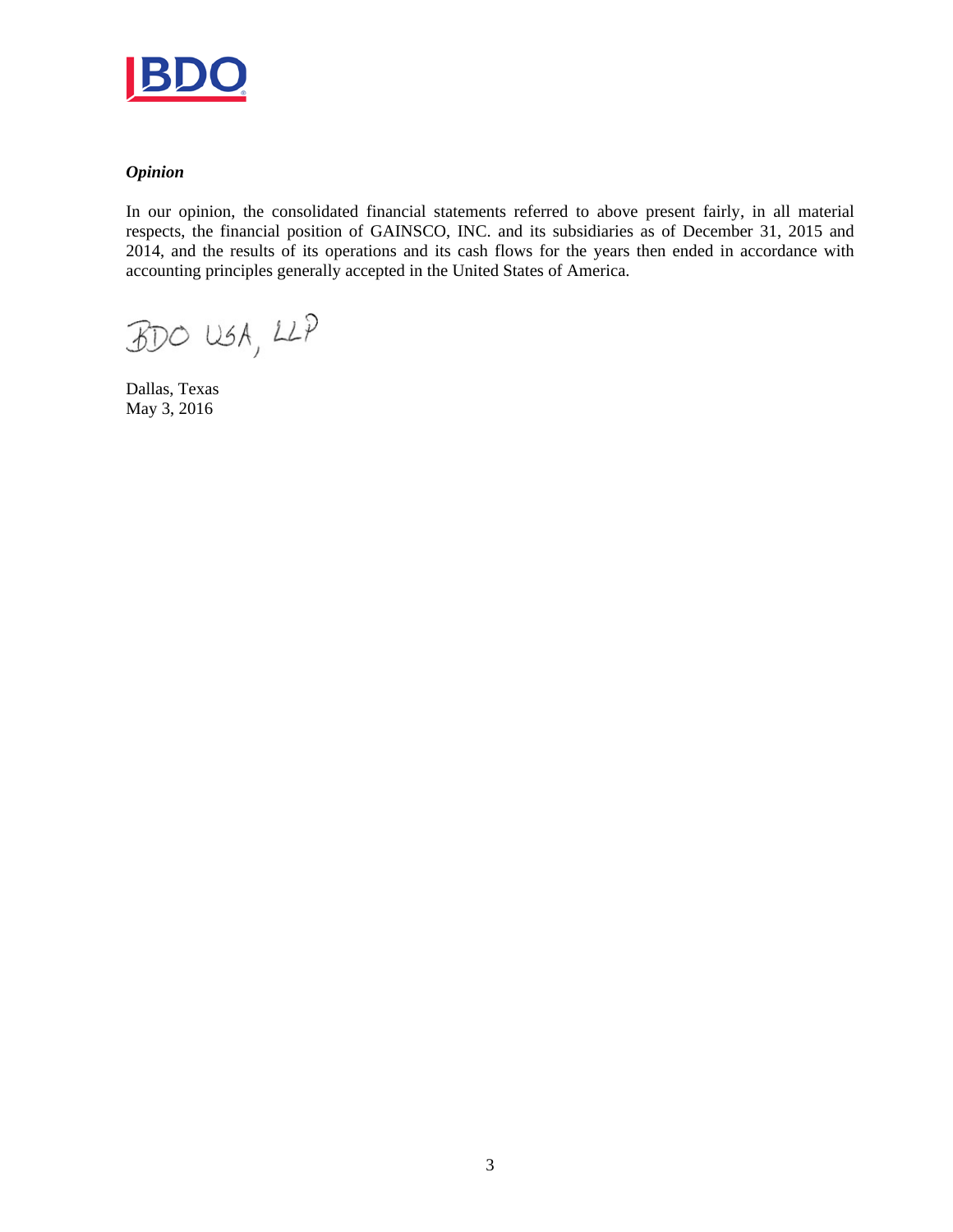# Consolidated Balance Sheets

# December 31, 2015 and 2014

# (Amounts in thousands, except share data)

| Assets                                                                                                                                                                                                       | 2015          | 2014    |
|--------------------------------------------------------------------------------------------------------------------------------------------------------------------------------------------------------------|---------------|---------|
| Investments (notes 1, 2 and 3):<br>Bonds, available for sale – at fair value (amortized cost: $$161,673$ –<br>$2015, $163,474 - 2014$                                                                        | \$<br>158,160 | 164,407 |
| Preferred stocks, available for sale – at fair value (cost: $$950 - 2015$ ,<br>$$1,950 - 2014)$                                                                                                              | 1,171         | 2,130   |
| Common stocks, available for sale – at fair value (cost: $$6,526 - 2015$ ,<br>$$428 - 2014$$<br>Certificates of deposit – at cost, which approximates fair value<br>(amortized cost: $$100 - 2015$ and 2014) | 5,194         | 447     |
|                                                                                                                                                                                                              | 100           | 100     |
| Other long-term investments -equity method (which approximates) cost                                                                                                                                         | 13,116        | 16,203  |
| Short-term investments – at fair value (amortized cost: $$39,354 - 2015$ ,<br>$$23,219-2014)$                                                                                                                | 39,328        | 23,206  |
| Total investments                                                                                                                                                                                            | 217,069       | 206,493 |
| Cash                                                                                                                                                                                                         | 1,715         | 3,173   |
| Accrued investment income (note 1)                                                                                                                                                                           | 1,747         | 1,577   |
| Premiums receivable (net of allowance for doubtful accounts: \$847 –<br>$2015, $823 - 2014$ (note 1)                                                                                                         | 53,471        | 46,717  |
| Finance receivables (net of allowance for doubtful accounts: $$2 - 2015$ ,<br>$$1 - 2014$ ) (note 1)                                                                                                         | 2,305         | 562     |
| Ceded unpaid claims and claim adjustment expenses (notes 9 and 11)                                                                                                                                           |               | 11      |
| Deferred policy acquisition costs (note 1)                                                                                                                                                                   | 9,332         | 8,022   |
| Property and equipment (net of accumulated depreciation and<br>amortization: $$11,206 - 2015, $9,891 - 2014$ (notes 1 and 10)                                                                                | 13,142        | 9,548   |
| Auto vehicle inventory (notes 1 and 7)                                                                                                                                                                       | 9,035         | 9,863   |
| Deferred Federal income taxes (net of valuation allowance: $$0 - 2015$ ,<br>$$2,850 - 2014$ (notes 1 and 12)                                                                                                 | 15,894        | 12,556  |
| Other assets                                                                                                                                                                                                 | 3,195         | 2,917   |
| Intangible assets (notes 1 and 8)                                                                                                                                                                            | 5,040         | 5,645   |
| Goodwill – insurance operations (notes 1 and 8)                                                                                                                                                              | 609           | 609     |
| <b>Total</b> assets                                                                                                                                                                                          | \$<br>332,554 | 307,693 |

(Continued)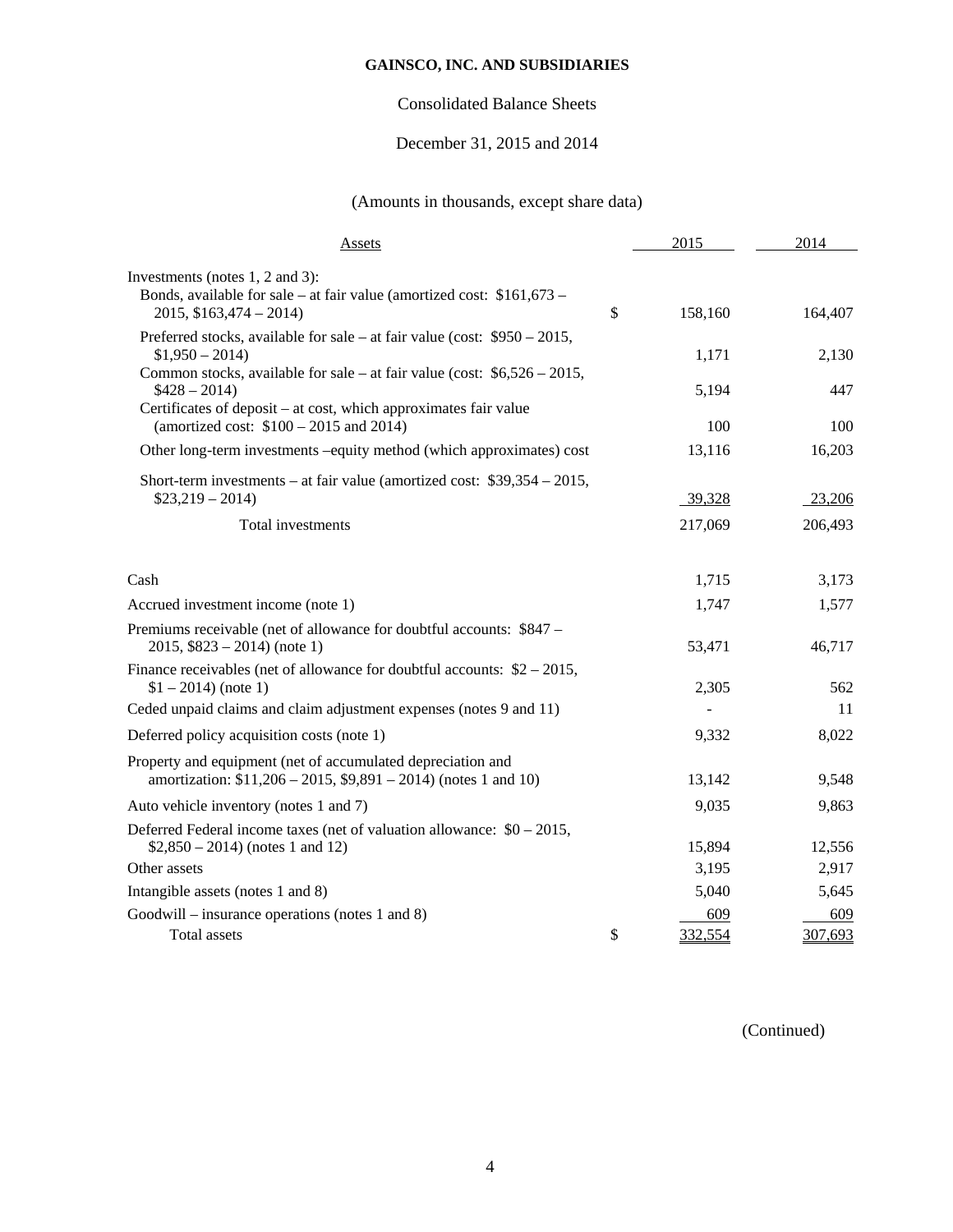# Consolidated Balance Sheets

# December 31, 2015 and 2014

# (Amounts in thousands, except share data)

| Liabilities and Shareholders' Equity                                                                                                                                                                                                | 2015          | 2014      |
|-------------------------------------------------------------------------------------------------------------------------------------------------------------------------------------------------------------------------------------|---------------|-----------|
| Liabilities:                                                                                                                                                                                                                        |               |           |
| Unpaid claims and claim adjustment expenses (notes 1 and 11)                                                                                                                                                                        | \$<br>87,664  | 76,944    |
| Unearned premiums (note 1)                                                                                                                                                                                                          | 62,194        | 54,509    |
| Accounts payable                                                                                                                                                                                                                    | 12,569        | 12,902    |
| Reinsurance balances payable (note 9)                                                                                                                                                                                               | 190           | 273       |
| Vehicle floor plan payable (notes 1 and 7)                                                                                                                                                                                          | 8,741         | 9,388     |
| Note payable (note 4)                                                                                                                                                                                                               | 1,640         |           |
| Subordinated debentures (note 5)                                                                                                                                                                                                    | 43,000        | 43,000    |
| Mortgage loan payable (note 6)                                                                                                                                                                                                      | 5,609         |           |
| Construction loan payable (note 6)                                                                                                                                                                                                  |               | 3,937     |
| Current Federal income taxes (notes 1 and 12)                                                                                                                                                                                       | 131           | 614       |
| Other liabilities                                                                                                                                                                                                                   | 7,267         | 5,318     |
| Cash overdraft                                                                                                                                                                                                                      | 7,809         | 5,832     |
| <b>Total liabilities</b>                                                                                                                                                                                                            | 236,814       | 212,717   |
| Commitments and contingencies (notes 4, 5, 6, 7, 9, 15, 16 and 17)                                                                                                                                                                  |               |           |
| Shareholders' Equity (notes 13 and 14):                                                                                                                                                                                             |               |           |
| Common stock (\$.10 par value, 12,500,000 shares authorized,<br>5,338,232 shares issued and 4,860,900 shares outstanding at<br>December 31, 2015, 5,221,232 shares issued and 4,962,582 shares<br>outstanding at December 31, 2014) | 534           | 522       |
| Additional paid-in capital                                                                                                                                                                                                          | 137,908       | 136,212   |
| Accumulated deficit                                                                                                                                                                                                                 | (32, 165)     | (38, 309) |
| Accumulated other comprehensive (loss) income (notes 2 and 3)                                                                                                                                                                       | (3,069)       | 739       |
| Treasury stock, at cost (477,332 shares at December 31, 2015, 258,650<br>shares at December 31, 2014) (notes 1 and 13)                                                                                                              | (7, 468)      | (4,188)   |
| Total shareholders' equity                                                                                                                                                                                                          | 95,740        | 94,976    |
| Total liabilities and shareholders' equity                                                                                                                                                                                          | \$<br>332,554 | 307,693   |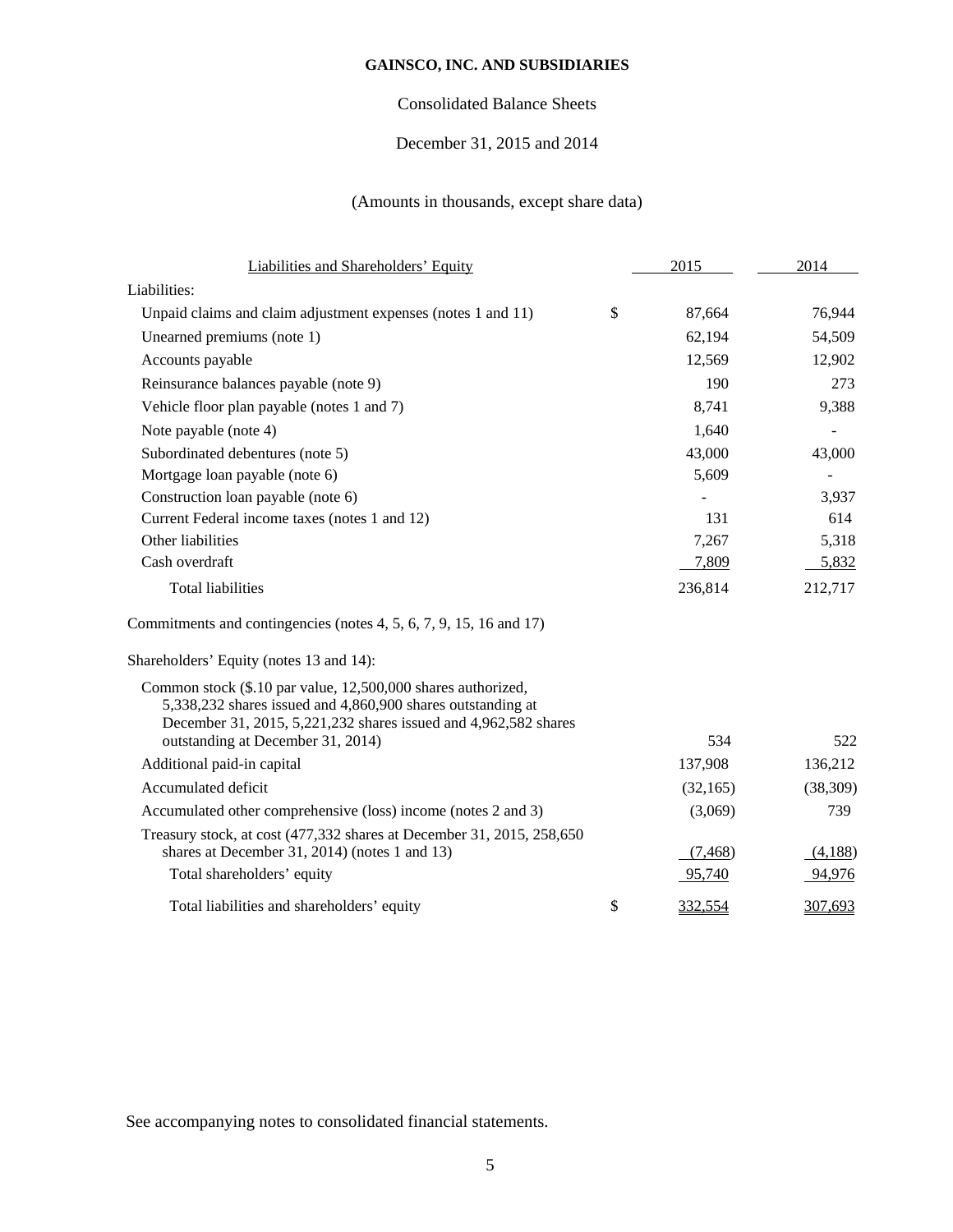# Consolidated Statements of Operations

# Years ended December 31, 2015 and 2014

# (Amounts in thousands, except per share data)

|                                                                       | 2015              | 2014          |
|-----------------------------------------------------------------------|-------------------|---------------|
| Revenues:                                                             |                   |               |
| Net premiums earned (notes 1 and 9)                                   | \$<br>218,867     | 194,743       |
| Net investment income (note 2)                                        | 4,770             | 4,187         |
| Realized investment gains (losses) (note 2 and 3), net:               |                   |               |
| Other-than-temporary impairment losses                                | (79)              | (7)           |
| Other realized investment gains, net                                  | 157               | 206           |
| Total realized investment gains, net                                  | 78<br>11,795      | 199           |
| Agency revenues (note 1)                                              |                   | 10,895        |
| Gross auto sales (note 1)                                             | 38,489            | 35,946        |
| Other revenue, net (note 1)                                           | 1,180             | 8,093         |
| Total revenues                                                        | 275,179           | 254,063       |
| Expenses:                                                             |                   |               |
| Claims and claim adjustment expenses (notes 1,                        |                   |               |
| 9 and 11)                                                             | 157,875           | 135,556       |
| Policy acquisition costs (note 1)                                     | 31,723            | 28,154        |
| Underwriting and operating expenses                                   | 44,241            | 40,487        |
| Cost of auto sales (note 1)                                           | 34,268            | 32,130        |
| Interest expense, net (notes 4 and 5)                                 | 1,931             | 2,048         |
| Total expenses                                                        | 270,038           | 238,375       |
| Income before Federal income taxes                                    | 5,141             | 15,688        |
| Federal income taxes (notes 1 and 12):                                |                   |               |
| Current expense                                                       | 374               | 861           |
| Deferred benefit                                                      | (1,377)           | (6,748)       |
| Total income tax benefit                                              | (1,003)           | (5,887)       |
| Net income                                                            | \$<br>6,144       | <u>21,575</u> |
| Income per common share (notes 1, 13 and 14):                         |                   |               |
| <b>Basic</b>                                                          | \$<br><u>1.24</u> | 4.38          |
| Diluted                                                               | \$<br>1.24        | 4.38          |
|                                                                       |                   |               |
| Weighted average common shares outstanding<br>(notes $13$ and $14$ ): |                   |               |
| <b>Basic</b>                                                          | <u>4.937</u>      | 4,927         |
| Diluted                                                               | 4,937             | 4,927         |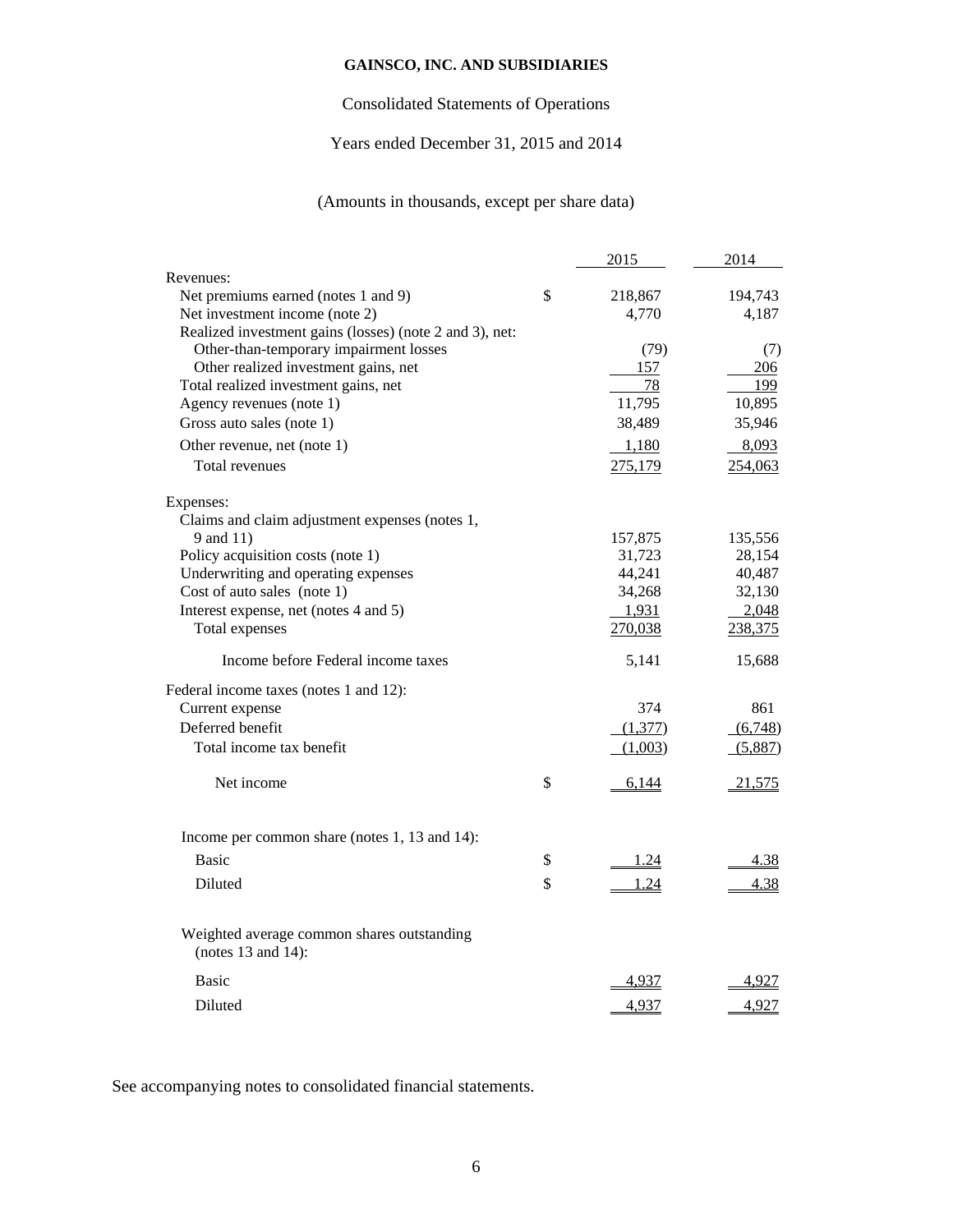# Consolidated Statements of Comprehensive Income

# Years ended December 31, 2015 and 2014

# (Amounts in thousands)

|                                                                                 | 2015        | 2014          |
|---------------------------------------------------------------------------------|-------------|---------------|
| Net income                                                                      | \$<br>6,144 | 21,575        |
| Other comprehensive income (loss) before tax:                                   |             |               |
| Unrealized gains (losses) on investments:                                       |             |               |
| Unrealized holding gains (losses) arising during the period                     | (5,691)     | 1,977         |
| Less: Reclassification adjustments for realized gains included in<br>net income | (78)        | (199)         |
| Unrealized gains (losses) on investments, net                                   | (5,769)     | 1,778         |
| Other comprehensive income (loss), before tax                                   | (5,769)     | 1,778         |
| Income tax (benefit) expense related to components of other                     |             |               |
| comprehensive (loss) income                                                     | (1,961)     | 605           |
| Other comprehensive (loss) income, net of tax                                   | (3,808)     | 1,173         |
| Comprehensive income                                                            | \$<br>2,336 | <u>22.748</u> |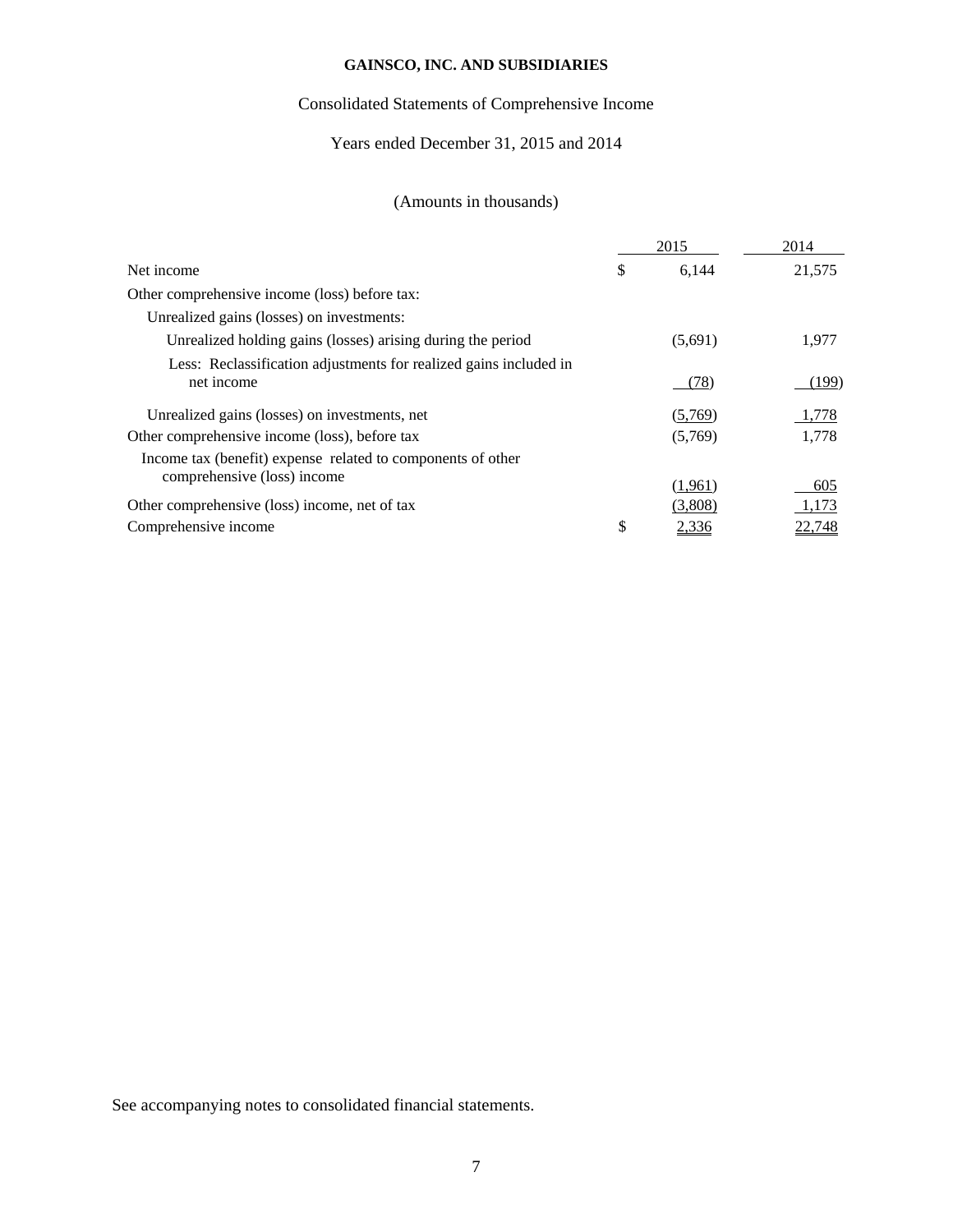# Consolidated Statements of Shareholders' Equity

# Years ended December 31, 2015 and 2014

# (Amounts in thousands)

|                                                | 2015            | 2014      |
|------------------------------------------------|-----------------|-----------|
| Common Stock:                                  |                 |           |
| Balance at beginning of year                   | \$<br>522       | 515       |
| Stock issuance                                 | 12              | 7         |
| Balance at end of year                         | \$<br>534       | 522       |
| Additional paid-in capital:                    |                 |           |
| Balance at beginning of year                   | \$<br>136,212   | 135,529   |
| Stock issuance                                 | (12)            | (7)       |
| Stock-based compensation expense               | 1,708           | 690       |
| Balance at end of year                         | \$<br>137,908   | 136,212   |
| Accumulated deficit:                           |                 |           |
| Balance at beginning of year                   | \$<br>(38, 309) | (59, 884) |
| Net income                                     | 6,144           | 21,575    |
| Balance at end of year                         | \$<br>(32,165)  | (38,309)  |
| Accumulated other comprehensive (loss) income: |                 |           |
| Balance at beginning of year                   | \$<br>739       | (434)     |
| Other comprehensive (loss) income              | (3,808)         | 1,173     |
| Balance at end of year                         | \$<br>(3,069)   | 739       |
| Treasury stock:                                |                 |           |
| Balance at beginning of year                   | (4,188)         | (4,188)   |
| Stock repurchase                               | (3,280)         |           |
| Balance at end of year                         | (7,468)         | (4,188)   |
| Total shareholders' equity end of year         | \$<br>95,740    | 94,976    |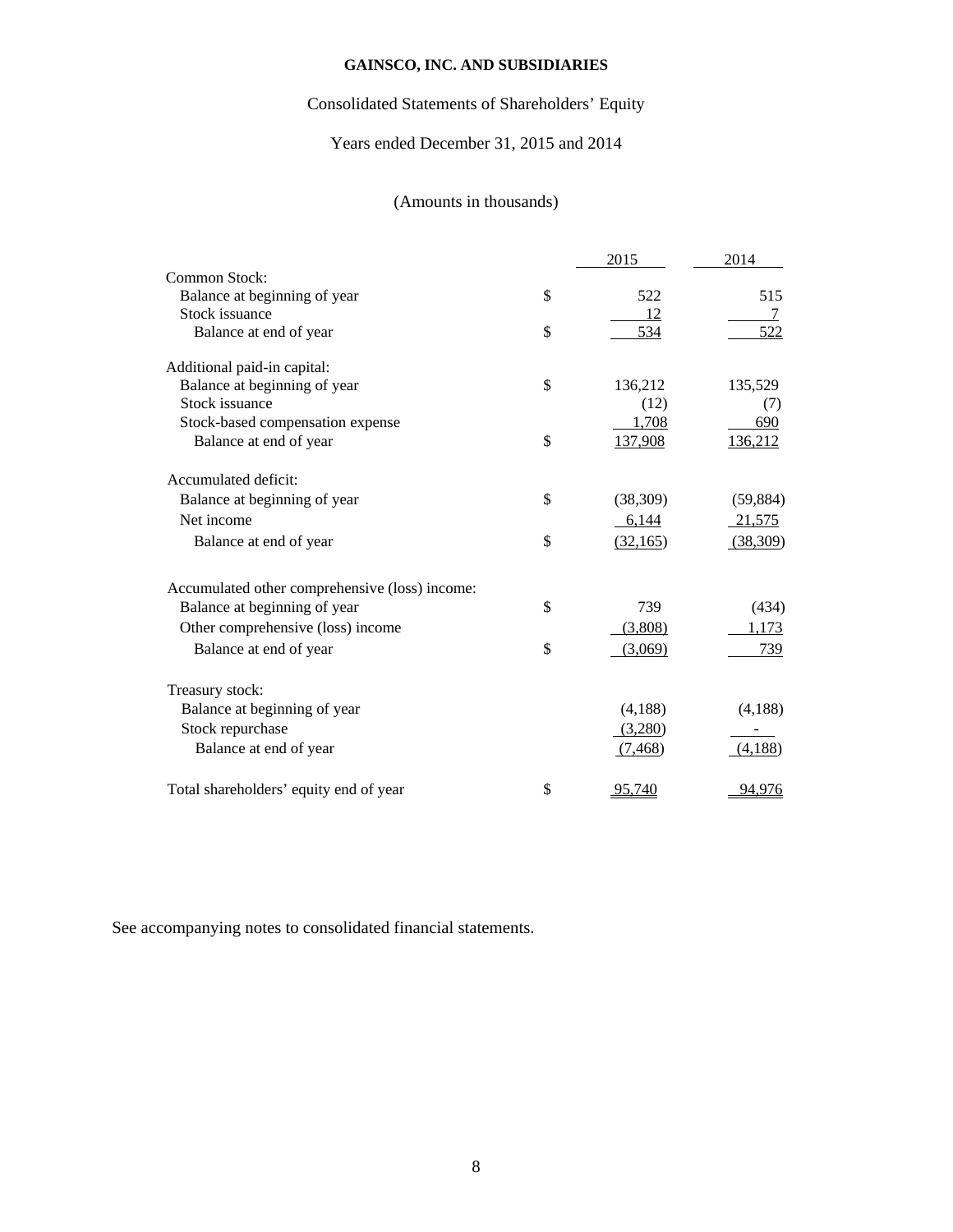# Consolidated Statements of Cash Flows

# Years ended December 31, 2015 and 2014

# (Amounts in thousands)

|                                                                                  | 2015         | 2014    |
|----------------------------------------------------------------------------------|--------------|---------|
| Cash flows from operating activities:                                            |              |         |
| Net income                                                                       | \$<br>6,144  | 21,575  |
| Adjustments to reconcile net income to cash<br>provided by operating activities: |              |         |
| Depreciation and amortization                                                    | 4,801        | 4,488   |
| Impairment of intangible assets                                                  | 605          | 1,855   |
| Other-than-temporary impairment of investments                                   | 79           | 7       |
| Non-cash compensation expense<br>Realized gains (excluding other-than-temporary  | 1,708        | 690     |
| impairments)                                                                     | (157)        | (206)   |
| Loss on sale of property and equipment                                           | 8            |         |
| Deferred Federal income tax benefit                                              | (1,377)      | (6,748) |
| Changes in operating assets and liabilities, net of<br>assets acquired:          |              |         |
| Accrued investment income                                                        | (170)        | (95)    |
| Premiums receivable                                                              | (6,754)      | (6,081) |
| Finance receivables                                                              | (1,743)      | 1,172   |
| Ceded unpaid claims and claim adjustment                                         |              |         |
| expenses                                                                         | 11           | 925     |
| Deferred policy acquisition costs                                                | (1,310)      | (1,168) |
| Auto vehicle inventory                                                           | 828          | (3,262) |
| Other assets                                                                     | (343)        | 130     |
| Unpaid claims and claim adjustment expenses                                      | 10,720       | 3,448   |
| Unearned premiums                                                                | 7,685        | 6,823   |
| Accounts payable                                                                 | (333)        | 5,050   |
| Reinsurance balances payable                                                     | (83)         | (30)    |
| Other liabilities                                                                | 1,949        | 1,120   |
| Current Federal income taxes                                                     | (483)        | 439     |
| Net cash provided by operating activities                                        | \$<br>21,785 | 30,132  |

(Continued)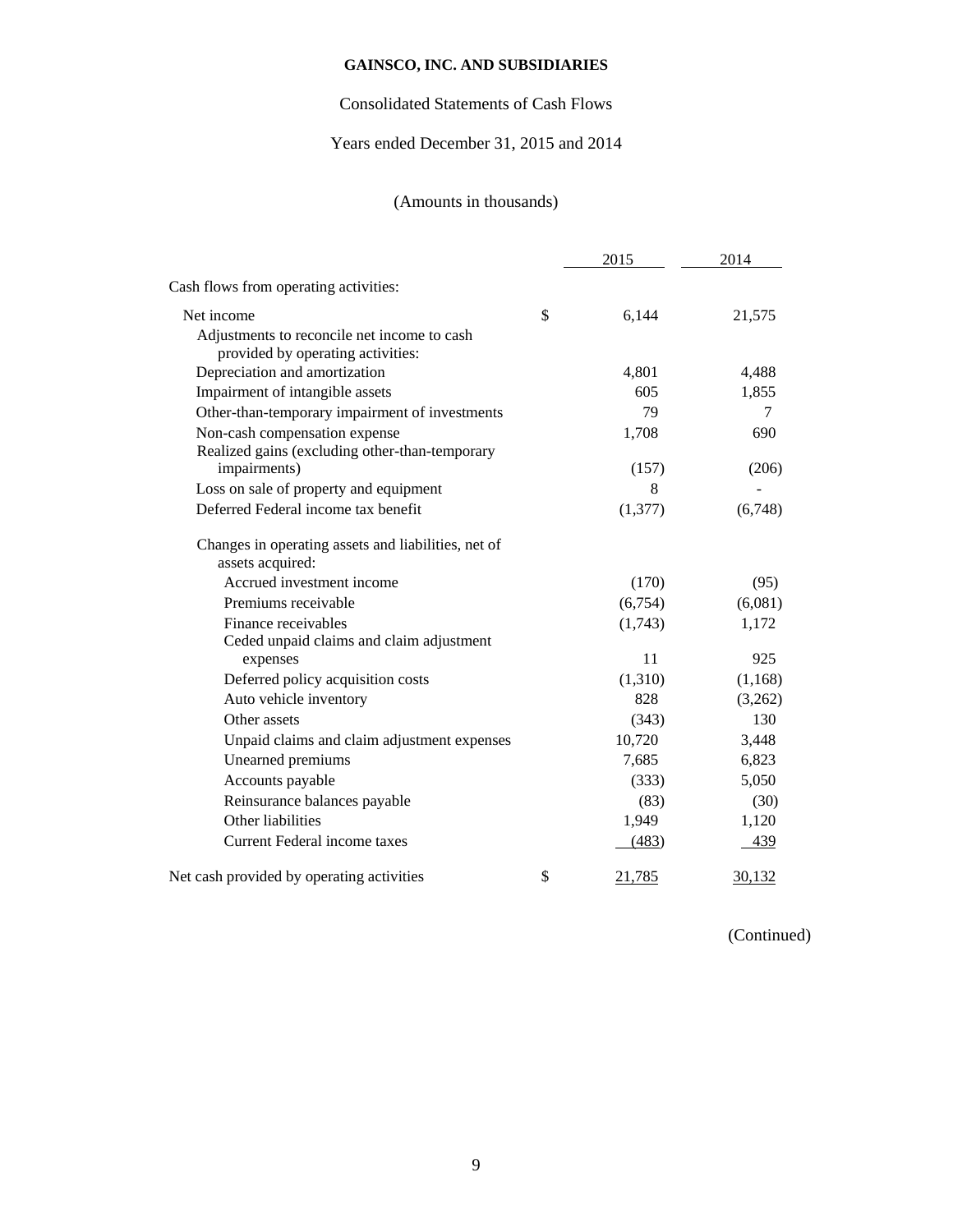# Consolidated Statements of Cash Flows

# Years ended December 31, 2015 and 2014

# (Amounts in thousands)

|                                                     | 2015         | 2014                     |
|-----------------------------------------------------|--------------|--------------------------|
| Cash flows from investing activities:               |              |                          |
| Bonds available for sale:                           |              |                          |
| Sold                                                | \$<br>25,392 | 15,081                   |
| Matured                                             | 20,715       | 18,839                   |
| Purchased                                           | (46, 732)    | (45, 348)                |
| Certificates of deposit:                            |              |                          |
| Matured                                             | 100          | 100                      |
| Purchased                                           | (100)        | (100)                    |
| Preferred stocks sold                               | 1,002        | 488                      |
| Common stocks sold                                  | 296          |                          |
| Common stocks purchased                             | (6, 439)     |                          |
| Other long-term investments sold                    | 5,224        | 2,973                    |
| Other long-term investments purchased               | (2, 138)     | (11,661)                 |
| Net change in short-term investments                | (16,524)     | 1,460                    |
| Cash paid for acquisition, net of cash acquired     |              | (1,146)                  |
| Property and equipment sold                         | (8)          |                          |
| Property and equipment purchased                    | (5,393)      | (7,296)                  |
| Net cash used in investing activities               | (24,605)     | (26,610)                 |
| Cash flows from financing activities:               |              |                          |
| Principal payment on note                           |              | (11,200)                 |
| Draw on note payable                                | 1,640        | 1,300                    |
| Proceeds from floor plan financing                  | 32,328       | 33,102                   |
| Repayments on floor plan financing                  | (32, 975)    | (31,083)                 |
| Principal payment on mortgage loan                  | (71)         | (11,200)                 |
| Draw on construction loan payable                   | 1,743        | 3,937                    |
| Purchase of treasury shares                         | (3,280)      | $\overline{\phantom{m}}$ |
| Net change in cash overdraft                        | 1,977        | 1,293                    |
| Net cash provided by (used in) financing activities | 1,362        | (2,651)                  |
| Net (decrease) increase in cash                     | (1, 458)     | 871                      |
| Cash at beginning of year                           | 3,173        | 2,302                    |
| Cash at end of year                                 | \$<br>1,715  | 3,173                    |

Supplemental disclosures of cash flow information:

\$1,970 and \$2,168 in interest was paid during 2015 and 2014, respectively (notes 4 and 5).

\$757 and \$374 in income tax payments were made during 2015 and 2014, respectively (note 12).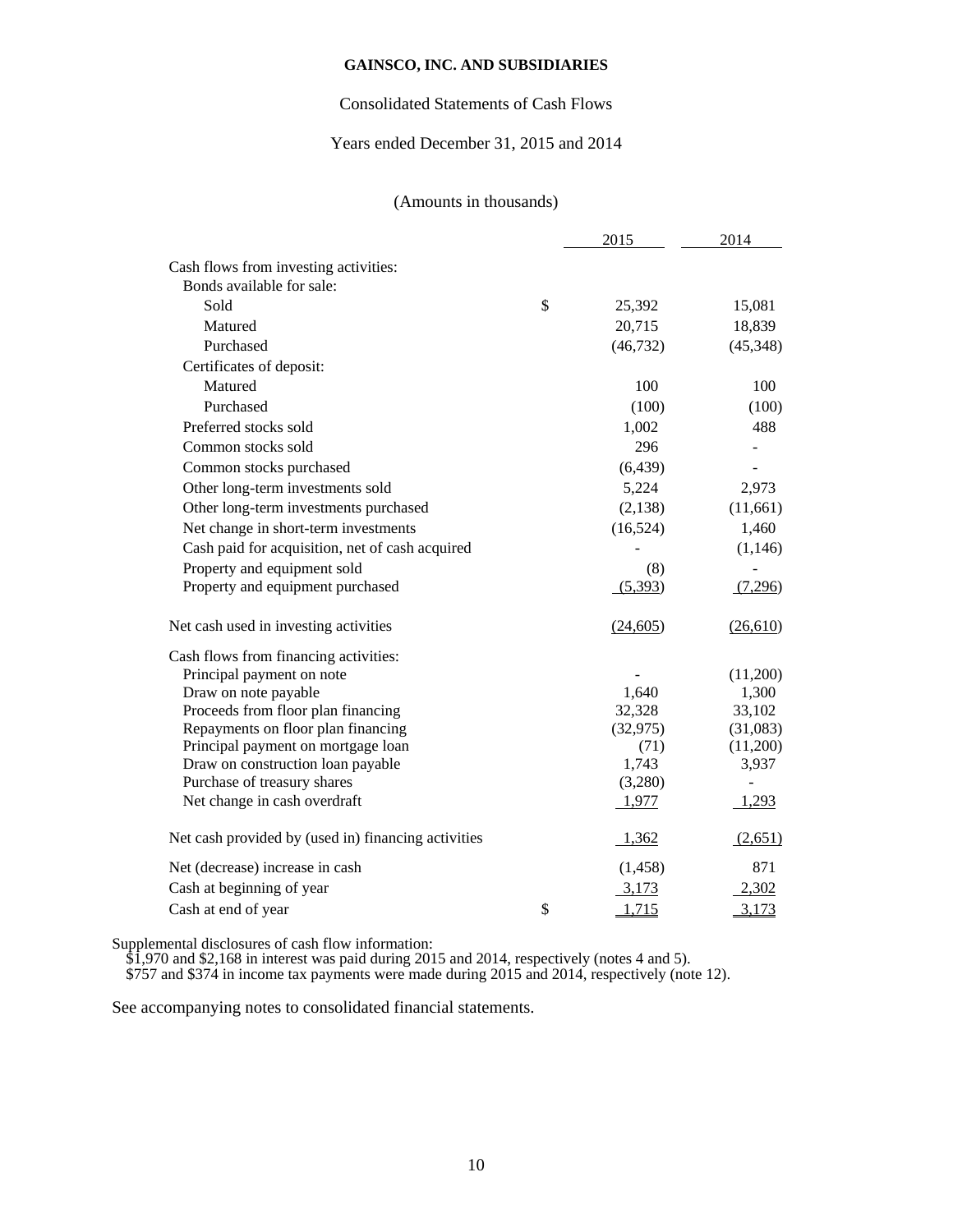### Notes to Consolidated Financial Statements

December 31, 2015 and 2014

## **(1) Background and Summary of Significant Accounting Policies**

# *(a) Basis of Consolidation*

The accompanying consolidated financial statements include the accounts of GAINSCO, INC. ("GANS") and its wholly-owned subsidiaries (collectively, the "Company" or "we"), MGA Insurance Company, Inc. ("MGA"), National Specialty Lines, Inc. ("NSL"), BSAG, Inc., Bob Stallings Car Rental, Inc., First Win Automotive, Inc., GAINSCO Automotive Holdings Corp, Inc., Stallings Auto Group, Inc. ("SAG"), Bob Stallings Hyundai, Inc. ("BSHI"), Red Dragon Properties I, Inc. (collectively, the "Auto Group"), GAINSCO Service Corp., GAINSCO/Bob Stallings Racing, Inc. and GAINSCO Auto Insurance Agency, Inc. MGA has one wholly owned subsidiary, MGA Agency, Inc. All significant intercompany accounts and transactions have been eliminated in consolidation.

The consolidated financial statements included herein have been prepared by GANS, on the basis of accounting principles generally accepted in the United States ("GAAP"). The preparation of financial statements in conformity with GAAP requires management to make estimates and assumptions that affect the reported amounts of assets and liabilities and disclosure of contingent assets and liabilities at the date of the financial statements and the reported amounts of revenues and expenses during the reporting period. Actual results could differ from those estimates.

# *(b) Nature of Operations*

The Company's nonstandard personal auto products are primarily aligned with customers seeking to purchase basic coverage and limits of liability required by statutory requirements, or slightly higher. Our products include coverage for third party liability, for bodily injury and physical damage, as well as collision and comprehensive coverage for theft, physical damage and other perils for an insured's vehicle. Within this context, we offer our products to a wide range of customers who present varying degrees of potential risk to the Company, and we strive to price our products to reflect this range of risk accordingly, in order to earn an underwriting profit. Simultaneously, when actuarially prudent, we attempt to position our product pricing to be competitive with other companies offering similar products to optimize our likelihood of securing our targeted customers. We offer flexible premium down payment, installment payment, late payment, and policy reinstatement plans that we believe help us secure new customers and retain existing customers, while generating an additional source of income from fees that we charge for those services. We primarily write six-month policies in Arizona, New Mexico and Oklahoma and both one month and six month policies in Texas, with both six month and one year policies in Florida, Georgia, South Carolina, Tennessee and Virginia. The terms of policies we are permitted to offer varies in the states in which we operate.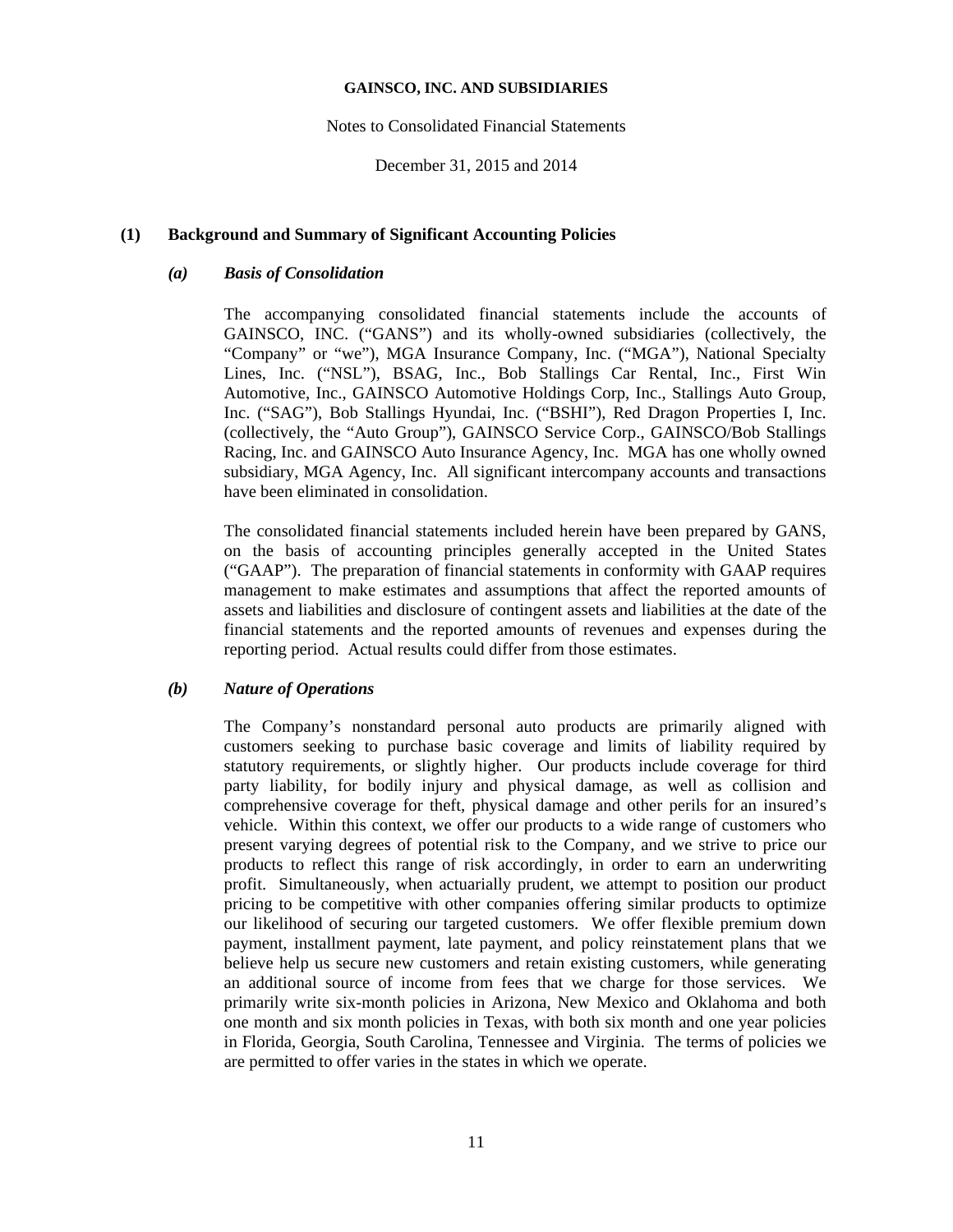#### Notes to Consolidated Financial Statements

December 31, 2015 and 2014

GANS expects to use cash during the next twelve months primarily for: (1) interest on the Subordinated debentures and the credit agreement, (2) administrative expenses and (3) investments. The primary sources of cash to meet these obligations are assets held by GANS, dividends from its subsidiaries and the ability to draw from its \$20.0 million bank credit agreement that was renewed in December 2014 and now has a maturity date of December 12, 2016. GANS believes the cash available from its short-term investments, dividends from its subsidiaries and advances from its \$20.0 million bank credit agreement should be sufficient to meet its expected obligations for the next twelve months.

In January 2014, a newly-formed subsidiary of the Company, Red Dragon Properties I, Inc., entered into a real estate Purchase Agreement for the acquisition of land to relocate the motor vehicle dealer for the sale and service of new and used motor vehicles. The cash purchase price of the land was \$1.1 million.

In 2014, the Company reached an out of court settlement and collected on a lawsuit it had filed as a plaintiff. Due to the confidential nature of the settlement agreement, specifics of the settlement are precluded from being disclosed. The amount received by the Company as a result of this settlement accounts for the majority of the increase in Other revenue in 2014.

## *(c) Investments*

The Company did not hold any held-to-maturity investment securities during 2015 and 2014. Investments classified as available-for-sale securities include debt and equity securities that are not classified as held-to-maturity or as trading security investments and are carried at fair value with unrealized holding gains and losses excluded from earnings and reported as a separate component of shareholders' equity, namely, "Other Comprehensive Income." Other long-term investments in partnerships or limited liability companies are recorded under the equity method of accounting, which approximates cost. Under the equity method, the investment, originally recorded at cost, is adjusted to recognize our share of the net earnings or losses as they occur.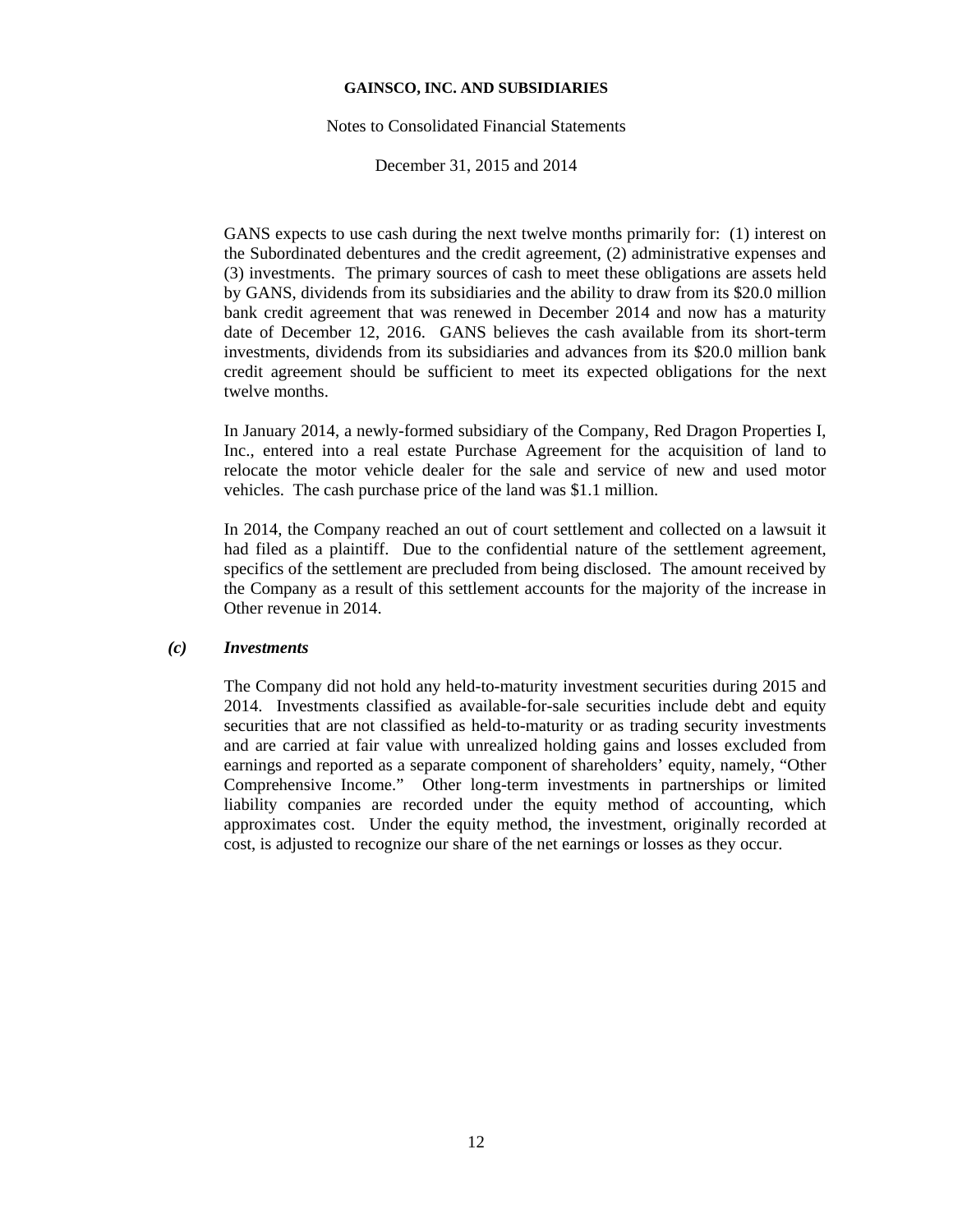#### Notes to Consolidated Financial Statements

December 31, 2015 and 2014

Investments are stated at fair value and are based on prices quoted in the most active market for each security, the fair value of comparable securities, discounted cash flow models or similar methods. Premiums and discounts on mortgage-backed and assetbacked securities are amortized over a period based on estimated future principal payments, including prepayments. Prepayment assumptions are reviewed periodically and adjusted to reflect actual prepayments and changes in expectations. The most significant determinants of prepayments are the difference between interest rates on the underlying mortgages, or underlying securities, and the current mortgage loan rates and the structure of the security. Other factors affecting prepayments include the size, type and age of underlying mortgages, the geographic location of the mortgaged properties and the credit worthiness of the borrowers. Variations from anticipated prepayments will affect the life and yield of these securities.

Investment securities are exposed to a number of factors, including general economic and business environment, changes in the credit quality of the issuer of the fixed income securities, changes in market conditions or disruptions in particular markets, changes in interest rates, or regulatory changes. Fair values of securities fluctuate based on the magnitude of changing market conditions. Our securities are issued by domestic entities and are backed either by collateral or the credit of the underlying issuer. Factors such as an economic downturn, disruptions in the credit markets, a regulatory change pertaining to the issuer's industry, deterioration in the cash flows or the quality of assets of the issuer, or a change in the issuer's marketplace may adversely affect our ability to collect principal and interest from the issuer. Both equity and fixed income securities have been affected over the past several years, and may be affected in the future, by significant external events. Credit rating downgrades, defaults, and impairments may result in write-downs in the value of the investment securities held by the Company. The Company regularly monitors its portfolio for pricing changes, which might indicate potential impairments, and performs reviews of securities with unrealized losses. In such cases, changes in fair value are evaluated to determine the extent to which such changes are attributable to (i) fundamental factors specific to the issuer, such as financial conditions, business prospects or other factors, or (ii) marketrelated factors, such as interest rates. When a security in the Company's investment portfolio has an unrealized loss in fair value that is deemed to be other than temporary, the Company reduces the book value of such security to its current fair value, recognizing the credit related decline as a realized loss in the Consolidated Statements of Operations and a revised GAAP cost basis for the security is established.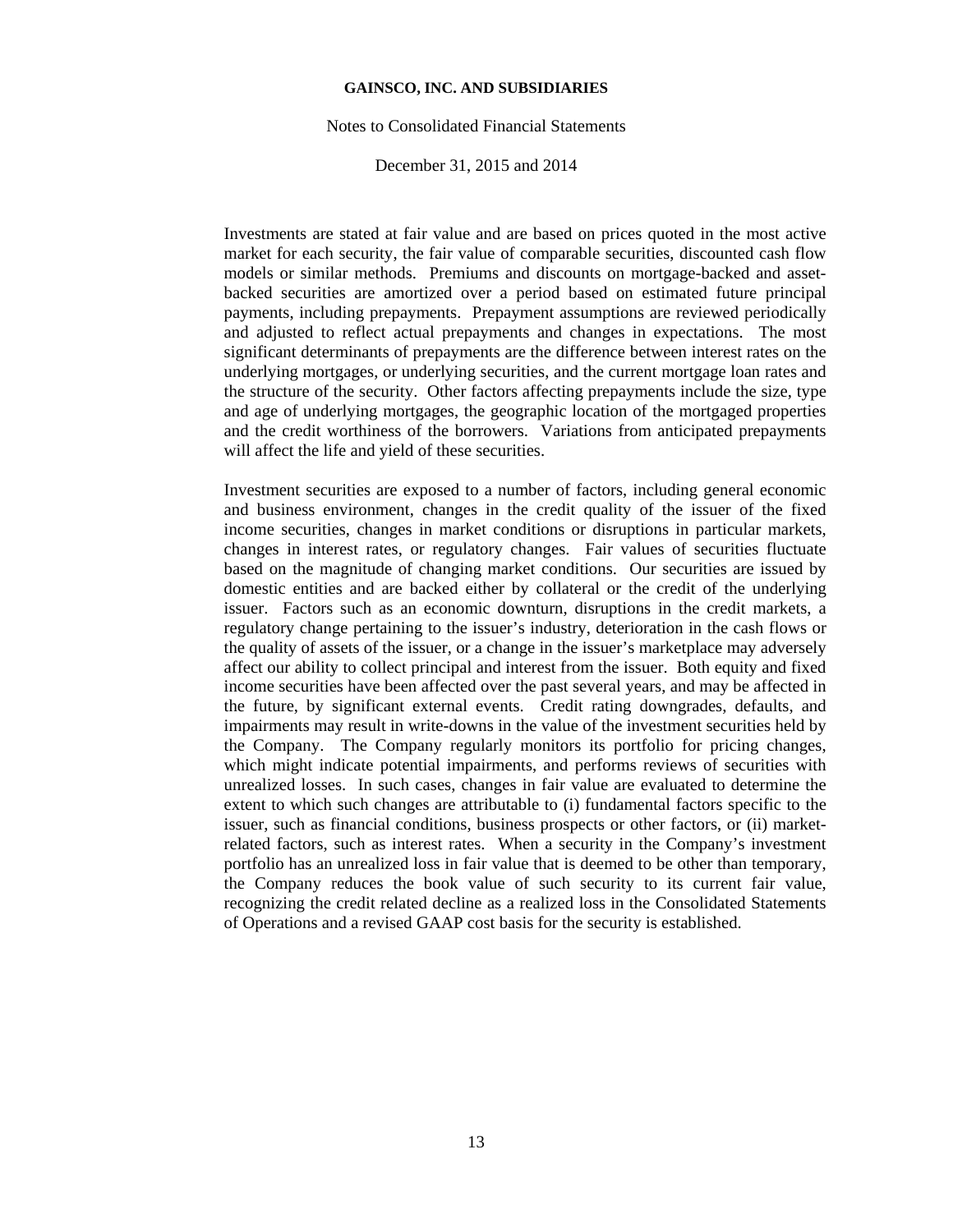#### Notes to Consolidated Financial Statements

December 31, 2015 and 2014

For fixed maturity securities that are other-than-temporarily impaired, the Company assesses its intent to sell and the likelihood that we will be required to sell the security before recovery of its amortized cost. If a fixed maturity security is considered otherthan-temporarily impaired ("OTTI"), but the Company does not intend to and is not more than likely to be required to sell the security prior to its recovery to amortized cost, the amount of the impairment is separated into a credit loss component and the amount due to all other factors. The credit loss component of an impairment charge on a fixed maturity security is determined by the excess of the amortized cost over the present value of the expected cash flows. The present value is determined using the best estimate of cash flows discounted at (1) the effective interest rate implicit at the date of acquisition for non-structured securities or (2) the book yield for structured securities. The techniques and assumptions for determining the best estimate of cash flows varies depending on the type of security. The credit loss component of an impairment charge is recognized in net earnings while the non-credit component is recognized in accumulated other comprehensive income, a component of shareholders' equity.

Accrued investment income is the interest earned on securities which has been recognized in the results of operations, but the cash has not been received from the various security issuers. This accrual is based on the terms of each of the various securities and uses the 'effective interest method' for amortizing the premium and accruing the discount. Realized gains (losses) on securities are computed based upon the "specific identification" method on trade date and include write downs on securities considered to have other than temporary declines in fair value. Dividends on preferred stock are recorded as investment income on the ex-dividend date with a corresponding receivable to be extinguished upon receipt of cash.

## *(d) Deferred Policy Acquisition Costs and Policy Acquisition Costs*

Deferred policy acquisition costs ("DAC") are principally commissions, premium taxes and underwriting expenses which are deferred. With the adoption of Financial Accounting Standards Board ("FASB") Accounting Standards Codification ("ASC") 2010-26, *Accounting for Costs Associated with Acquiring or Renewing Insurance Contracts*, in 2012, the Company defers direct incremental costs associated with successful insurance contract acquisitions. Policy acquisition costs are principally commissions, premium taxes, marketing and underwriting expenses and the change in deferred policy acquisition costs that are charged to operations over the period in which the related premiums are earned. The Company utilizes investment income when assessing recoverability of deferred policy acquisition costs. A premium deficiency and a corresponding charge to income is recognized if the sum of the expected claims and claim adjustment expenses, unamortized acquisition costs and maintenance costs exceeds related unearned premiums and anticipated investment income. At December 31, 2015 and 2014, there was no premium deficiency that was required to be recognized.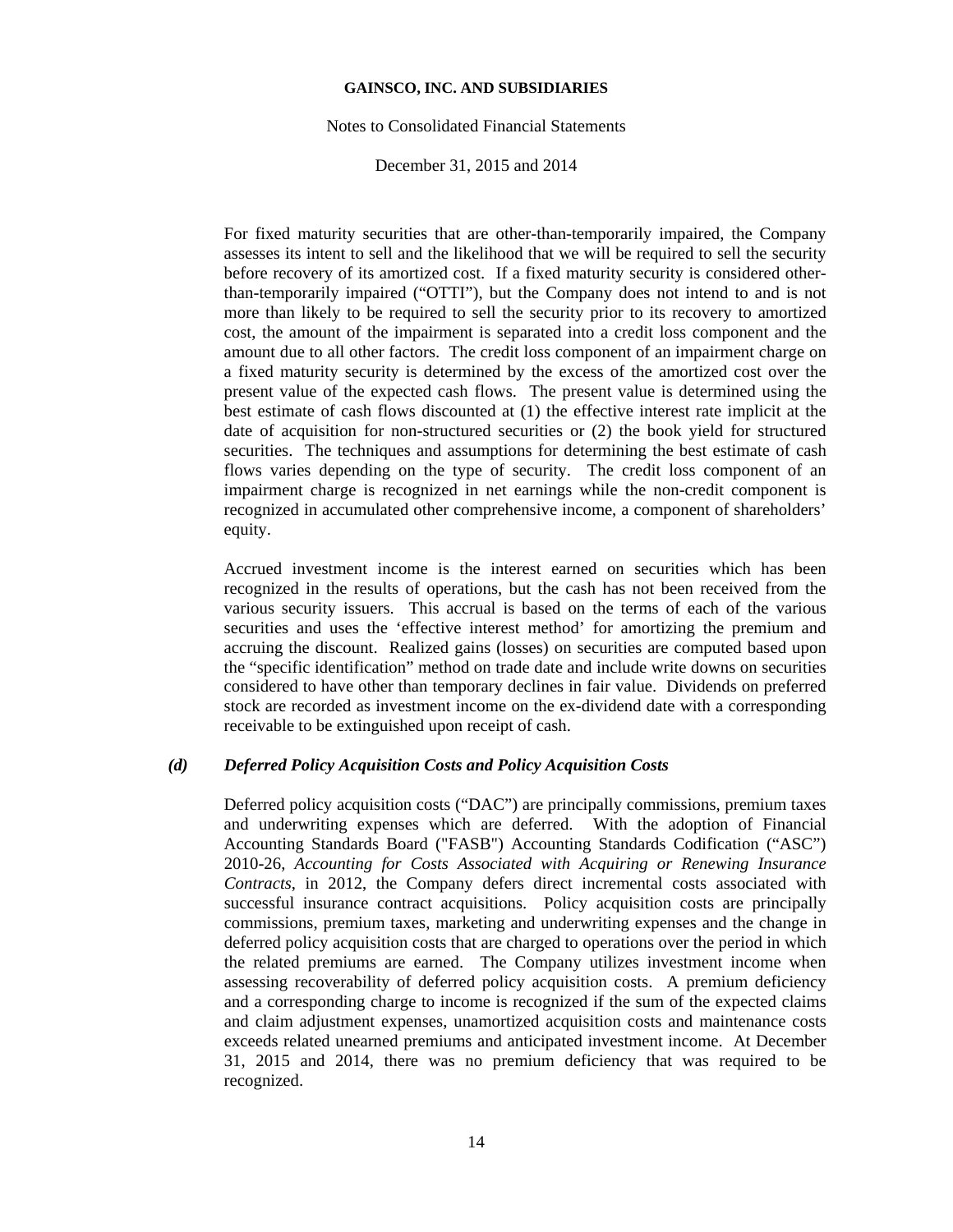#### Notes to Consolidated Financial Statements

## December 31, 2015 and 2014

Information relating to these net deferred amounts, as of and for the years ended December 31, 2015 and 2014 is summarized as follows:

|                                               | 2015                   | 2014      |
|-----------------------------------------------|------------------------|-----------|
|                                               | (Amounts in thousands) |           |
| Asset balance, beginning of period            | \$<br>8,022            | 6,854     |
| Deferred commissions                          | 25,679                 | 22,937    |
| Deferred premium taxes and marketing expenses | 7,337                  | 6,344     |
| Amortization                                  | (31,706)               | (28, 113) |
| Net change                                    | 1,310                  | 1,168     |
| Asset balance, end of period                  | \$                     |           |

#### *(e) Property and Equipment*

Property and equipment are stated at cost less accumulated depreciation and amortization. Depreciation is calculated using the straight-line method over the estimated useful lives of the respective assets (leasehold improvements are amortized over the terms of the lease and primarily three years for furniture and equipment). Computer software costs relating to programs for internal use are recorded in property and equipment and are amortized using the straight-line method over three years or the estimated useful life, whichever is longer.

Costs associated with software developed or purchased for internal use are capitalized based on FASB ASC 350-40, *Intangibles – Goodwill and Other – Internal-use Software*, and other related guidance. Capitalized costs include external direct costs of materials and services consumed in developing or obtaining internal-use software and payroll for employees directly associated with, and who devote time to, the development of the internal-use software. Costs incurred in development and enhancement of software that do not meet the capitalization criteria, such as costs of activities performed during the preliminary and post-implementation stages, are expensed as incurred. The critical estimate related to this process is the determination of the amount of time devoted by employees to specific stages of internal-use software development projects. The Company reviews any impairment of the capitalized costs on a periodic basis. The Company amortizes such costs over the estimated useful life of the software, which is three years once the software has been placed in service.

## *(f) Auto Vehicle Inventory*

Auto vehicle inventory consists of new, used and demonstrator automobiles sold to consumers. Vehicles acquired since the acquisition of the Hyundai auto dealership are carried at lower of cost-or-market. Cost is computed as amortized cost less manufacturer incentives.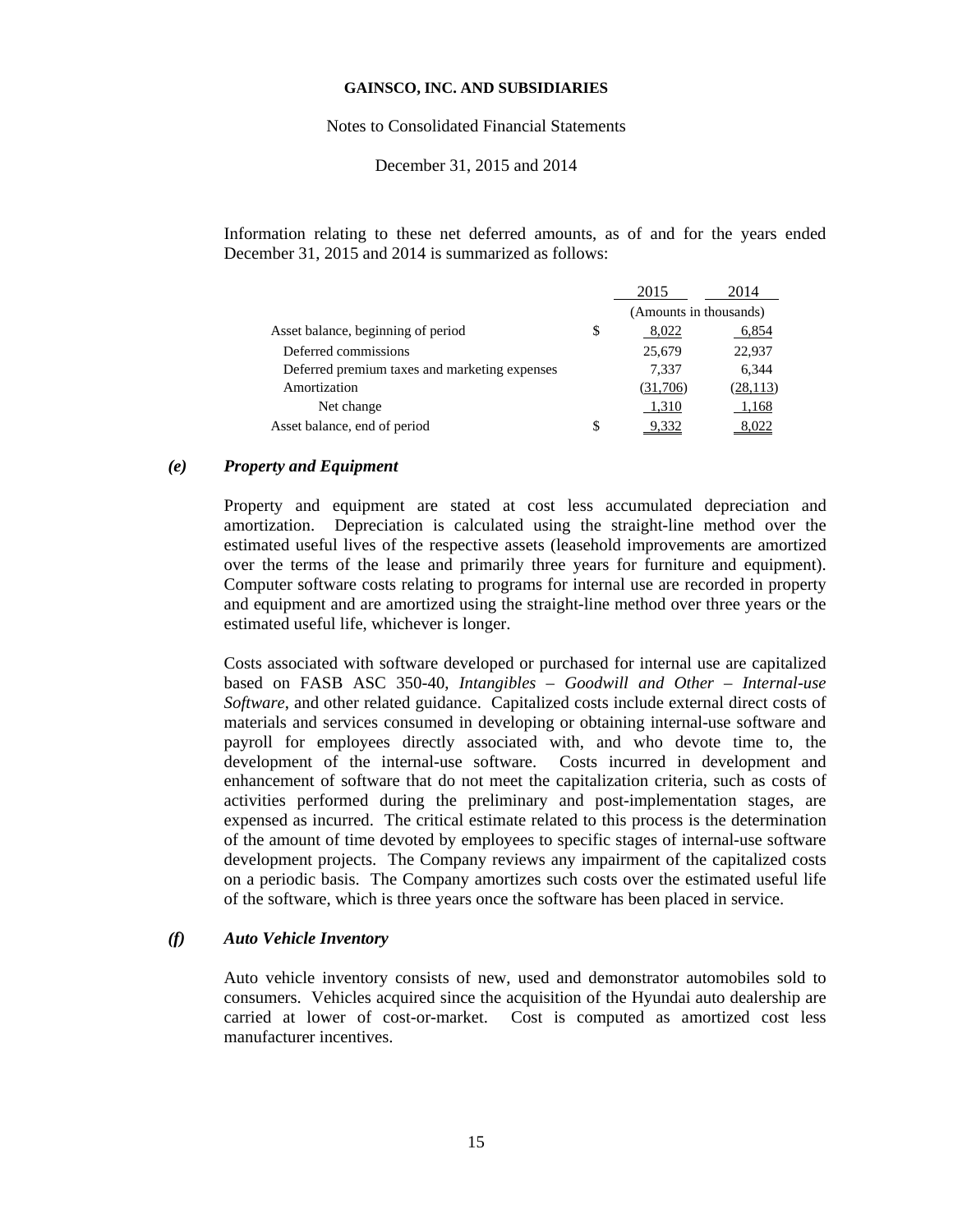#### Notes to Consolidated Financial Statements

December 31, 2015 and 2014

## *(g) Federal Income Taxes*

The Company and its subsidiaries file a consolidated Federal income tax return. Deferred income tax items are accounted for under the "asset and liability" method which provides for temporary differences between the reporting of earnings for financial statement purposes and for tax purposes, primarily deferred policy acquisition costs, the discount on unpaid claims and CAE, net operating loss carryforwards and the nondeductible portion of the change in unearned premiums. Deferred tax assets and liabilities are measured using enacted tax rates expected to apply to taxable income in the years in which those temporary differences are expected to be recovered or settled. The effect on deferred tax assets and liabilities of a change in tax rates is recognized in income in the period that includes the enactment dates.

The Company currently has no valuation allowance for any portion of the tax benefit from its net operating loss ("NOL") carryforwards. ASC 740-10, *Income Taxes – Overall* ("ASC 740-10") requires positive evidence, such as cumulative taxable income over the most recent three-year period and other available objective and subjective evidence, for management to conclude that it is "more likely than not" that a portion or all of the deferred tax assets will be realized. While both objective and subjective evidence are considered, it is the Company's understanding that objective evidence should generally be given more weight in the analysis under ASC 740-10. In making the determination, the Company considered all available evidence, including the fact that the Company generated cumulative taxable income for the three years ended December 31, 2015. The Company does not record a tax valuation allowance relating to the tax effect of net unrealized losses on investments, excluding equity securities, because it is more likely than not that these losses would reverse or be utilized in future periods. The Company has the ability and it is the Company's intent to fully recover the principal, which could require the Company to hold these securities until their maturity; therefore, the Company considers the impairment to be temporary – see note 12.

The Company previously adopted the provisions of ASC 740-10-65, *Income Taxes – Overall – Transition and Open Effective Date Information* ("ASC 740-10-65"). At December 31, 2015, the Company has not identified any material uncertain tax positions in accordance with ASC 740-10-25. The Company is subject to U.S. federal income tax examinations by tax authorities for 2001 and subsequent years.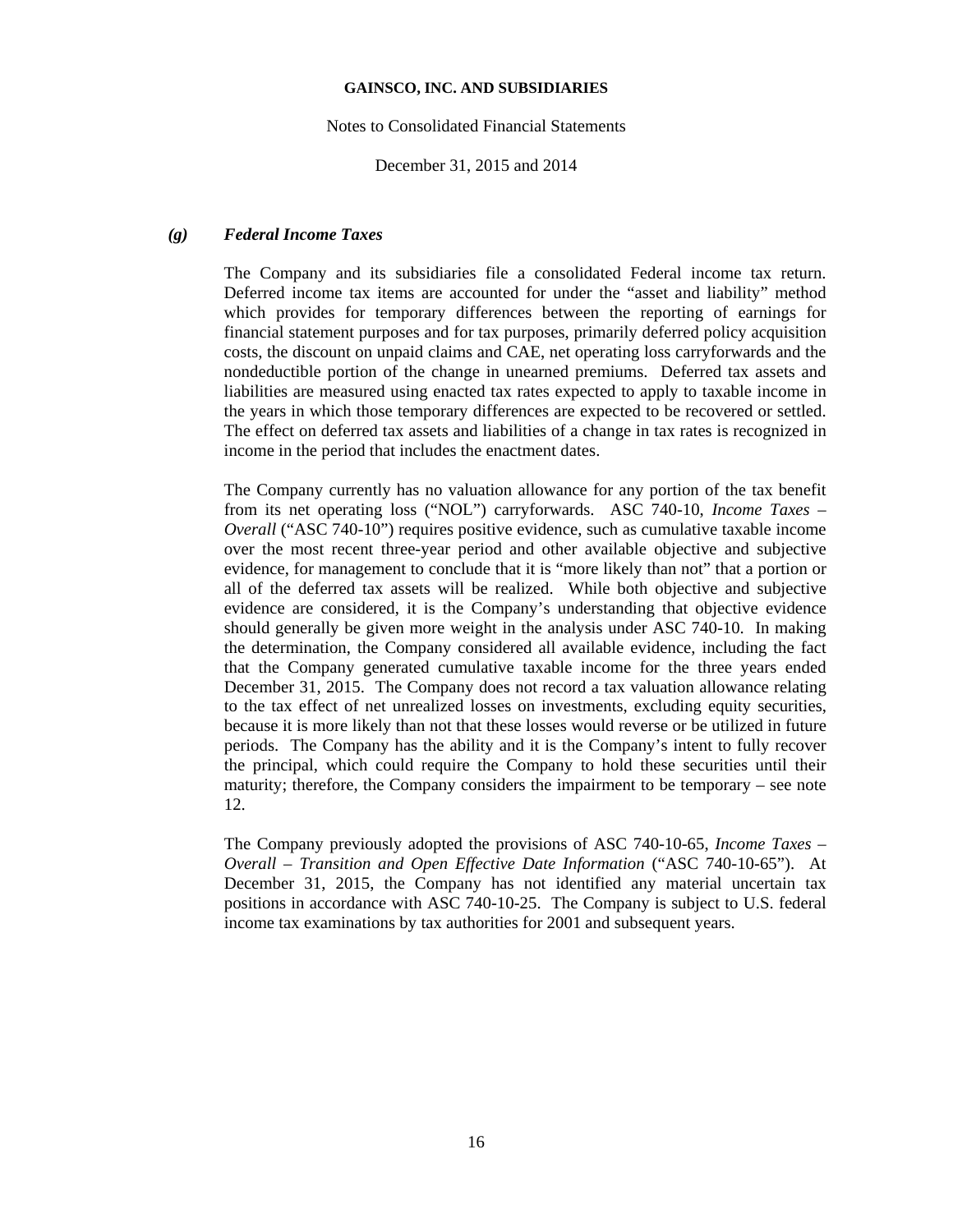### Notes to Consolidated Financial Statements

December 31, 2015 and 2014

## *(h) Goodwill and Intangible Assets*

The excess of the purchase price of NSL over the fair value of net tangible assets acquired was recorded as goodwill, and was attributed to the Southeast Region reporting unit.

The excess of the purchase price of the acquired net tangible assets from the Hyundai auto dealership by the Company's subsidiary, SAG, is recorded as intangible assets and was attributed to the Auto Group reporting unit subject to an annual impairment test.

In accordance with ASC 350-20, *Intangibles – Goodwill and Other – Goodwill*, goodwill is not amortized but rather is subject to a qualitative assessment of events or factors to determine if the annual two-step test of goodwill impairment to be performed. We performed our annual goodwill impairment testing as of December 31 for the reporting units. Under the first step, if the fair value of any reporting unit is less than the carrying value, an indication goodwill impairment exists for the reporting unit and the enterprise must perform step two of the impairment test. In the second step, we compare the goodwill amount reflected in the balance sheet to the implied fair value of the reporting unit's goodwill.

The implied fair value of the goodwill is determined by allocating the fair value of the reporting unit in a manner similar to a purchase price allocation. The residual fair value after this allocation is the implied fair value of the reporting unit goodwill. Fair value of the reporting unit is determined using a variety of methods, including a discounted cash flow analysis. If the fair value of the reporting unit exceeds its carrying value, step two does not need to be performed – see note 8 for further discussion.

## *(i) Claims and Claim Adjustment Expenses*

An insurance company generally makes claim payments as a result of accidents involving the risks insured under the insurance policies it issues. Months and sometimes years may elapse between the occurrence of an accident, reporting of the accident to the insurer and payment of the claim. Insurers record a liability for estimates of claims that will be paid for accidents reported to them, which are referred to as "case reserves." In addition, since accidents are not always reported promptly upon occurrence and because the assessment of existing known claims may change over time with the development of new facts, circumstances and conditions, insurers estimate liabilities for such items, which are referred to as incurred but not reported ("IBNR") reserves.

We maintain reserves for the payment of claims and claim adjustment expenses for both case and IBNR under policies written by the insurance company subsidiary. These claims reserves are estimates, at a given point in time, of amounts that we expect to pay on incurred claims based on facts and circumstances then known. The amount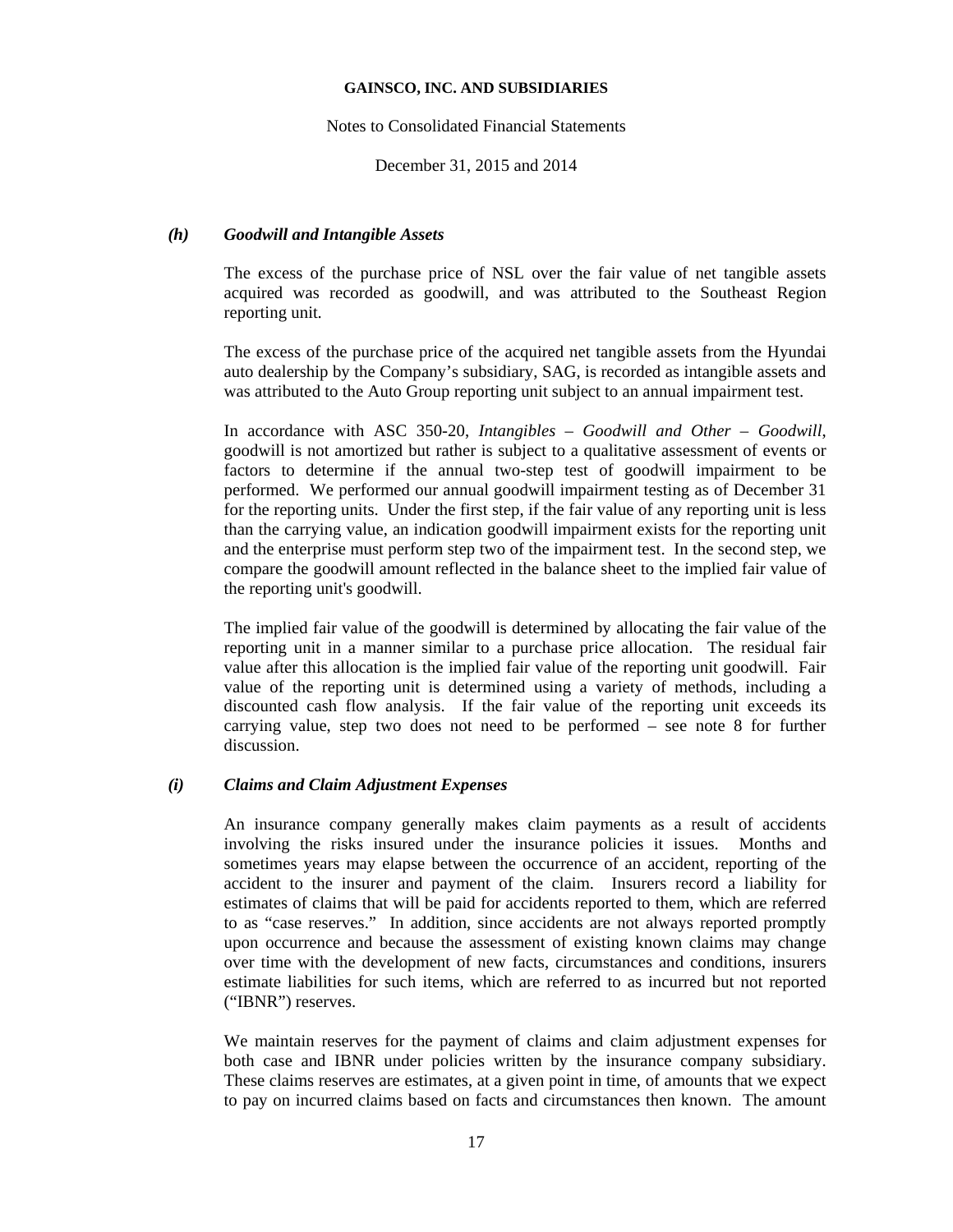#### Notes to Consolidated Financial Statements

December 31, 2015 and 2014

of case claims reserves is primarily based upon a case-by-case evaluation of the type of claim involved, the circumstances surrounding the claim, and the policy provisions relating to the type of claim. The amount of IBNR claims reserves is estimated on the basis of historical information and anticipated future conditions by lines of insurance and actuarial review. Reserves for claim adjustment expenses ("CAE") are intended to cover the ultimate costs of settling claims, including investigation and defense of lawsuits resulting from such claims. Inflation is implicitly reflected in the reserving process through analysis of cost trends and review of historical reserve results.

The process of establishing claims reserves is imprecise and reflects significant judgmental factors. In many liability cases, significant periods of time, ranging up to several years or more, may elapse between the occurrence of an insured claim and the settlement of the claim. The actual emergence of claims and claim adjustment expenses may vary, perhaps materially, from the Company's estimates thereof, because (a) estimates of liabilities are subject to large potential revisions, as the ultimate disposition of claims incurred prior to the financial statement date, whether reported or not, is subject to the outcome of events that have not yet occurred (e.g., jury decisions, court interpretations, legislative changes (even after coverage is written and reserves are initially set) that broaden liability and policy definitions and increase the severity of claims obligations, changes in the medical condition of claimants, public attitudes and social/economic conditions such as inflation), (b) estimates of claims do not make provision for extraordinary future emergence of new classes of claims or types of claims not sufficiently represented in the Company's historical data base or which are not yet quantifiable, and (c) estimates of future costs are subject to the inherent limitation on the ability to predict the aggregate course of future events.

In determining our reserve estimates for nonstandard personal automobile insurance, for each financial reporting date we record our best estimate, which is a point estimate, of our overall unpaid claims and CAE for both current and prior accident years. Because the underlying processes require the use of estimates and professional actuarial judgment, establishing claims reserves is an inherently uncertain process. As our experience develops and we learn new information, our quarterly reserving process may produce revisions to our previously reported claims reserves, which we refer to as "development," and such changes may be material. We recognize favorable development when we decrease our previous estimate of ultimate losses, which results in an increase in net income in the period recognized. We recognize unfavorable development when we increase our previous estimate of ultimate losses, which results in a decrease in net income in the period recognized. Accordingly, while we record our best estimate, our claims reserves are subject to potential variability.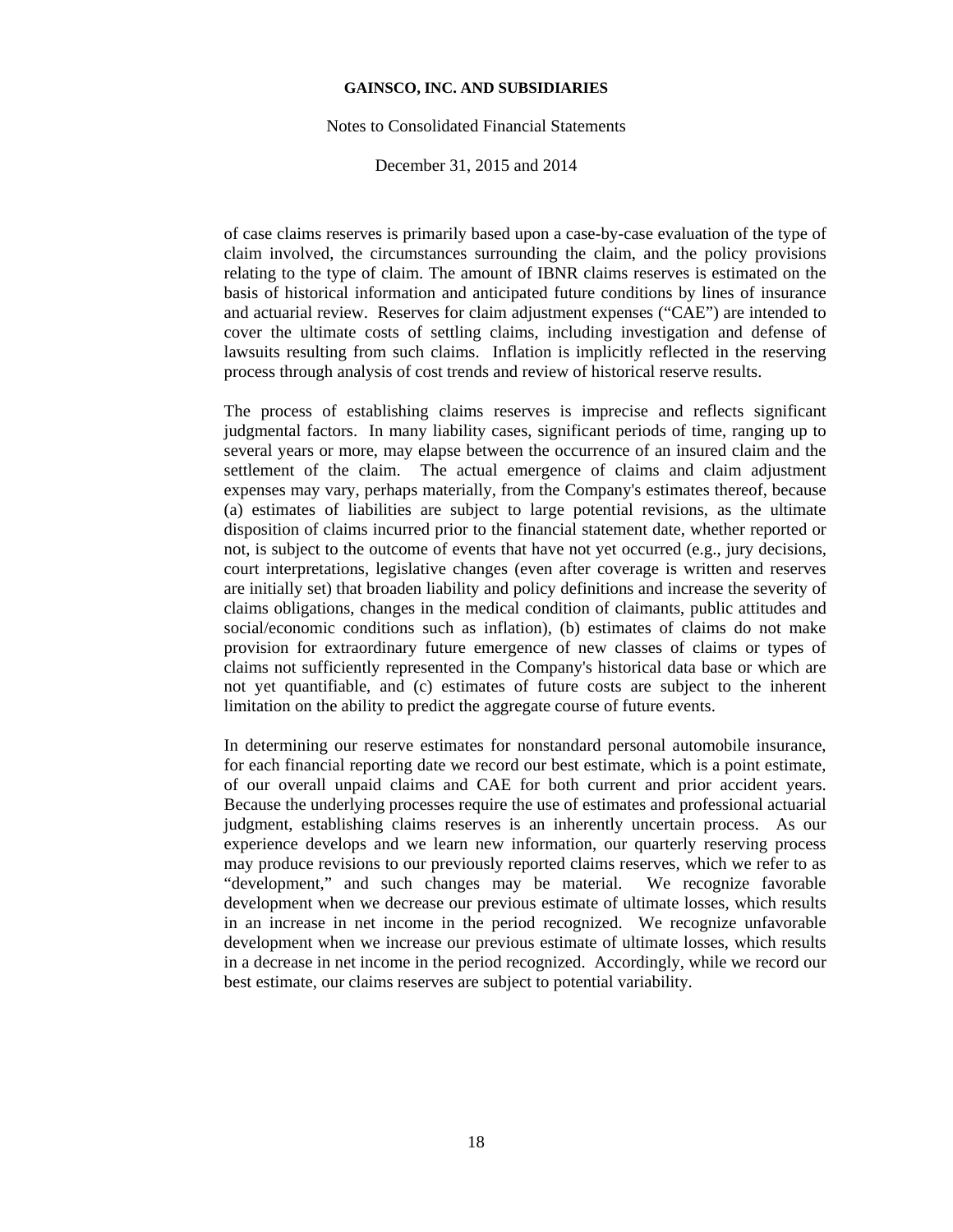### Notes to Consolidated Financial Statements

December 31, 2015 and 2014

## *(j) Vehicle Floor Plan Payable*

Our consumer lending offerings consist of floor plan notes, which are loans to finance the purchase of auto vehicle inventory, also known as wholesale or inventory financing, as well as dealer loans, which are loans to finance improvements to dealership facilities, to provide working capital, and to purchase and/or finance dealership real estate – see note 7.

## *(k) Debt*

Our debt consists of borrowings under a credit agreement with a commercial bank and subordinated debentures. The credit loan borrowings and subordinated debentures are carried at principal amount borrowed – see notes 4 and 5.

# *(l) Mortgage Loan*

Our loan payable consist of mortgage loan that was converted from a construction loan under a loan agreement with a commercial bank. The lending was to finance the purchase of the land, building costs and certain building related costs paid outside of the construction contract. Upon completion of the building the loan was converted into a mortgage with principal and interest due quarterly. The loan balance is carried at the outstanding principal balance at December 31, 2015 – see note 6.

## *(m) Treasury Stock*

The Company records treasury stock in accordance with the "cost method" described in ASC 505-30, *Equity – Treasury Stock* ("ASC 505-30") – see note 13 for further discussion.

## *(n) Premium Revenues and Premium Receivables*

Premiums and policy fees are recognized as earned on a pro rata basis over the period the Company is at risk under the related policy. Agency revenues are primarily fees charged on insureds' premiums due. These fees are earned over the terms of the underlying policies. Unearned premiums represent the portion of premiums written and policy fees which are applicable to the unexpired terms of policies in force. Premiums receivable consist of balances owed for coverages written with the Company. The Company's allowance for doubtful accounts consists of all premiums receivables over thirty days past due.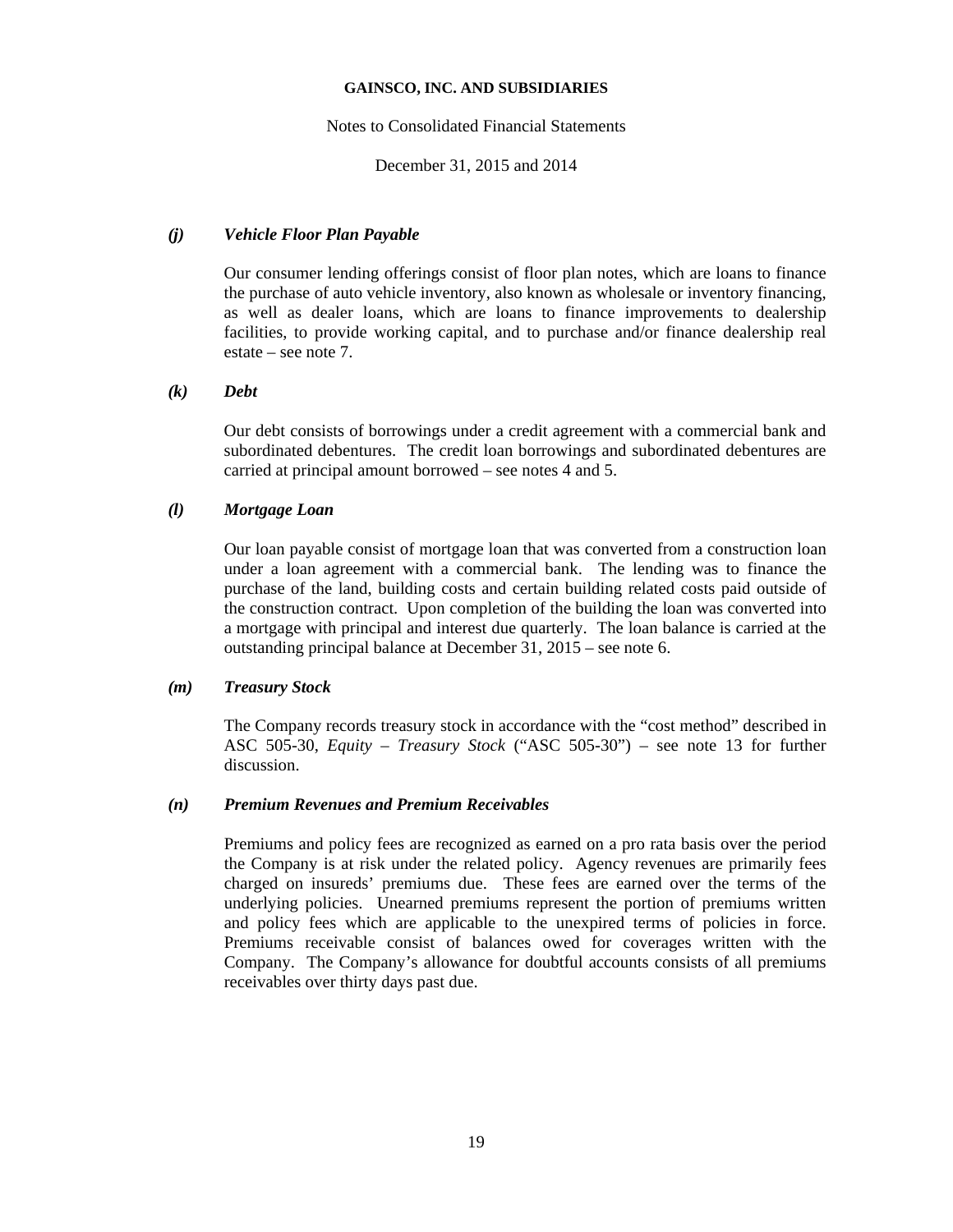### Notes to Consolidated Financial Statements

## December 31, 2015 and 2014

## *(o) Gross Auto Sales, Cost of Auto Sales, and Finance Receivables*

Gross auto sales consist of sales of new and used vehicles, sales of parts and automotive services by our subsidiary BSHI. Cost of auto sales consist of vehicle procurement expenses, reconditioning expenses, auction fees and transportation to the dealership. We recognize revenue and expense associated with car sales in the period in which products are sold and delivered or services are provided. The automotive services we provide include, but are not limited to, customer-paid repairs and maintenance, as well as repairs and maintenance under manufacturer warranties and extended service contracts. Our finance receivables consists of smaller-balance, homogeneous loans carried at amortized cost, net of allowance for loan losses. We use a combination of forecasting methodologies to determine the allowance for loan losses. Contracts-in-transit primarily represent receivables from financial institutions for the portion of the vehicle sales price financed by our customers.

### *(p) Fair Value of Financial Instruments*

The Company's financial instruments consist primarily of cash, receivables, payables and debt instruments. The carrying values of these financial instruments approximate their respective fair values as they are either short-term in nature or carry interest rates which vary with the market. Fair value is defined as the price that would be received from selling an asset or paid to transfer a liability in an orderly transaction between market participants at the measurement date.

## *(q) Earnings Per Share*

Earnings per share ("EPS") for the years ended December 31, 2015 and 2014 is based on a weighted average of the number of common shares outstanding during each year – see note 14. Basic and diluted EPS is computed by dividing income available to common shareholders by the weighted average number of common shares outstanding for the period.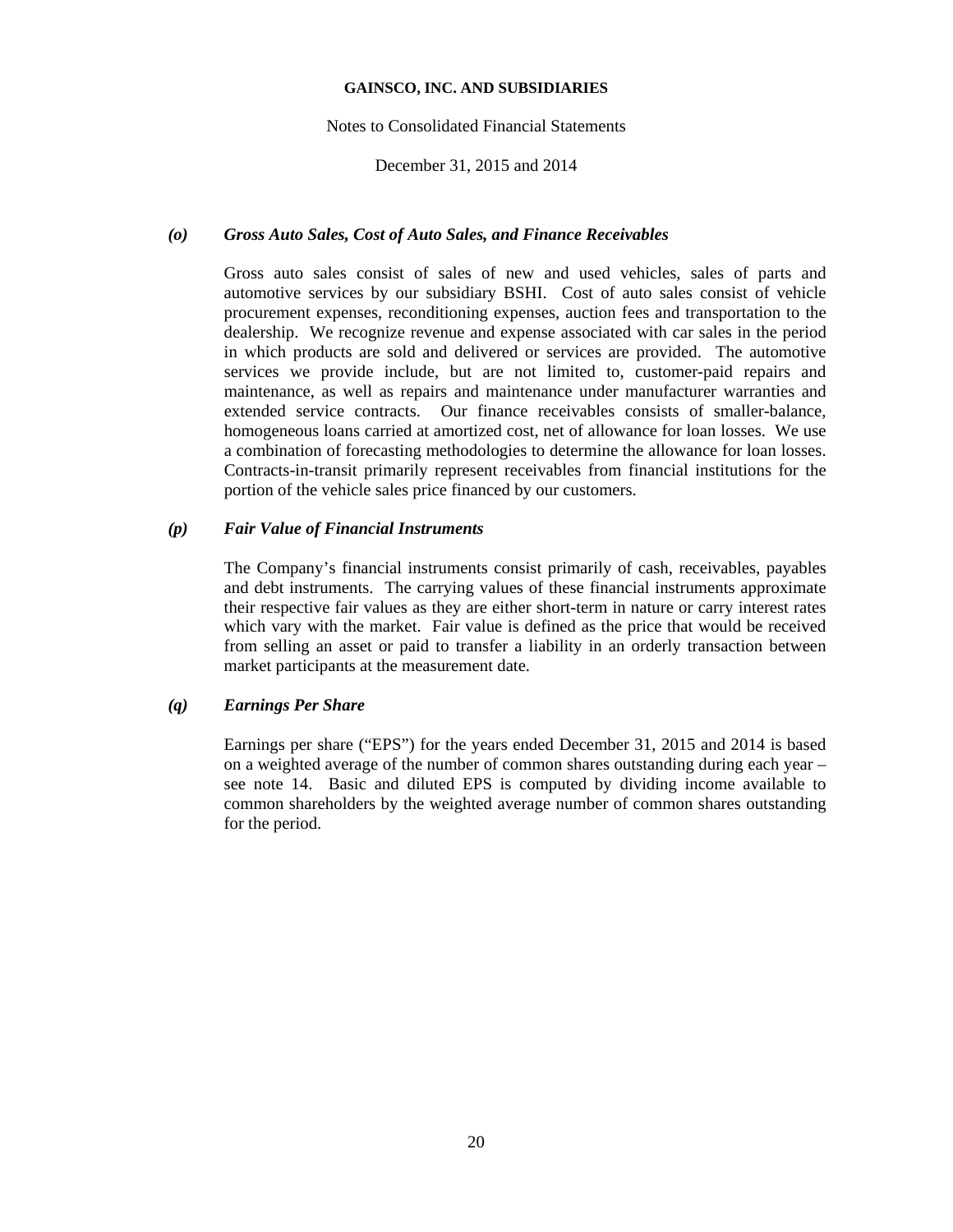Notes to Consolidated Financial Statements

December 31, 2015 and 2014

#### *(r) Recently Issued Accounting Standards*

In January 2016, the FASB updated its guidance related to the Financial Instruments-Overall Subtopic 825-10 of the ASC. The objective of this update is to enhance the reporting model for financial instruments to provide financial statement users with more decision-useful information. The major change in reporting from this update that will impact the Company is a requirement that equity investments (excluding those accounted for under the equity method of accounting or those that are consolidated) be measured at fair value with changes in fair value recognized in net income. While all of the Company's equity investments are already measured at fair value (with the exception of those that are consolidated and those that are accounted for under the equity method of accounting), the Company currently classifies all of its investments in equity securities as available-for-sale, and as such, the changes in fair value are currently recognized in other comprehensive income rather than net income. This guidance is to be applied to annual and interim reporting periods beginning after December 15, 2017, with recognition of a cumulative-effect adjustment to the balance sheet as of the beginning of the fiscal year of adoption. Early adoption is not permitted. The Company will adopt this guidance during the first quarter of 2018. Adoption is not expected to impact consolidated stockholders' equity, but is expected to introduce a material amount of volatility to the Company's consolidated net income.

In May 2015, the FASB issued ASC Update No. 2015-09, (Topic 944) Financial Services- Insurance: Disclosures about Short-Duration Contracts. This ASC update requires several additional disclosures regarding short-duration insurance contracts, including; disaggregated incurred and paid claims development information, quantitative and qualitative information about claim frequency and duration, and the sum of incurred but not reported liabilities plus expected development on reported claims included in the liability for unpaid claims and claim adjustment expenses along with a description of reserving methodologies. This information is required to be presented by accident year, for the number of years for which claims typically remain outstanding, but need not exceed 10 years. A reconciliation of the claims development disclosures to the aggregate carrying amount of the liability for unpaid claims and claim adjustment expenses, including a separate disclosure for reinsurance recoverables is also required for each period presented in the statement of financial position. In addition, this ASC requires insurance entities to disclose information about significant changes in methodologies and assumptions used to calculate the liability for unpaid claims and claim adjustment expenses, including reasons for the change and the effects on the financial statements. The updated guidance is effective for annual periods beginning after December 15, 2015, and interim periods within annual periods beginning after December 15, 2016. Early adoption is permitted. We do not expect the adoption of this standard to have a material impact on our financial condition or results of operations.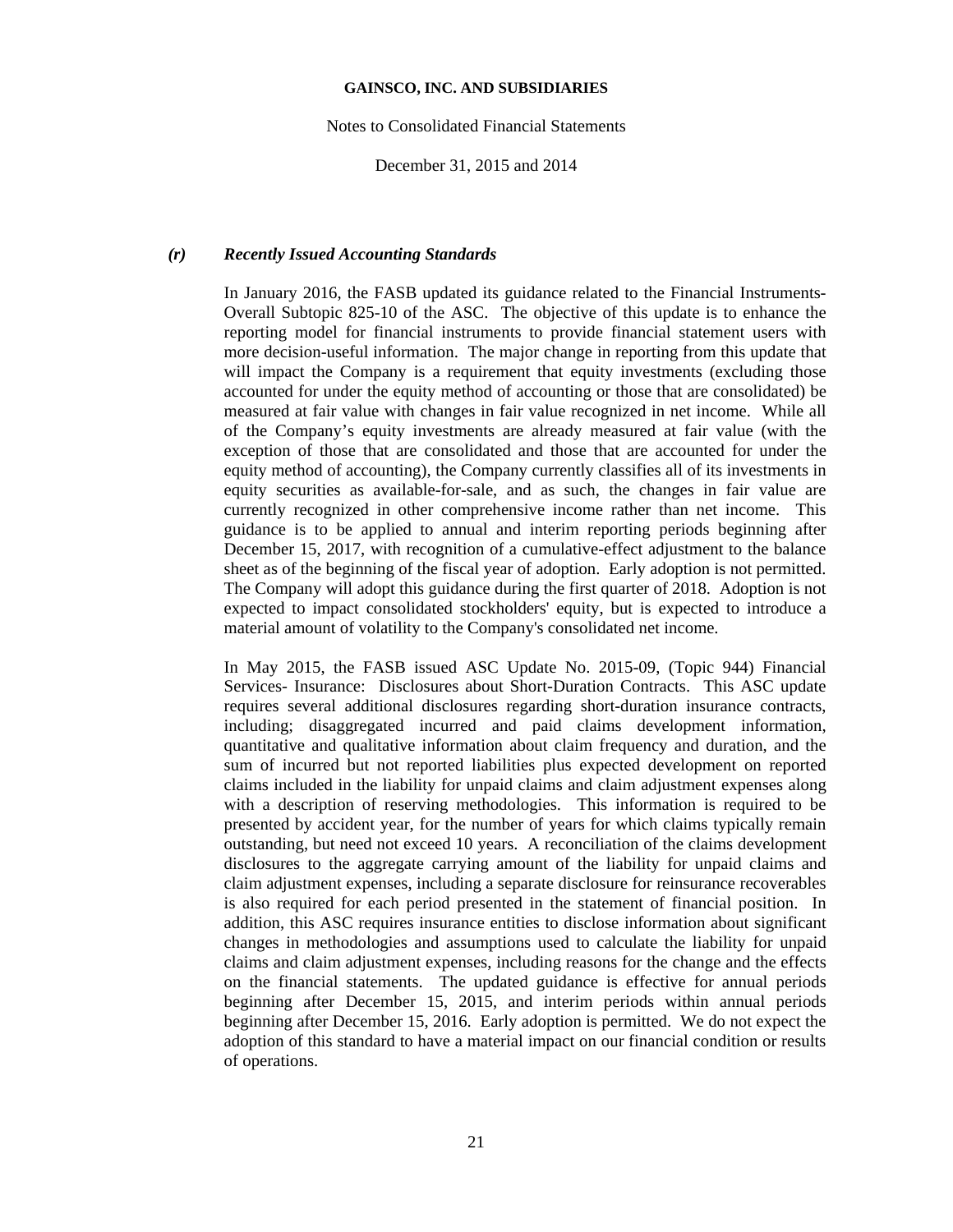#### Notes to Consolidated Financial Statements

#### December 31, 2015 and 2014

In April 2015, the FASB issued ASC Update No. 2015-03, (Subtopic 835-30) Interest-Imputation of Interest: Simplifying the Presentation of Debt Issuance Costs. This ASC update requires that debt issuance costs be presented in the balance sheet as a direct deduction from the carrying amount of a debt liability, consistent with debt discounts or premiums, and amortization of debt issuance cost shall be reported as interest expense. The recognition and measurement guidance for debt issuance costs are not affected by the amendments in this ASC update. The updated guidance is to be applied on a retrospective basis and early adoption is permitted. The update is effective for financial statements issued for fiscal years beginning after December 15, 2015, and interim periods within those fiscal years. We do not expect the adoption of this standard to have a material impact on our financial condition or results of operations.

In February 2015, the FASB updated its guidance related to the Consolidation Topic 810 of the ASC. The objective of this update is to improve consolidation guidance through changes in the analysis that a reporting entity must perform to determine whether it should consolidate certain types of legal entities. The guidance modifies the evaluation of whether limited partnerships and similar legal entities are variable interest entities or voting interest entities, while also eliminating the presumption that a general partner should consolidate a limited partnership. This guidance is effective for interim and annual periods beginning after December 15, 2015, and is to be applied either retrospectively or through a modified retrospective approach by recording a cumulative-effect adjustment to equity as of the beginning of the fiscal year of adoption. Early adoption is permitted. We do not expect the adoption of this standard to have a material impact on our financial condition or results of operations.

In May 2014 the FASB issued an Accounting Standards Update (ASU) related to the accounting for revenue from contracts with customers. Insurance contracts have been excluded from the scope of the guidance, which is effective for fiscal years beginning after December 15, 2016. We do not expect the adoption of this standard to have a material impact on our financial condition or results of operations.

All other codified accounting standards and interpretations of those standards issued during 2015 did not relate to accounting policies and procedures pertinent to the Company at this time.

## *(s) Reclassifications*

Certain amounts in the prior year's consolidated financial statements have been reclassified to conform to the current period presentation. These reclassifications had no material effect on total assets, total liabilities, total shareholders' equity, net income or net cash provided by operating activities as previously reported.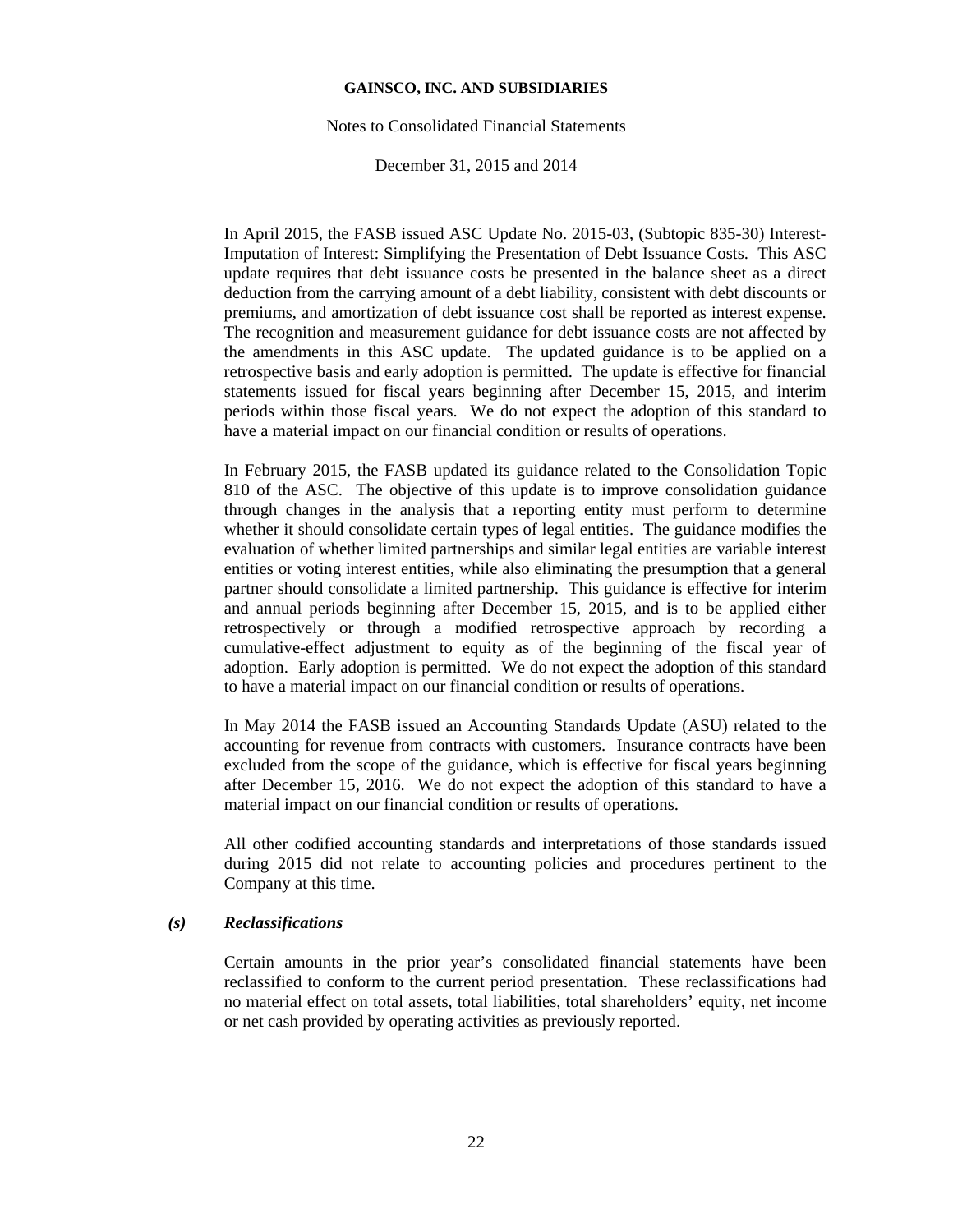## Notes to Consolidated Financial Statements

December 31, 2015 and 2014

# **(2) Investments**

The following table summarizes the components of net investment income:

|                             |    | Years ended December 31, |       |  |  |
|-----------------------------|----|--------------------------|-------|--|--|
|                             |    | 2015                     | 2014  |  |  |
|                             |    | (Amounts in thousands)   |       |  |  |
| Fixed maturities            | \$ | 4,384                    | 4,041 |  |  |
| Preferred stocks            |    | 87                       | 137   |  |  |
| Common stocks               |    | 160                      | 49    |  |  |
| Other long-term investments |    | 303                      | 138   |  |  |
| Short-term investments      |    | -111                     | 85    |  |  |
|                             |    | 5,045                    | 4,450 |  |  |
| Investment expenses         |    | (275)                    | (263) |  |  |
| Net investment income       | S  |                          |       |  |  |

The following tables summarize the amortized cost and estimated fair values of investments:

|                                      | December 31, 2015 |                              |                               |                            |                                                          |  |
|--------------------------------------|-------------------|------------------------------|-------------------------------|----------------------------|----------------------------------------------------------|--|
|                                      | Amortized<br>Cost | Gross<br>Unrealized<br>Gains | Gross<br>Unrealized<br>Losses | Estimated<br>Fair<br>Value | Other-than-<br>temporary<br>impairments<br>in AOCI $(1)$ |  |
|                                      |                   |                              | (Amounts in thousands)        |                            |                                                          |  |
| Bonds, available for sale:           |                   |                              |                               |                            |                                                          |  |
| U.S. Treasury                        | \$<br>6,048       | 252                          | (2)                           | 6,298                      |                                                          |  |
| U.S. Government agencies             | 1,000             |                              | (1)                           | 999                        |                                                          |  |
| Corporate bonds                      | 149,469           | 396                          | (4, 424)                      | 145,441                    |                                                          |  |
| Mortgage backed                      | 5,156             | 503                          | (237)                         | 5,422                      | (69)                                                     |  |
| Preferred stocks, available for sale | 950               | 259                          | (38)                          | 1,171                      |                                                          |  |
| Common stocks, available for sale    | 6,526             | 397                          | (1,729)                       | 5,194                      |                                                          |  |
| Certificates of deposit              | 100               |                              |                               | 100                        |                                                          |  |
| Other long-term investments          | 13,116            |                              |                               | 13,116                     |                                                          |  |
| Short-term investments               | 39,354            |                              | (26)                          | 39,328                     |                                                          |  |
| Total investments                    | \$<br>221,719     | 1,807                        | (6, 457)                      | 217,069                    | (69)                                                     |  |

(1) Represents the amount of other-than-temporary impairment losses in "Accumulated other comprehensive income" or "AOCI" which, from January 1, 2009, were not included in earnings under ASC 320-10-65.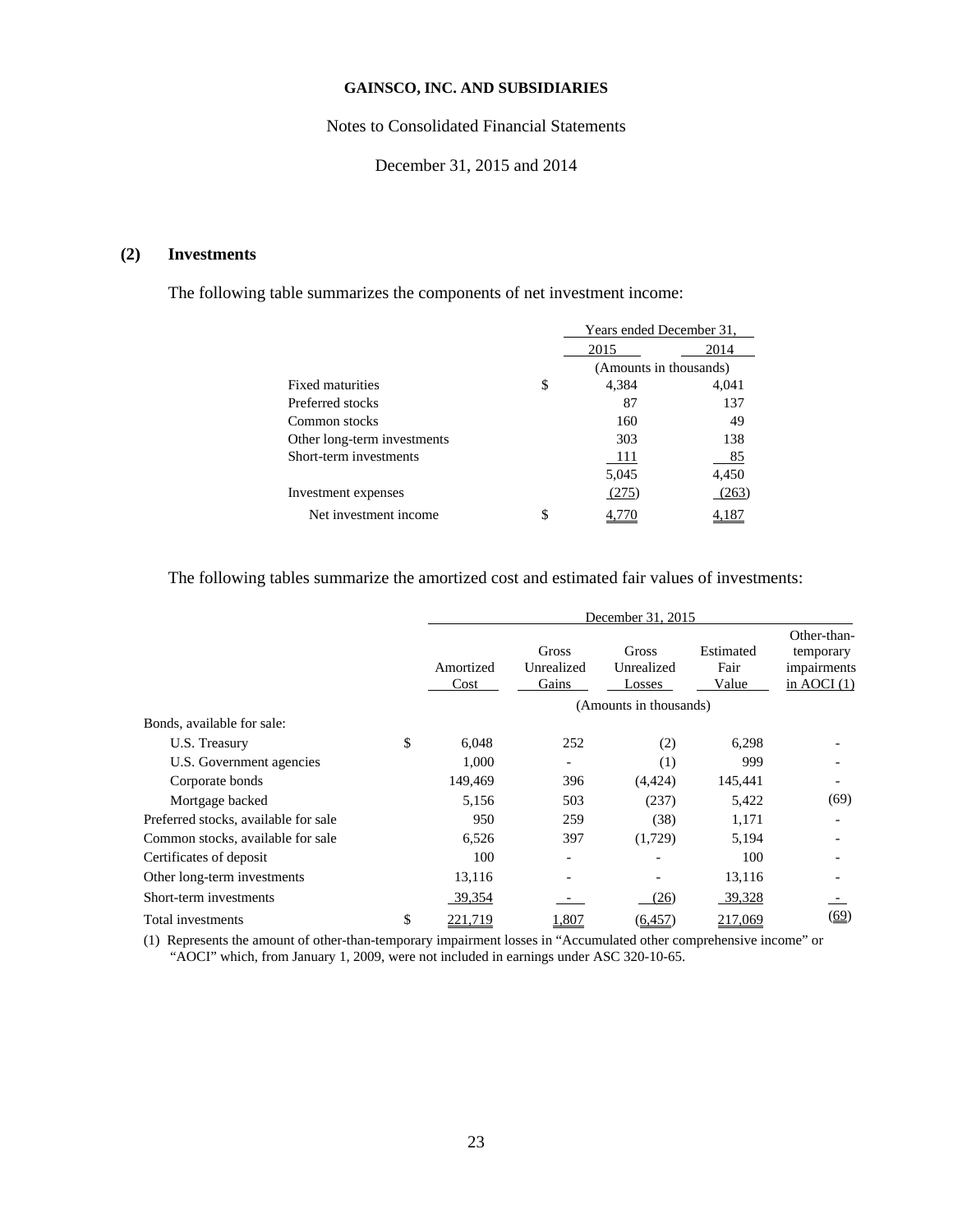#### Notes to Consolidated Financial Statements

## December 31, 2015 and 2014

|                                      | December 31, 2014 |                              |                               |                            |                                                          |  |  |
|--------------------------------------|-------------------|------------------------------|-------------------------------|----------------------------|----------------------------------------------------------|--|--|
|                                      | Amortized<br>Cost | Gross<br>Unrealized<br>Gains | Gross<br>Unrealized<br>Losses | Estimated<br>Fair<br>Value | Other-than-<br>temporary<br>impairments<br>in AOCI $(1)$ |  |  |
|                                      |                   |                              | (Amounts in thousands)        |                            |                                                          |  |  |
| Bonds, available for sale:           |                   |                              |                               |                            |                                                          |  |  |
| U.S. Treasury                        | \$<br>6,666       | 283                          |                               | 6,949                      |                                                          |  |  |
| U.S. Government agencies             | 4,555             | 7                            | (41)                          | 4,521                      |                                                          |  |  |
| Corporate bonds                      | 144,275           | 1,104                        | (656)                         | 144,723                    |                                                          |  |  |
| Mortgage backed                      | 7,978             | 500                          | (264)                         | 8,214                      | (76)                                                     |  |  |
| Preferred stocks, available for sale | 1,950             | 228                          | (48)                          | 2,130                      |                                                          |  |  |
| Common stocks, available for sale    | 428               | 25                           | (6)                           | 447                        |                                                          |  |  |
| Certificates of deposit              | 100               |                              |                               | 100                        |                                                          |  |  |
| Other long-term investments          | 16,203            |                              |                               | 16,203                     |                                                          |  |  |
| Short-term investments               | 23,219            |                              | (13)                          | 23,206                     |                                                          |  |  |
| Total investments                    | \$<br>205,374     | 2,147                        | (1,028)                       | 206,493                    | <u>(76)</u>                                              |  |  |

(1) Represents the amount of other-than-temporary impairment losses in "Accumulated other comprehensive income" or "AOCI" which, from January 1, 2009, were not included in earnings under ASC 320-10-65.

The following tables summarize the gross unrealized losses showing the length of time that investments have been continuously in an unrealized loss position as of December 31, 2015 and 2014:

|                          |                     | December 31, 2015    |                     |                        |            |            |  |  |
|--------------------------|---------------------|----------------------|---------------------|------------------------|------------|------------|--|--|
|                          | Less than 12 months |                      | 12 months or longer |                        | Total      |            |  |  |
|                          | Fair Value          | Unrealized<br>Losses | Fair Value          | Unrealized<br>Losses   | Fair Value | Unrealized |  |  |
|                          |                     |                      |                     | (Amounts in thousands) |            | Losses     |  |  |
| U.S. Treasury            | \$<br>1.998         | 2                    |                     |                        | 1,998      | 2          |  |  |
| U.S. Government agencies |                     |                      | 998                 |                        | 998        |            |  |  |
| Corporate bonds          | 65,681              | 2,338                | 44,619              | 2,086                  | 110,300    | 4,424      |  |  |
| Mortgage backed          | 49                  |                      | 4,677               | 237                    | 4.726      | 237        |  |  |
| Preferred stocks         |                     |                      | 312                 | 38                     | 312        | 38         |  |  |
| Common stocks            | 4.172               | 1,729                |                     |                        | 4.172      | 1,729      |  |  |
| Short-term investments   | 17,361              | 26                   |                     |                        | 17,361     | <u>26</u>  |  |  |
| Total investments        | \$<br><u>89,261</u> | 4,095                | 50,606              | 2,362                  | 139,867    | 6,457      |  |  |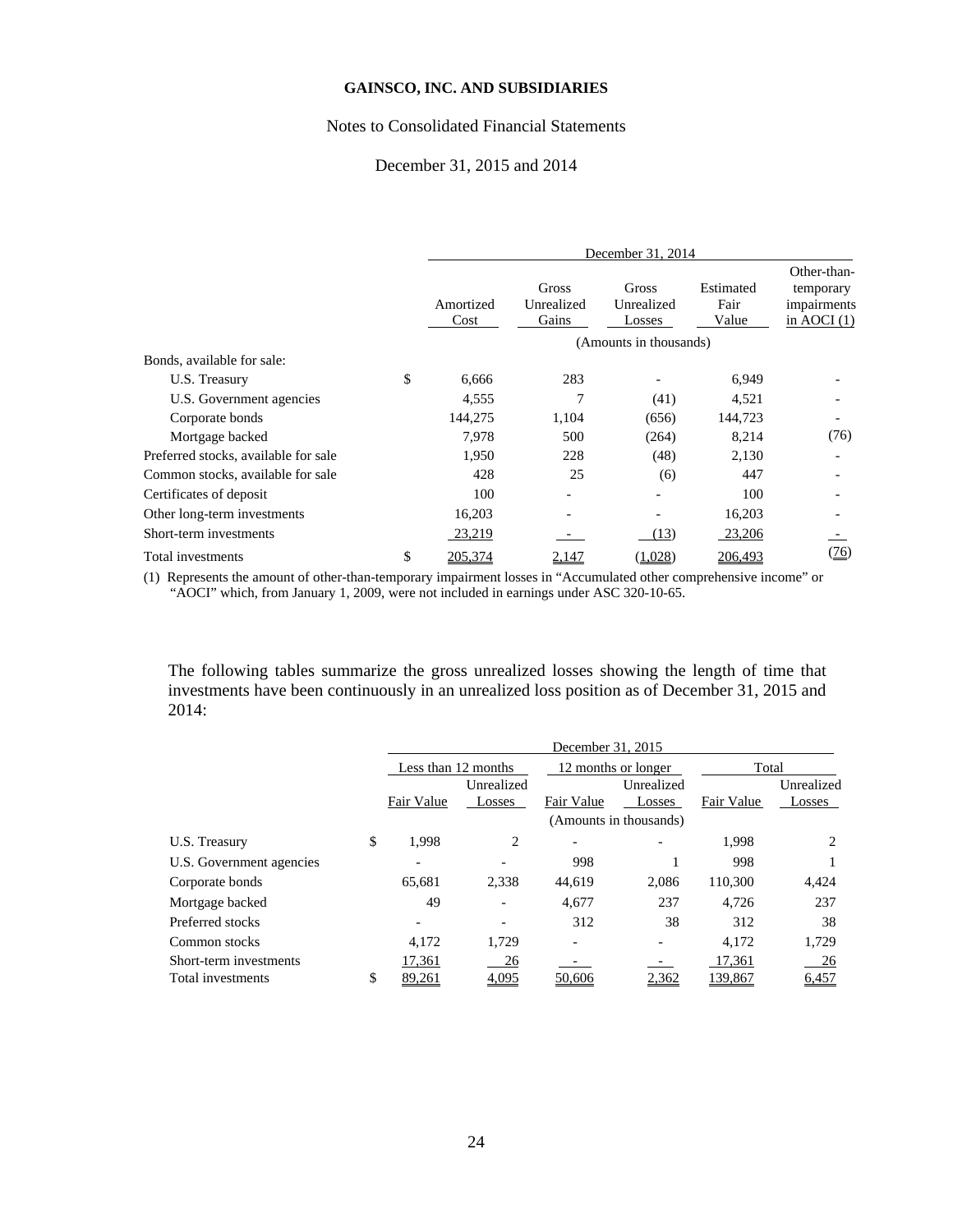#### Notes to Consolidated Financial Statements

## December 31, 2015 and 2014

|              | Unrealized |                     | Unrealized |                                                                    | Unrealized   |
|--------------|------------|---------------------|------------|--------------------------------------------------------------------|--------------|
| Fair Value   | Losses     | Fair Value          | Losses     | Fair Value                                                         | Losses       |
|              |            |                     |            |                                                                    |              |
| \$<br>998    |            | 2.958               | 40         | 3.956                                                              | 41           |
| 42,946       | 233        | 31.664              | 423        | 74.610                                                             | 656          |
| 1,382        | 3          | 4,778               | 261        | 6,160                                                              | 264          |
|              |            | 802                 | 48         | 802                                                                | 48           |
|              |            | 123                 | 6          | 123                                                                | 6            |
| 12,518       | <u>13</u>  |                     |            | 12,518                                                             | 13           |
| \$<br>57.844 | 250        |                     | <u>778</u> | 98,169                                                             | <u>1.028</u> |
|              |            | Less than 12 months |            | December 31, 2014<br>12 months or longer<br>(Amounts in thousands) | Total        |

The gross unrealized losses, shown in the above tables, totaling \$2,362,000 and \$778,000 as of December 31, 2015 and 2014, respectively, relate to 58 and 47 individual securities, respectively, that had been in an unrealized loss position for 12 months or more as of such dates. As of December 31, 2015, approximately 72% of the unrealized gross losses were with issuers rated as investment grade by Standard and Poor's ("S&P"). The decline in market value is primarily related to an increase in credit risk aversion by investors. Other contributing factors are the decline in short term interest rates, such as the 3-month London Interbank Offered Rate for U.S. dollar deposits ("LIBOR"), and the related fall in the forward expectations for these short term yields since the time of acquisition of floating rate and "fixed to floating" coupon rate securities. At this time based upon information currently available, the Company has the ability and it is the Company's intent to fully recover the principal, which could require the Company to hold these securities until their maturity; therefore, the Company considers the impairment to be temporary.

In order to determine whether it is appropriate in an accounting period to recognize OTTI with respect to a portfolio security which has experienced a decline in fair value and as to which the Company has the ability and intent to fully recover principal, the Company considers all available evidence and applies judgment. With corporate debt issues, firm specific performance, industry trends, legislative and regulatory changes, government initiatives, and the macroeconomic environment all play a role in the evaluation process. With respect to asset backed securities (including mortgage backed securities), the Company uses individual cash flow modeling in addition to other available information. In the case of securities as to which the Company has the ability and intent to fully recover principal, if all scheduled principal and interest is expected to be received on a timely basis using the current best estimates of material inputs, such as default frequencies, severities, and prepayment speeds, generally no OTTI would be recognized unless other factors suggest that it would be appropriate to do so. The principal factors that the Company considers in this analysis are the extent to which the fair value of the security has declined, the ratings given to the security by recognized rating agencies, trends in those ratings, and information available to the Company from securities analysts and other commentators, public reports and other credible information.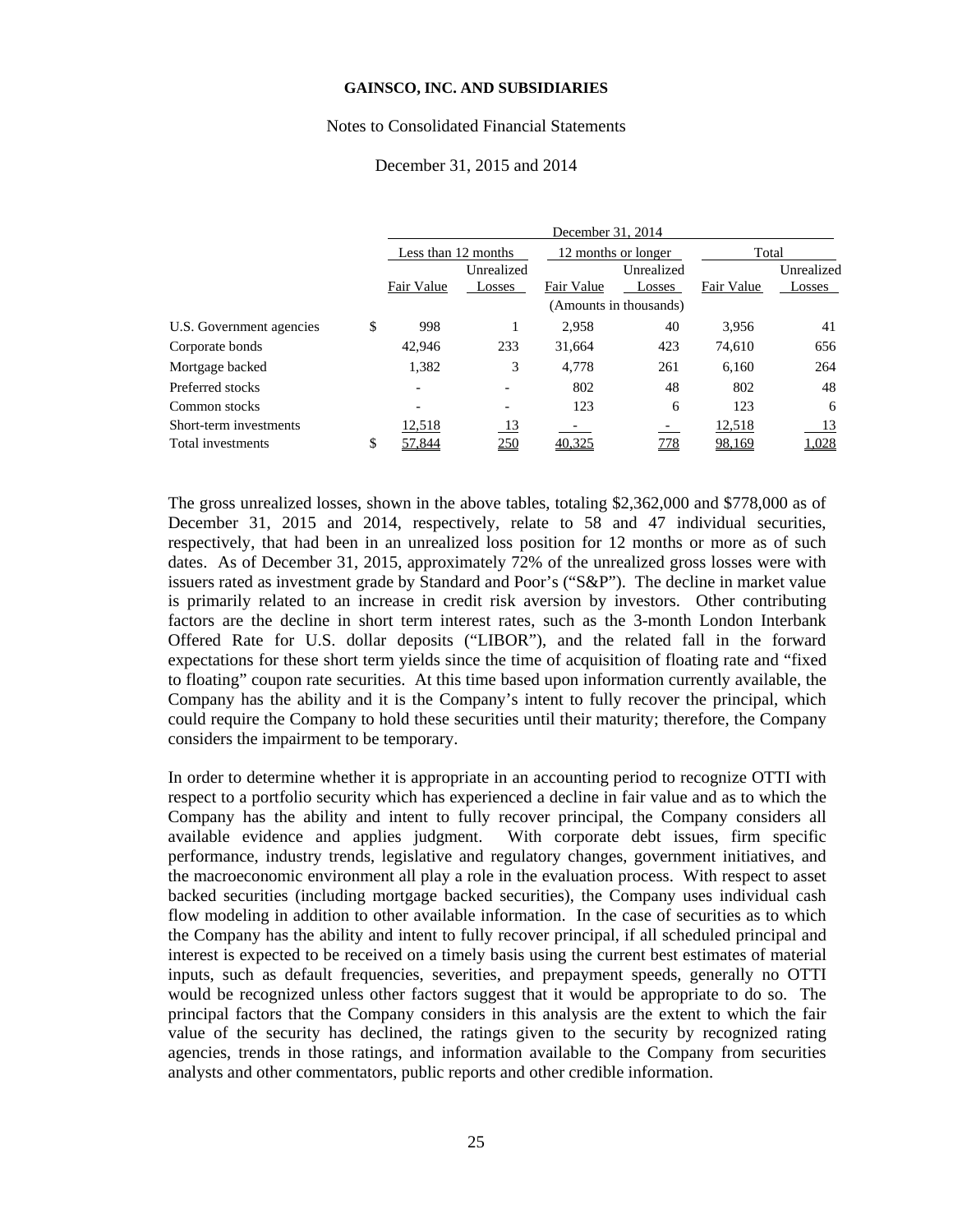#### Notes to Consolidated Financial Statements

December 31, 2015 and 2014

At December 31, 2015 and 2014, the Company had \$2,177,000 and \$2,566,000 in par value for nonprime collateralized mortgage obligations ("Alt-A securities"), respectively. The carrying value and fair value of these investments were \$1,856,000 and \$1,661,000, respectively, at December 31, 2015 compared to \$2,190,000 and \$1,973,000, respectively, at December 31, 2014.

|                                              | As of December 31. |      |
|----------------------------------------------|--------------------|------|
| Nonprime collateralized mortgage obligations | 2015               | 2014 |
| <b>S&amp;P Ratings:</b>                      |                    |      |
|                                              | 100%               | 100% |

Included in the Company's fixed income portfolio are hybrid securities with a carrying value of \$30,577,000 and fair value of \$28,000,000. A hybrid security as used here is one where the issuer of the debt instrument can choose to defer payment of the regularly scheduled interest due for a contractually set maximum period of time, usually five to ten years, without being in technical default on the issue.

The Company disposed of its one security during 2015 that was dependent on the continued claims paying ability of its financial guarantor (MBIA) in order for the Company not to sustain any loss of principal or interest, which had a carrying value of \$848,000, and a fair value of \$836,000, at December 31, 2014. No impairment had been taken on that security as management believed the probable outcome of principal and interest were to be paid in full and, accordingly, the impairment on that security is considered temporary.

Preferred stocks predominately consist of an auction preferred instrument considered to be available for sale and reported at estimated fair value with the net unrealized gains or losses reported after-tax as a component of other comprehensive income. The auction rate securities which the Company owns are each issued by a trust which holds as an asset the preferred stock of a corporation, which are exchange traded. The Company has the option at stated intervals to redeem the auction preferred shares for a pro rata share of the underlying collateral. As of December 31, 2015, we have not chosen this option as the structure of the trust provides a higher coupon on the auction preferred shares than on the underlying collateral shares; and therefore, are of greater economic value. As of December 31, 2015, we do not believe that these underlying shares are other-than-temporarily impaired based on the credit review of the issuer.

Common stocks predominately consist of shares of an exchange traded limited liability company, which invests in transportation and infrastructure related assets. This position resulted from the exchange of the Company's ownership in a private limited partnership, previously categorized as Other long-term investments, for these common shares in conjunction with the partnership going public through an initial public offering in 2015. As of December 31, 2015, we do not believe that these underlying shares are other-than-temporarily impaired based on the credit review of the issuer.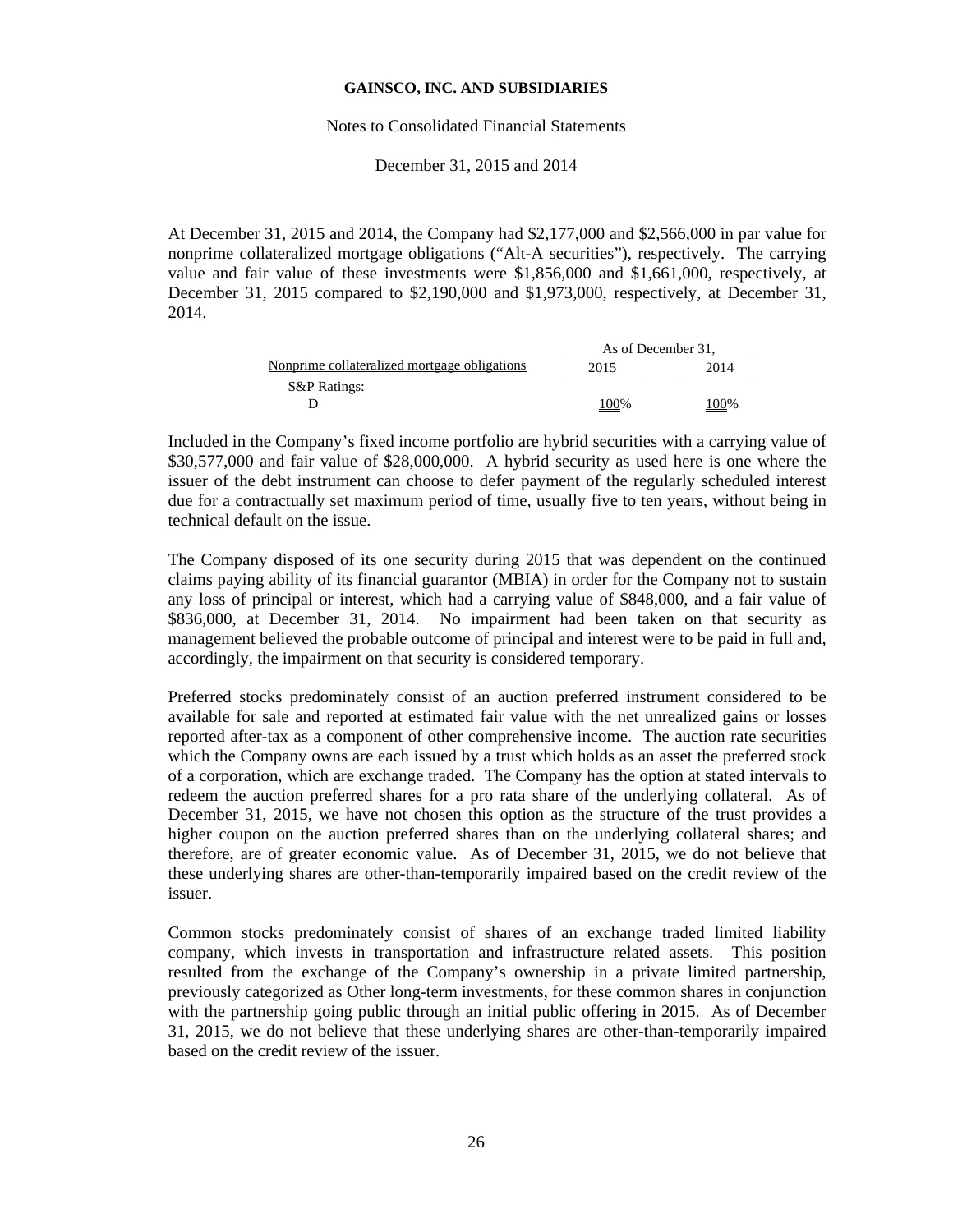#### Notes to Consolidated Financial Statements

December 31, 2015 and 2014

Investments in partnerships or limited liability companies are accounted for under the equity method, which approximates cost. These companies are audited on an annual basis. The Company has classified these investments as Other long-term investments.

Estimated fair value of investments on deposit with various regulatory bodies, as required by law, were \$5,004,000 and \$4,988,000, at December 31, 2015 and 2014, respectively.

The amortized cost and estimated fair value of debt securities (including bonds available for sale, preferred stocks and certificates of deposit) at December 31, 2015 and 2014, by maturity, are shown below.

|                                             |               | 2015      |                        | 2014      |
|---------------------------------------------|---------------|-----------|------------------------|-----------|
|                                             |               | Estimated |                        | Estimated |
|                                             | Amortized     | Fair      | Amortized              | Fair      |
|                                             | Cost          | Value     | Cost                   | Value     |
|                                             |               |           | (Amounts in thousands) |           |
| Due in one year or less                     | \$<br>28,520  | 28,503    | 24,365                 | 24,396    |
| Due after one year but within five years    | 91.031        | 89,867    | 94,193                 | 94,304    |
| Due after five years but within ten years   | 5,876         | 5,978     | 5,918                  | 6,125     |
| Due after ten years but within twenty years | 2,426         | 2.473     | 2,109                  | 2,208     |
| Due beyond 20 years                         | 29,714        | 27,188    | 30,961                 | 31,390    |
| Mortgage backed securities                  | 5,156         | 5,422     | 7,978                  | 8,214     |
|                                             | \$<br>162,723 | 159,431   | 165,524                | 166,637   |

The following table summarizes the S&P ratings on the Company's bonds available for sale as of December 31, 2015:

| Bonds available for sale | 2015 |
|--------------------------|------|
| S&P Ratings:             |      |
| <b>AAA</b>               | 5%   |
| $AA+$                    | 1    |
| AA                       | 1    |
| $AA-$                    | 3    |
| $A+$                     | 5    |
| A                        | 2    |
| $A-$                     | 9    |
| $BBB+$                   | 26   |
| <b>BBB</b>               | 27   |
| BBB-                     | 12   |
| $BB+$                    |      |
| BB and below             | 8    |
|                          | 100% |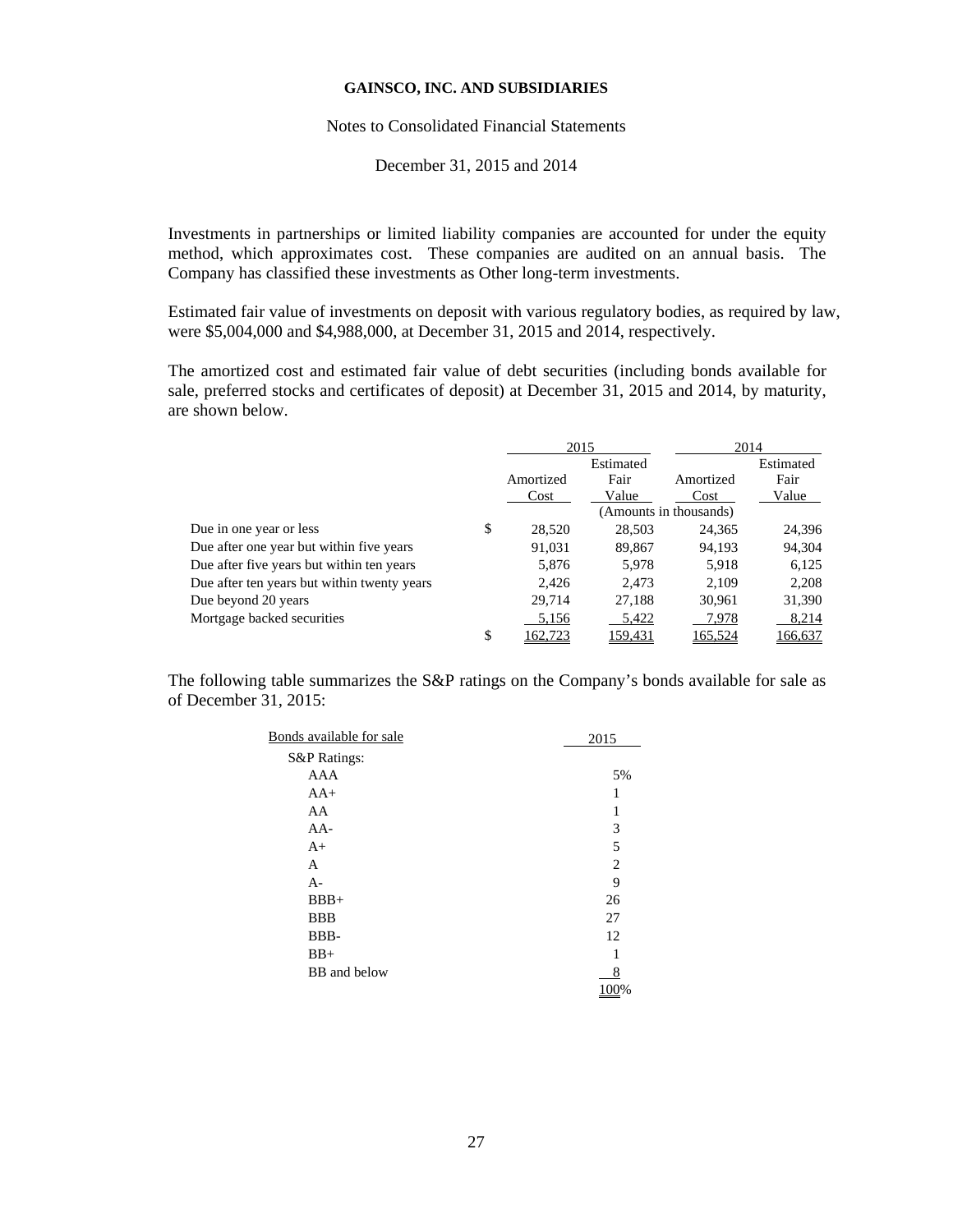#### Notes to Consolidated Financial Statements

## December 31, 2015 and 2014

Proceeds from the sale of securities for the years ended December 31, 2015 and 2014 are presented in the following table:

|                                               |                        | Years ended December 31, |        |  |
|-----------------------------------------------|------------------------|--------------------------|--------|--|
|                                               | 2015<br>2014           |                          |        |  |
|                                               | (Amounts in thousands) |                          |        |  |
| Proceeds:                                     |                        |                          |        |  |
| Bonds, available for sale                     | S                      | 24,457                   | 10.456 |  |
| Bonds, available for sale principal pay downs | S                      |                          |        |  |
| Preferred stocks, available for sale          | \$                     |                          |        |  |
| Common stock, available for sale              | \$                     |                          |        |  |
| Other invested assets                         | S                      |                          |        |  |

Realized gains and losses on investments for the years ended December 31, 2015 and 2014 are presented in the following table:

|                                        | Years ended December 31, |                        |      |
|----------------------------------------|--------------------------|------------------------|------|
|                                        | 2015                     |                        | 2014 |
|                                        |                          | (Amounts in thousands) |      |
| Realized gains:                        |                          |                        |      |
| Bonds, available for sale              | \$                       | 187                    | 216  |
| Preferred stocks, available for sale   |                          |                        | 488  |
| Short-term investments                 |                          |                        |      |
| Total realized gains                   |                          | 191                    | 220  |
| Realized losses:                       |                          |                        |      |
| Bonds, available for sale              |                          | (31)                   | (2)  |
| Common stocks, trading                 |                          | (3)                    | (12) |
| Other invested assets                  |                          |                        |      |
| Total realized losses                  |                          | (34)                   | (14) |
| Other-than-temporary impairment losses |                          | (79)                   | (7)  |
| Total realized investment gains, net   | S                        | 78                     |      |

When a security has an unrealized loss in fair value that is deemed to be other than temporary, the Company reduces the book value of the security to its current market value, recognizing the decline as a realized loss in the statement of operations. These determinations primarily reflect the market-related issues associated with a disruption in the credit markets, which can create a significant deterioration in both the valuation of the securities as well as our view of future recoverability of the valuation decline.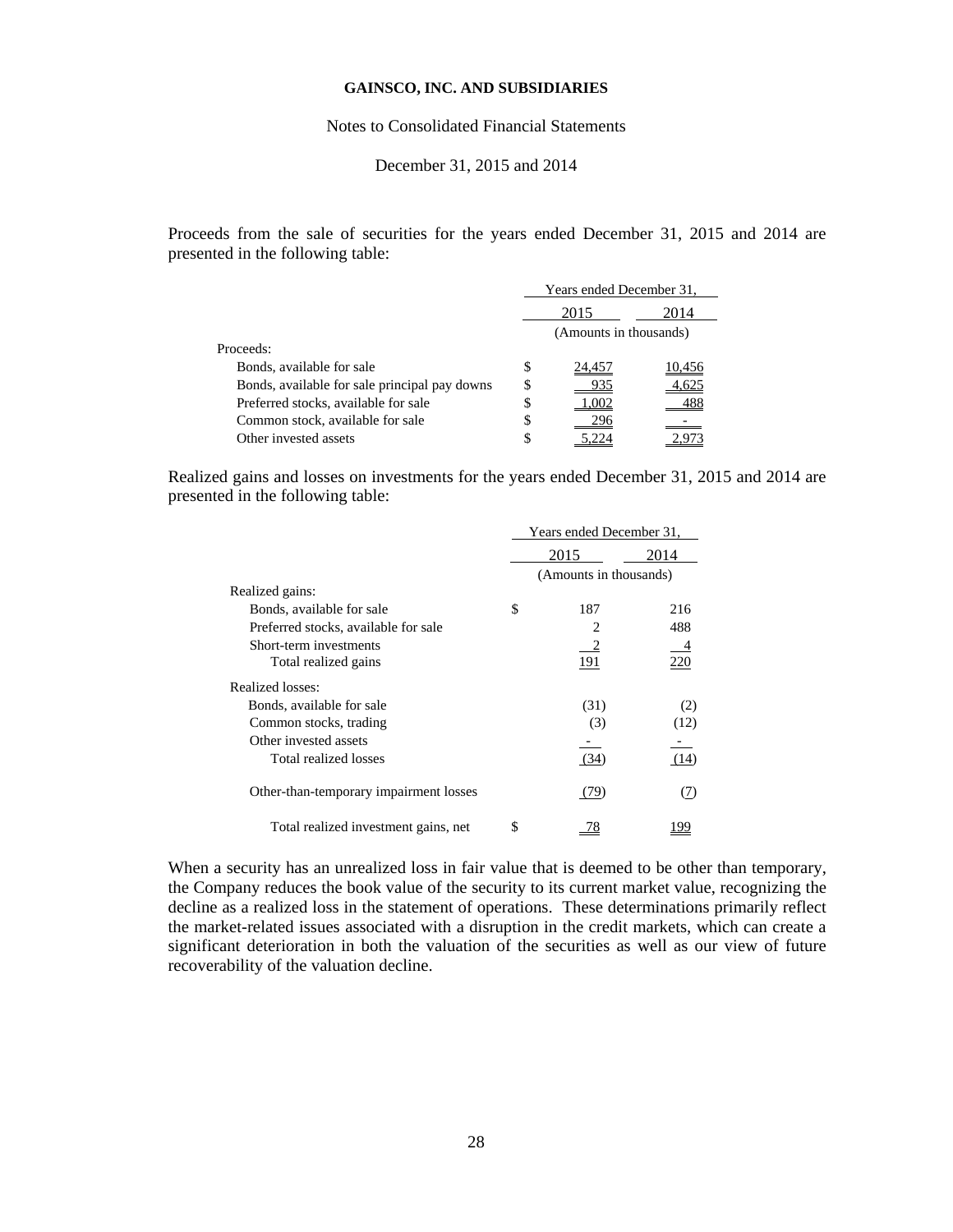#### Notes to Consolidated Financial Statements

December 31, 2015 and 2014

As discussed in note 1, a portion of certain OTTI losses on debt securities are recognized in "Other comprehensive income" ("OCI"). The net amount recognized in earnings ("credit loss impairments") represents the difference between the amortized cost of the security and the net present value of its projected future cash flows discounted at the effective interest rate implicit in the debt security prior to impairment. Any remaining difference between fair value and amortized cost is recognized in OCI.

The following table sets forth the amount of credit loss impairments on debt securities held by the Company as of December 31, 2015, for which a portion of the OTTI loss was recognized in OCI, and the corresponding changes in such amounts.

|                                                                                                          | (Amounts in<br>thousands) |
|----------------------------------------------------------------------------------------------------------|---------------------------|
| Balance, January 1, 2015                                                                                 | \$<br>7.161               |
| Credit losses remaining in accumulated deficit related to adoption of ASC 320-10-65                      |                           |
| Credit loss impairments previously recognized on securities which matured, paid                          |                           |
| down, prepaid or were sold during the period                                                             |                           |
| Credit loss impairments previously recognized on securities impaired to fair value                       |                           |
| during the period                                                                                        |                           |
| Credit loss impairments recognized in the current period on securities not previously<br>impaired $(1)$  | 38                        |
| Additional credit loss impairments recognized in the current period on securities<br>previously impaired |                           |
|                                                                                                          |                           |
| Increases due to the passage of time on previously recorded credit losses                                |                           |
| Balance, December 31, 2015                                                                               | \$                        |

(1) Represents circumstances where the Company determined in the current period that it intends to sell the security or it is more likely than not that it will be required to sell the security before recovery of the security's amortized cost.

During 2015, the Company wrote down \$38,000 in securities that were determined to have had an other-than-temporary decline in fair value. During 2014, the Company wrote down \$7,000 in securities that were determined to have had an other-than-temporary decline in fair value.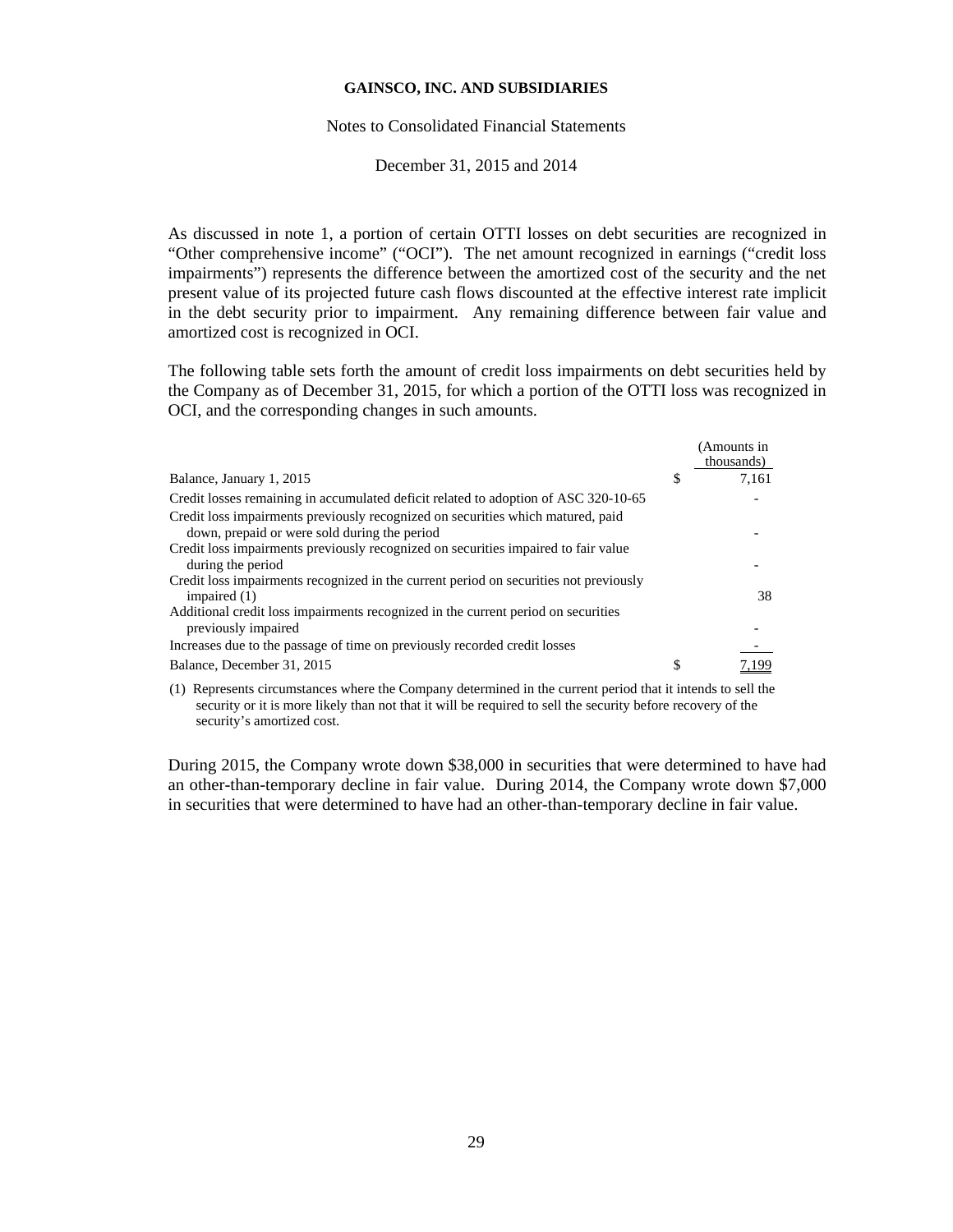## Notes to Consolidated Financial Statements

## December 31, 2015 and 2014

## **(3) Fair Value Measurements**

The Company's estimates of fair value for financial assets and financial liabilities are based on the framework established in ASC 320-10-65. The framework is based on the inputs used in valuation, gives the highest priority to quoted prices in active markets and requires that observable inputs be used in the valuations when available. The disclosure of fair value estimates in the ASC 320-10-65 hierarchy is based on whether the significant inputs into the valuation are observable. In determining the level of the hierarchy in which the estimate is disclosed, the highest priority is given to unadjusted quoted prices in active markets and the lowest priority to unobservable inputs that reflect the Company's significant market assumptions. The three levels of the hierarchy are as follows:

- Level 1 Unadjusted quoted prices in active markets for identical assets or liabilities.
- Level  $2 -$  Quoted prices in markets that are not active or inputs that are observable directly or indirectly. Level 2 inputs include quoted prices for similar assets or liabilities other than quoted prices in Level 1; quoted prices in markets that are not active; or valuations based on models where the significant inputs are observable (e.g., interest rates, yield curves, prepayment speeds, default rates, loss severities, etc.) or other inputs that are observable or can be derived principally from or corroborated by observable market data for substantially the full term of the assets or liabilities.
- Level 3 Unobservable inputs that are supported by little or no market activity and are significant to their fair value of the assets or liabilities. Unobservable inputs reflect the Company's own estimates as to the assumptions that market participants would use in pricing the asset or liability. Level 3 assets and liabilities include financial instruments whose values are determined using pricing models and third-party evaluation, as well as instruments for which the determination of fair value requires significant management judgment or estimation.

## Valuation of Investments

The Company receives pricing from independent pricing services, and these are compared to prices available from sources accessed through the Bloomberg Professional System. The number of available quotes varies depending on the security, generally we obtain one quote for Level 1 investments, one to three quotes for Level 2 investments and one to two quotes, if available, for Level 3 investments. If there is a material difference in the prices obtained, further evaluation is made. Market prices and valuations from sources such as the Bloomberg system, TRACE and dealer offerings are used as a check on the prices obtained from the independent pricing services. Should a material difference exist, then an internal valuation is made. For purposes of valuing these securities management produces expected cash flows for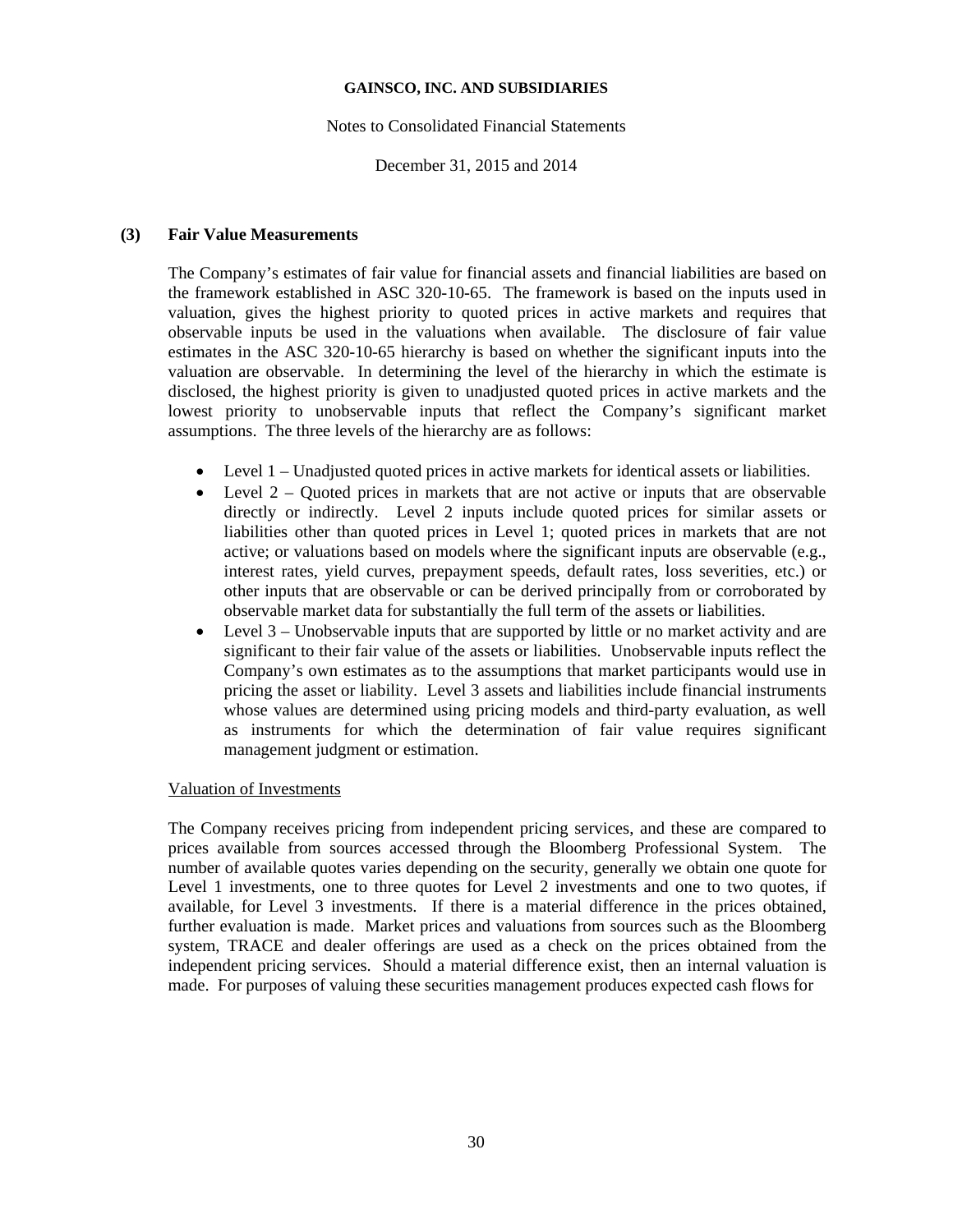### Notes to Consolidated Financial Statements

December 31, 2015 and 2014

the security utilizing the standard security modeling capabilities available on the Bloomberg Professional System. The key inputs for mortgage securities are the default rate, severity of default, and voluntary prepayment rate for the underlying mortgage collateral. These are generally based at the start on the actual historical values of these parameters for the prior three months. These cash flows are then discounted by a required yield derived from market based observations of broker inventory offerings, or in some cases Bloomberg Indices of like securities. Management uses this valuation model primarily with mortgage backed securities where the matrix pricing methodology used by the independent pricing service is too broad in its categorizations. This often involves differences in reasonable prepayment assumptions or significant differences in performance among issuers. In some cases, other external observable inputs such as credit default swap levels are used as input in the fair value analysis.

### *Fixed Maturities, Equity Securities and Mortgage-backed Instruments*

For U. S. Treasury, U. S. government and corporate bonds, the independent pricing services obtain information on actual transactions from a large network of broker-dealers and determine a representative market price based on trading volume levels. For mortgage backed instruments, the independent pricing services obtain information on actual transactions from a large network of broker-dealers and sorts the information into various components, such as asset type, rating, maturity, and spread to a benchmark such as the U.S. Treasury yield curve. These components are used to create a pricing matrix for similar instruments.

All broker-dealer quotations obtained are non-binding. For short-term investments classified as Level 1 and Level 2, the Company uses prices provided by independent pricing services. The preferred stocks classified as Level 3 are all auction rate preferred shares, and the Company utilizes an internal model incorporating observable market inputs.

The Company uses the following hierarchy for each instrument in total invested assets:

- 1. The Company obtains a price from an independent pricing service.
- 2. If no price is available from an independent pricing service for the instrument, the Company obtains a market price from a broker-dealer or other reliable source, such as Bloomberg.
- 3. The Company then validates the price obtained by evaluating its reasonableness. The Company's review process includes quantitative analysis (i.e., credit spreads and interest rate and prepayment fluctuations) and initial and ongoing evaluations of methodologies used by outside parties to calculate fair value and comparing the fair value estimates to its knowledge of the current market. If a price provided by a pricing service is considered to be materially different from the other indications that are obtained, the Company will make a determination of the proper fair value of the instrument based on data inputs available.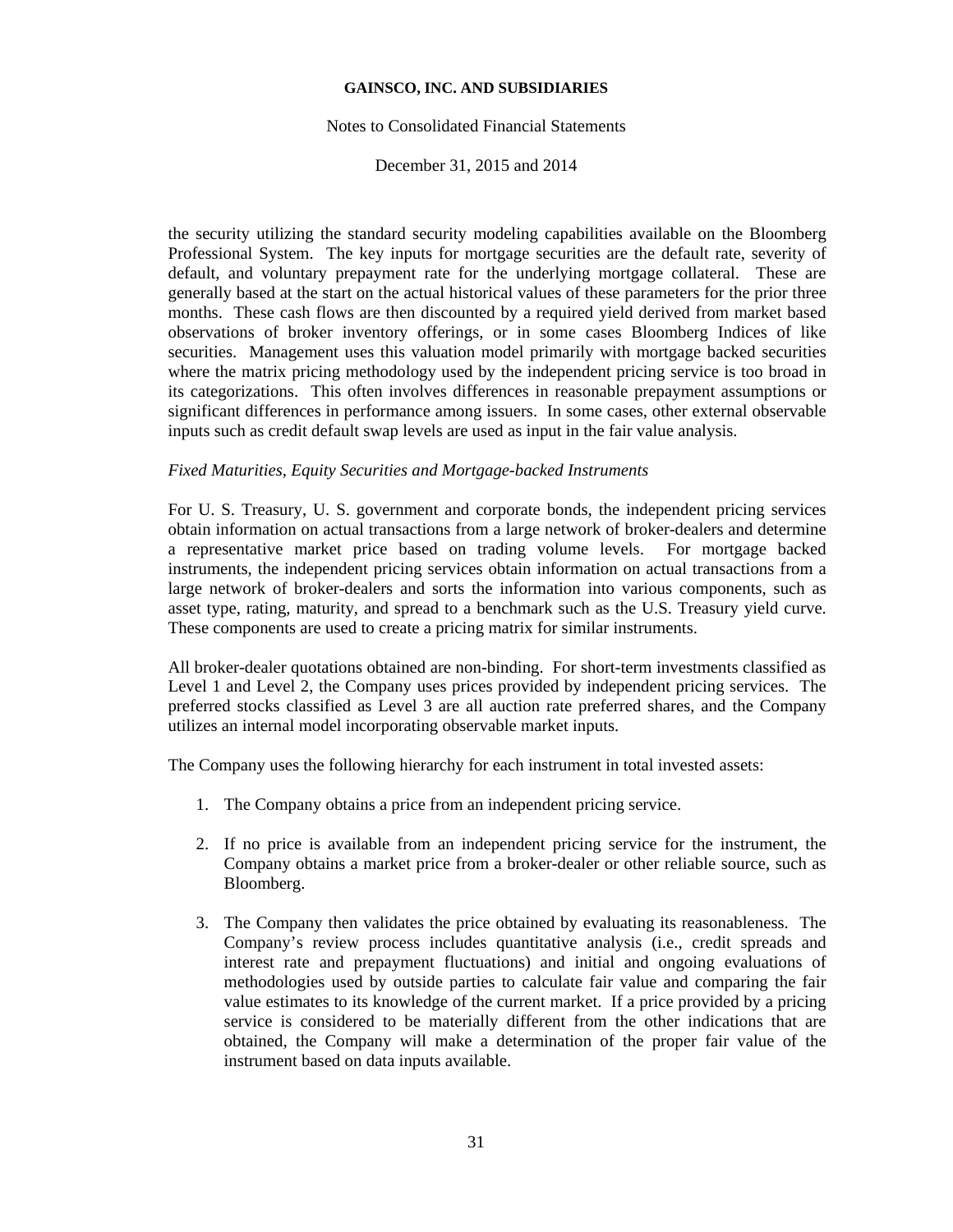#### Notes to Consolidated Financial Statements

December 31, 2015 and 2014

In order to determine the proper ASC 320-10-65 classification for each instrument, the Company obtains from its independent pricing service the pricing procedures and inputs used to price the instrument. The Company analyzes this information, taking into account asset type, rating and liquidity, to determine what inputs are observable and unobservable in order to determine the proper ASC 320-10-65 level. For those valued internally, a determination is made as to whether all relevant inputs are observable or unobservable in order to classify correctly.

All of the Company's Level 1 and Level 2 invested assets held at December 31, 2015 and 2014 were priced using either independent pricing services or available market prices to determine fair value. The Company classifies such instruments in active markets as Level 1 and those not in active markets as Level 2. The Preferred stocks in Level 3 were auction preferred instruments and were classified in Level 3 because the market in which they trade remains very inactive. The Corporate bonds in Level 3 are private placements which rarely trade and the issuers have no other debt outstanding to provide a valuation benchmark. The residential mortgage backed securities which are valued in the manner described above are classified as Level 3. Those for which the individual pricing service value is used are classified as Level 2.

**Corporate Bonds** – the fair value is estimated using discounted cash flow analyses by applying the maximum credit utilization schedule set by statute, so the only unobservable input variable is the appropriate market discount rate, which approximated 4.51% as the yield on the 3-month T-Bill at December 31, 2014. The discount rate takes into account general market trends, including inputs from spreads based on U.S. Treasury yield curves in the pricing of the instrument when it was originally issued and considering current yields of like maturities. Due to the short duration of the issue, its sensitivity to the discount rate assumption is minimal. An increase or decrease in the discount rate of 100 basis points results in a fair value estimate change of less than 1%.

**Preferred Stocks** – the security is redeemable upon demand within in ten business days into a specific number of shares of the underlying collateral of the issuing trust. The underlying shares form the basis of the fair value determination and thus the Company estimates the fair value using a liquidation value of collateral approach. The collateral is comprised of preferred shares publically traded on the New York Stock Exchange and is used as a direct market observable input. Unobservable inputs consist of short lag time and procedural issues involved in obtaining collateral shares, the liquidity of the underlying shares due to the security being an auction rate security resulting in a slightly higher trading yield. The Company's assumption for the estimate for the auction rate preferred shares is set directly equal to that of the underlying collateral shares for which it could be redeemed. For every 25 basis point move in this unobservable input of the liquidity premium, the fair value estimate of this security would change by 4.8%.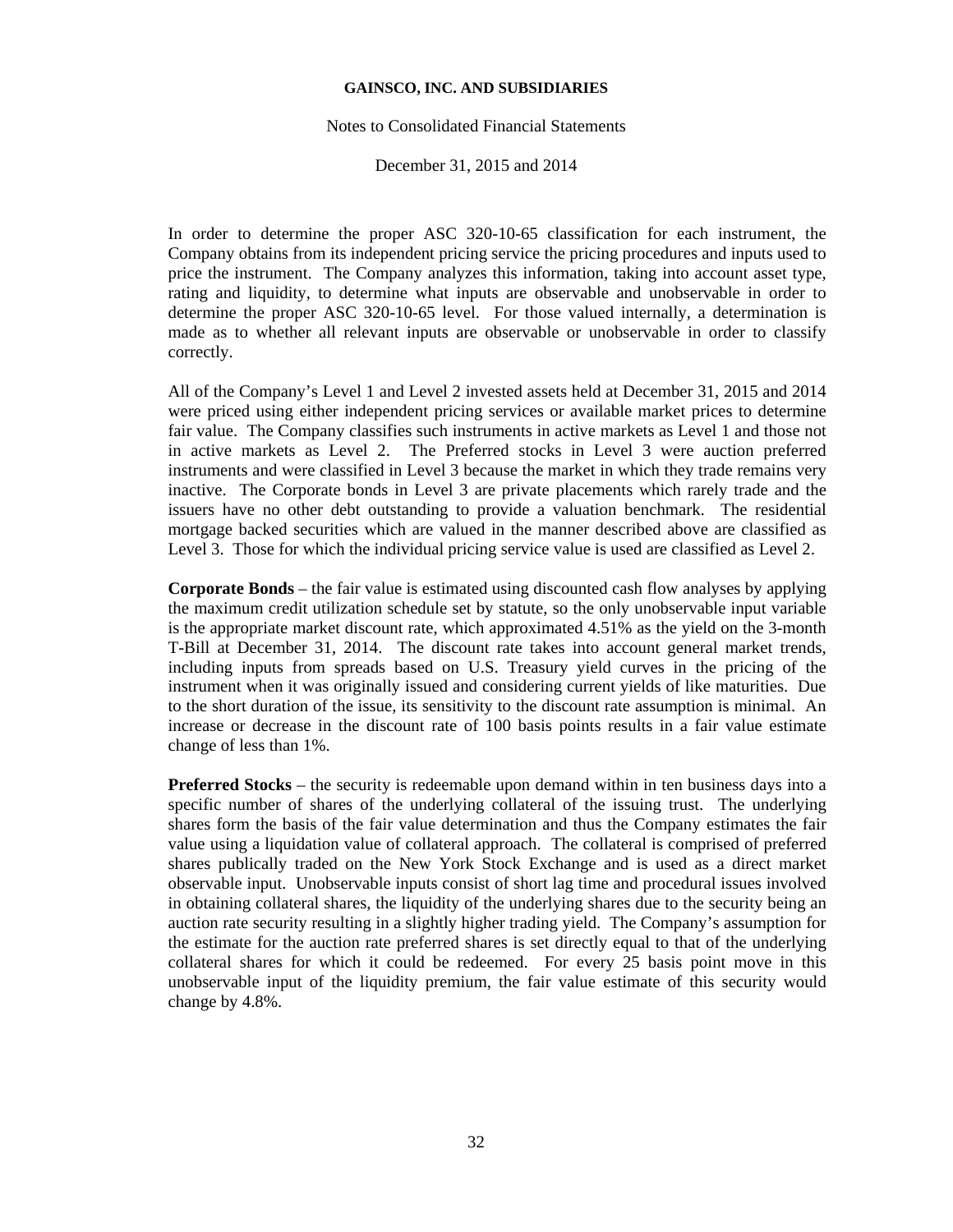## Notes to Consolidated Financial Statements

# December 31, 2015 and 2014

The quantitative disclosures about the fair value measurements for each major category of assets at December 31, 2015 and 2014 were as follows:

|                                             | December 31.<br>2015 | Ouoted<br>Prices in<br>Active<br>Markets<br>(Level 1)<br>(Amounts in thousands) | Significant<br>Other<br>Observable<br>Inputs<br>(Level 2) | Significant<br>Unobservable<br>Inputs<br>(Level 3) |
|---------------------------------------------|----------------------|---------------------------------------------------------------------------------|-----------------------------------------------------------|----------------------------------------------------|
| Assets:                                     |                      |                                                                                 |                                                           |                                                    |
| U.S. Treasury                               | \$<br>6,298          | 6,298                                                                           |                                                           |                                                    |
| U.S. Government agencies                    | 998                  |                                                                                 | 998                                                       |                                                    |
| Corporate bonds                             | 145,441              |                                                                                 | 145,441                                                   |                                                    |
| Mortgage backed                             | 5,423                |                                                                                 | 5,423                                                     |                                                    |
| Total available-for-sale securities         | 158,160              | 6,298                                                                           | 151,862                                                   |                                                    |
| Preferred stocks                            | 1,171                | 312                                                                             |                                                           | 859                                                |
| Common stocks                               | 5,194                | 5,194                                                                           |                                                           |                                                    |
| Certificates of deposit                     | 100                  | 100                                                                             |                                                           |                                                    |
| Short-term investments                      | 39,328               | <u>19,967</u>                                                                   | <u>19,361</u>                                             |                                                    |
| Total assets classified by ASC 320-10-65(1) | \$<br>203,953        | 31,871                                                                          | <u>171,223</u>                                            | <u>859</u>                                         |
| Percentage of total                         | 00%                  | 16%                                                                             | 84%                                                       | $0\%$                                              |
|                                             |                      |                                                                                 |                                                           |                                                    |

(1) The investments classified as Other long-term investments are outside the scope of ASC 320-10-65 and, therefore, not disclosed in the table as invested assets classified by ASC 320-10-65.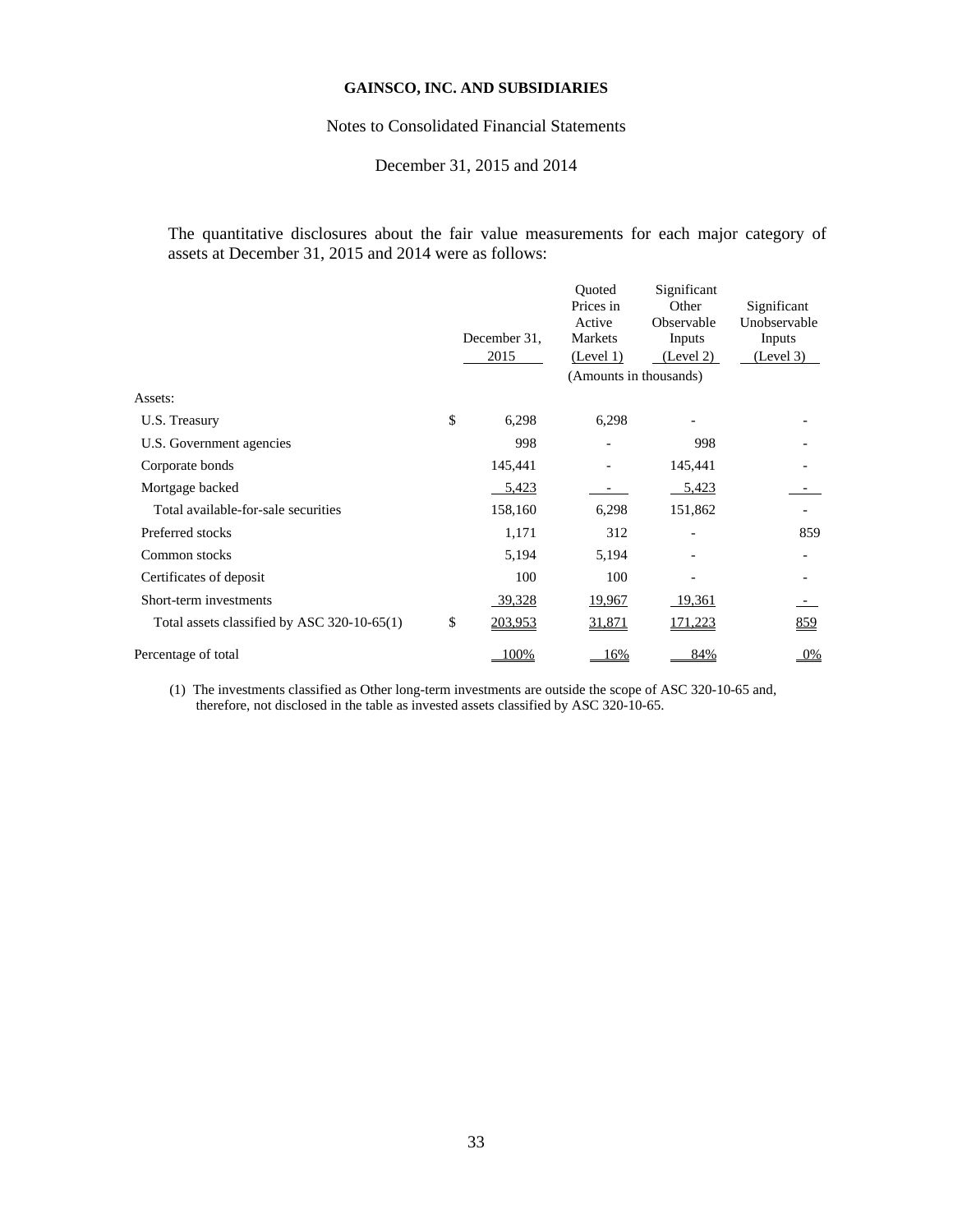#### Notes to Consolidated Financial Statements

## December 31, 2015 and 2014

|                                             | December 31.<br>2014 | Ouoted<br>Prices in<br>Active<br>Markets<br>(Level 1) | Significant<br>Other<br>Observable<br>Inputs<br>(Level 2) | Significant<br>Unobservable<br>Inputs<br>(Level 3) |
|---------------------------------------------|----------------------|-------------------------------------------------------|-----------------------------------------------------------|----------------------------------------------------|
|                                             |                      | (Amounts in thousands)                                |                                                           |                                                    |
| Assets:                                     |                      |                                                       |                                                           |                                                    |
| U.S. Treasury                               | \$<br>6,949          | 6,949                                                 |                                                           |                                                    |
| U.S. Government agencies                    | 4,521                |                                                       | 4,521                                                     |                                                    |
| Corporate bonds                             | 144,723              |                                                       | 143,967                                                   | 756                                                |
| Mortgage backed                             | 8,214                |                                                       | 8,214                                                     |                                                    |
| Total available-for-sale securities         | 164,407              | 6,949                                                 | 156,702                                                   | 756                                                |
| Preferred stocks                            | 2,130                | 1,319                                                 |                                                           | 811                                                |
| Common stocks                               | 447                  | 447                                                   |                                                           |                                                    |
| Certificates of deposit                     | 100                  | 100                                                   |                                                           |                                                    |
| Short-term investments                      | 23,206               | 9,674                                                 | 13,532                                                    |                                                    |
| Total assets classified by ASC 320-10-65(1) | \$<br>190,290        | <u>18,489</u>                                         | 170,234                                                   | 1,567                                              |
| Percentage of total                         | 00%                  | 10%                                                   | 89%                                                       | 1%                                                 |

(1) The investments classified as Other long-term investments are outside the scope of ASC 320-10-65 and, therefore, not disclosed in the table as invested assets classified by ASC 320-10-65.

Level 1 includes U.S. Treasury securities and exchange-traded securities. Level 2 securities are comprised of securities whose fair value was determined using observable market inputs. Investments classified as Level 3 are primarily comprised of the following: (i) with respect to fixed maturity investments, certain corporation and mortgage backed securities that values provided by an independent pricing service or quoted market prices were not used, many of which are not publicly traded or are not actively traded; and (ii) with respect to equity securities, preferred securities.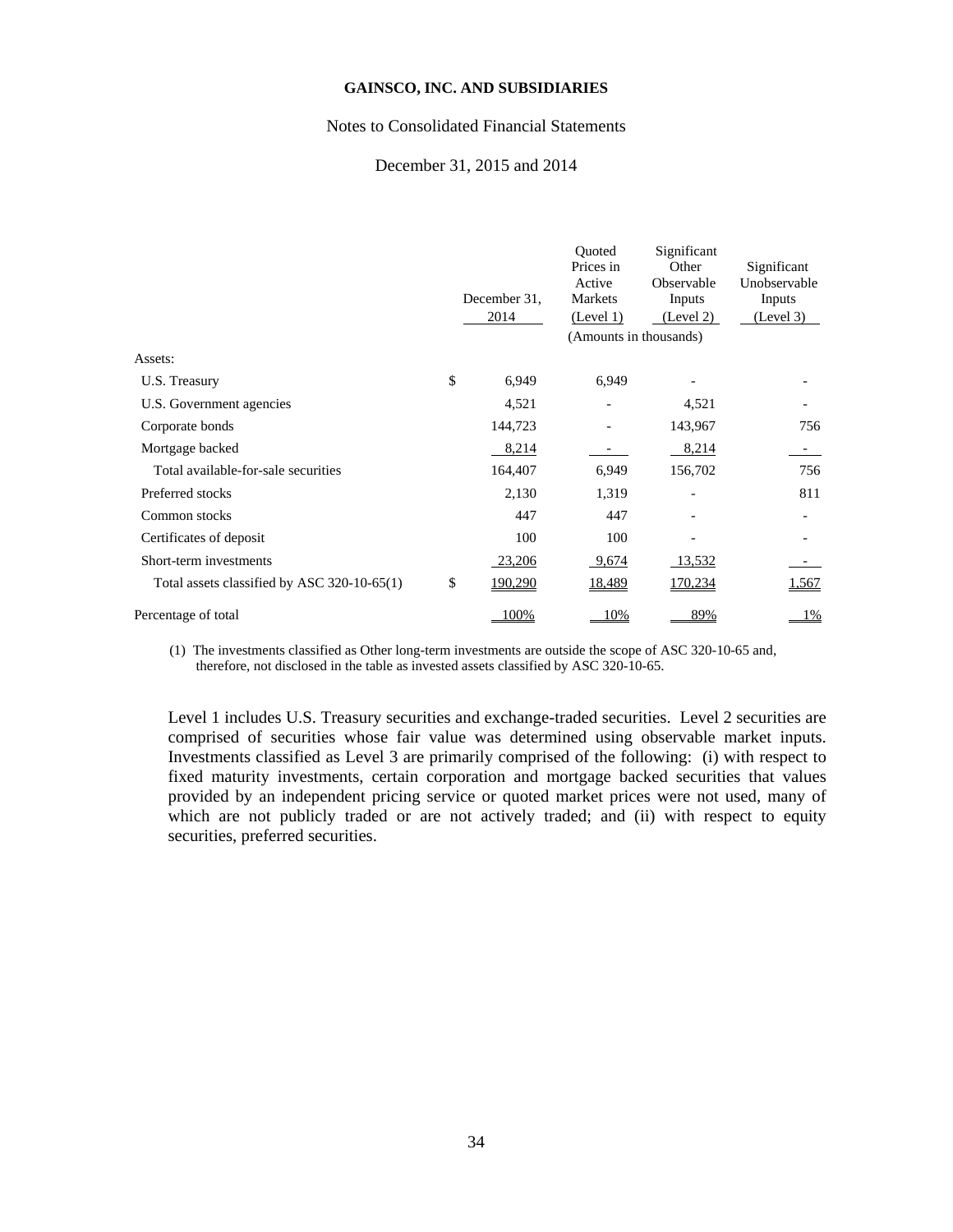Notes to Consolidated Financial Statements

## December 31, 2015 and 2014

The following table provides a summary of changes in fair value associated with the Level 3 assets for the years ended December 31, 2015 and 2014:

|                                                 | Fair Value<br>Measurements<br>Using Significant<br>Unobservable Inputs<br>(Level 3)<br>December 31, |       |
|-------------------------------------------------|-----------------------------------------------------------------------------------------------------|-------|
|                                                 | 2015                                                                                                | 2014  |
|                                                 | (Amounts in thousands)                                                                              |       |
| Beginning balance                               | \$<br>1,567                                                                                         | 2,044 |
| Total gains or losses (realized/unrealized):    |                                                                                                     |       |
| Included in earnings (or changes in net assets) |                                                                                                     |       |
| Included in other comprehensive loss            | 48                                                                                                  | (477) |
| Purchases, issuances, and settlements, net      | (756)                                                                                               |       |
| Transfers in and/or out of Level 3              |                                                                                                     |       |
| Ending balance                                  | \$<br>859                                                                                           | .567  |

The above table of Level 3 assets begins with the prior period balance and adjusts the balance for the gains or losses (realized and unrealized) that occurred during the current period. Any new purchases that are identified as Level 3 securities are then added and any sales of securities which were previously identified as Level 3 are subtracted. Next, any securities which were previously identified as Level 1 or Level 2 securities and which are currently identified as Level 3 are added. Finally, securities which were previously identified as Level 3 and which are now designated as Level 1 or as Level 2 are subtracted. The ending balance of the Level 3 securities presented above represent our best estimates and may not be substantiated by comparisons to independent markets and, in many cases, could not be realized in immediate settlement of the instruments.

The Company wrote down Alt-A securities (Level 3) for the year ended December 31, 2015 and 2014 that were determined to have had an other-than-temporary credit related impairment charge.

There were no transfers between Levels 1 and 2 during the periods presented.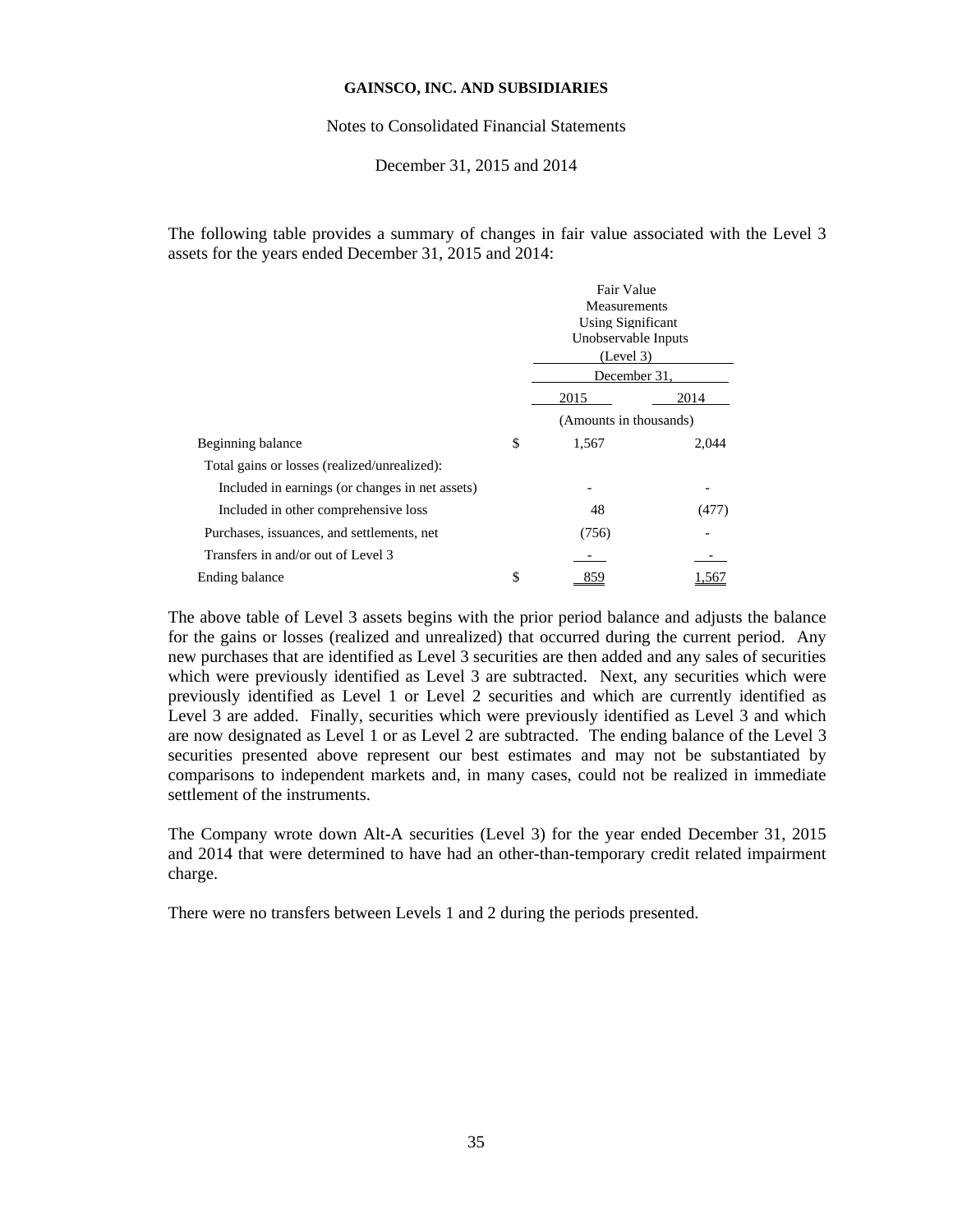#### Notes to Consolidated Financial Statements

December 31, 2015 and 2014

## **(4) Note Payable**

In September 2005, the Company entered into a credit agreement with a commercial bank. Interest, payable quarterly, accrued on any outstanding principal balance at a floating rate equal to the 3-month LIBOR. Subsequent amendments changed the interest rate to 2.75% over the 3 month LIBOR, with no minimum, and a usage fee of 0.25% on the unused line of credit, converted the credit agreement to a revolving loan with a revolving commitment of up to \$20,000,000 and a maturity of December 12, 2016.

The Company is able to draw on this revolving loan and repay in increments of \$100,000 without premium or penalty. Borrowings under the revolving loan are collateralized by the common stock of MGA and NSL, and payment is guaranteed by NSL. During 2015, the Company drew down on the line of credit totaling \$1,640,000. During 2014, the Company paid down the outstanding balance from 2013 prior to the maturity date. The credit agreement governing the revolving loan contains covenants regarding limits on levels of subsidiary indebtedness, liens, investments, acquisitions, certain mergers, certain asset sales outside the ordinary course of business, and change in control as defined in the agreement. The agreement also contains financial covenants regarding capital of MGA, consolidated net worth of GANS and the combined ratio of the personal auto operation.

# **(5) Subordinated Debentures**

In January 2006, GANS issued \$25,000,000 of 30-year subordinated debentures. They require quarterly interest payments at a floating interest rate equal to the 3-month LIBOR plus a margin of 3.85%. They will mature on March 31, 2036 and are redeemable at GANS' option, in whole or in part, at the liquidation amount of \$1,000 per debenture.

In December 2006, GANS issued \$18,000,000 of 30-year subordinated debentures. They require quarterly interest payments at a floating interest rate equal to the 3-month LIBOR plus a margin of 3.75%. They will mature on March 15, 2037 and are redeemable at GANS' option, in whole or in part, at the liquidation amount of \$1,000 per debenture.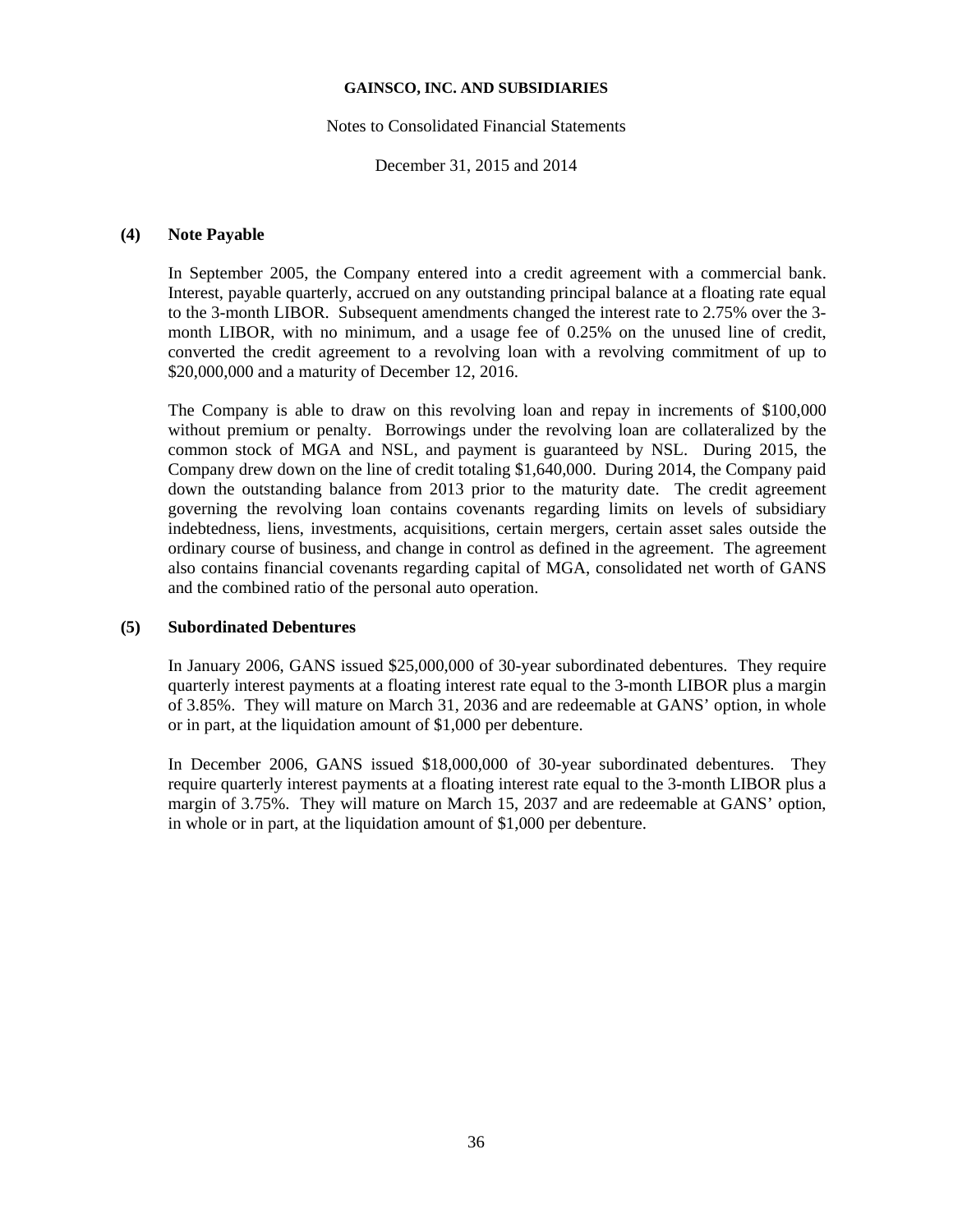#### Notes to Consolidated Financial Statements

December 31, 2015 and 2014

## **(6) Loan Payable**

## *(a) Mortgage Loan*

In August 2015, the construction loan was converted into a mortgage loan with the same commercial bank per the loan agreement. The amount of the original loan note was \$5,680,000 with interest payable quarterly on any outstanding principal balance at a floating rate equal to 3-month LIBOR plus 2.25%. Principal payments are payable quarterly at \$71,000 per quarter. The outstanding mortgage loan amount was \$5,609,000 as of December 31, 2015.

# *(b) Construction Loan*

In connection with the construction of the building for BSHI, the Company entered into a construction loan agreement with a commercial bank, which is lending to finance the purchase of the land, building costs and certain building related costs paid outside of the construction contract. The loan agreement is for an aggregate sum not to exceed the lessor of a) \$5,680,000, b) 80% of the appraised value of the land and the improvements, or c) 85% of the total project cost of the land and the improvements. Interest, payable quarterly, accrued on any outstanding principal balance at a floating rate equal to the 3-month LIBOR plus 2.25%.

At December 31, 2014, the monthly interest rate equaled the 3-month LIBOR plus 2.25%. The Company is able to draw monthly advances with the submission of the contractors' certification and application of payment. The Company had drawn on the loan in the amount of \$3,937,000 as of December 31, 2014. During the first quarter of 2015, the Company completed building for BSHI further drawing down on the loan by \$1,743,000 for a total loan balance of \$5,680,000.

The following table summarizes net interest expense recorded and interest payments made in 2015 and 2014:

|                           | 2015         |            | 2014                              |          |
|---------------------------|--------------|------------|-----------------------------------|----------|
|                           | Net interest | Interest   | Net interest                      | Interest |
|                           | expense      | payments   | expense<br>(Amounts in thousands) | payments |
| \$<br>Note payable        | 52           | 36         | 293                               | 374      |
| Subordinated debenture I  | 1,041        | 1,065      | 1,029                             | 1,053    |
| Subordinated debenture II | 728          | 749        | 717                               | 740      |
| Mortgage loan payable     | - 110        | <b>120</b> | -9                                |          |
| \$<br>Total               | 1,931        | 1,970      | 2,048                             | 2,168    |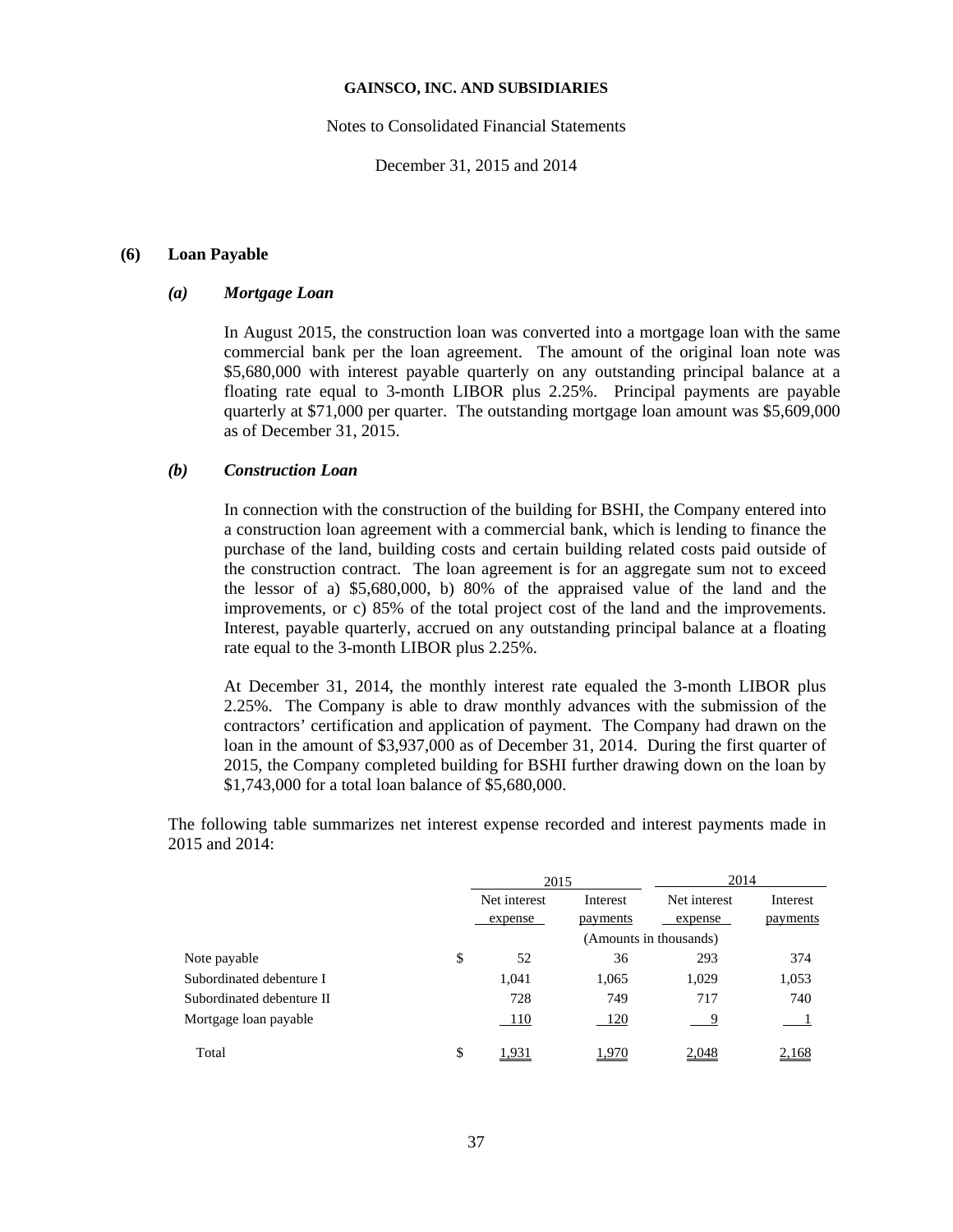Notes to Consolidated Financial Statements

December 31, 2015 and 2014

### **(7) Inventory and Vehicle Floor Plan Payable**

The components of inventory at December 31 are as follows:

|                               | 2015                   | 2014  |
|-------------------------------|------------------------|-------|
|                               | (Amounts in thousands) |       |
| New/demo vehicles             | 6.770                  | 8,586 |
| Used vehicles                 | 1.990                  | 1,093 |
| Parts, accessories, and other | 275                    | 184   |
| Auto vehicle inventory        | 9,035                  | 9.863 |

The components of vehicle floor plan payables at December 31 are as follows:

|                                       |                        | 2015  | 2014  |  |
|---------------------------------------|------------------------|-------|-------|--|
|                                       | (Amounts in thousands) |       |       |  |
| Vehicle floor plan payable – new/demo |                        | 7.645 | 8,860 |  |
| Vehicle floor plan payable – used     |                        | 1,096 | 528   |  |
| Vehicle floor plan note payable       |                        | 8,741 | .388  |  |

Vehicle floor plan payable reflects amounts borrowed to finance the purchase of vehicle inventories. In general, the floor plan line is secured by all financed vehicles. Changes in vehicle floor plan payable are reported as non-cash supplemental financing activities in the accompanying Consolidated Statements of Cash Flows.

Our inventory consists of new, used and demonstrator automobiles sold to consumers. Vehicles are carried at lower of cost-or-market. Cost is computed as amortized cost less manufacturer incentives. The vehicle floor plan payable, as shown in the above table, will generally be higher than the inventory cost due to the timing of the sale of a vehicle and payment of the related liability.

Vehicle floor plan facilities are due on demand, but in the case of new vehicle inventories, are generally paid within several business days after the related vehicles are sold. Our manufacturer agreements generally require that the manufacturer have the ability to draft against the new vehicle floor plan facilities so the lender directly funds the manufacturer for the purchase of new vehicle inventory. Vehicle floor plan facilities are primarily collateralized by vehicle inventories and related receivables.

The floor plan note is usually structured to yield interest at a floating rate indexed to the prime rate. The rate for a particular dealership is based on, among other things, the dealership's credit worthiness, the amount of the credit line, the risk rating and whether or not the dealership is in default. Interest on floor plan loans is payable monthly on the first day of each month, accrued on any outstanding principal balance at a floating rate to be the lesser of (a) 1.60% above 1 month LIBOR in effect on the first day of each LIBOR period or (b) the maximum rate. The credit agreement has a total commitment of up to \$11,000,000.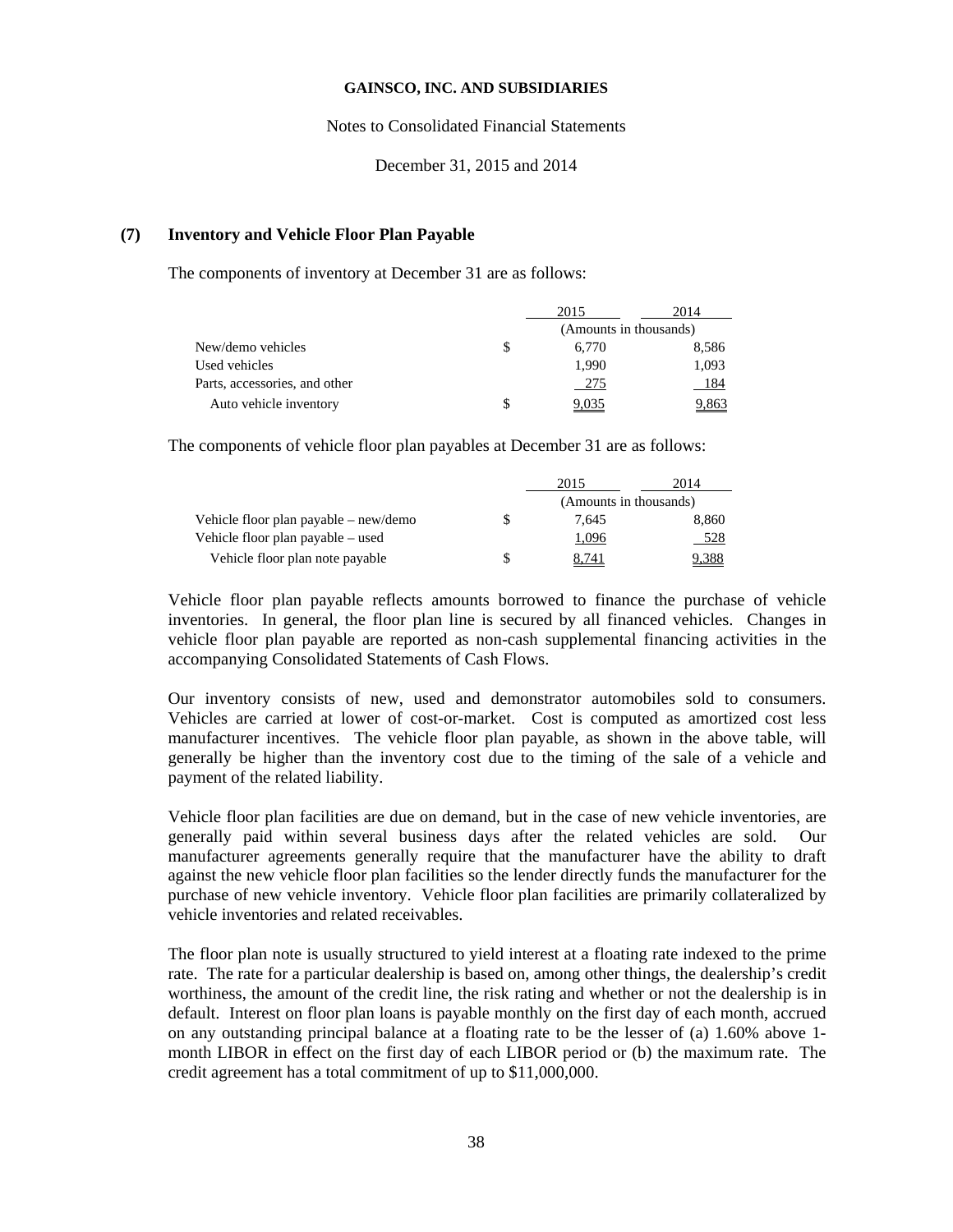#### Notes to Consolidated Financial Statements

### December 31, 2015 and 2014

At December 31, 2015, the monthly interest rate equaled 5.10%. The amount of the floor plan note as of December 31, 2015 totaled \$8,741,000 covering new and used auto vehicle inventory. The Company is able to make advances from time to time not to exceed at any time the aggregate principal amount. All advances are evidenced by a promissory note. The credit agreement governing the promissory note contains covenants regarding limits on borrowing/curtailment to new, used, aged used and demo auto vehicles. The agreement also contains financial covenants regarding tangible net worth and maximum loan to value position. For the year ended December 31, 2015, BSHI expensed and paid interest on the floor plan note total \$187,000 and \$131,000, respectively. For the year ended December 31, 2014, BSHI expensed and paid interest on the floor plan note totaling \$147,000.

#### **(8) Goodwill and Intangible Assets**

Goodwill (insurance operations) and intangible assets, at December 31 consist of the following:

|                                 | 2015                   | 2014  |
|---------------------------------|------------------------|-------|
|                                 | (Amounts in thousands) |       |
| Goodwill – insurance operations | 609                    | 609   |
| Intangible assets               | 5.040                  | 5,645 |

#### *(a) Goodwill*

We test goodwill of our reporting units for impairment annually on December 31 or more frequently when events or changes in circumstances indicate that the carrying value of a reporting unit more likely than not exceeds its fair value.

Under accounting standards, an entity is permitted to first make a qualitative evaluation about the likelihood of goodwill impairment to determine whether it is necessary to calculate the fair value of a reporting unit under the quantitate two-step goodwill impairment test. We completed qualitative annual assessments of any potential goodwill impairment as of December 31, 2015 and 2014. Based on our qualitative assessments, we determined that it was not more likely than not that the fair values of our reporting units were less than their carrying amounts and we were therefore not required to perform the two-step goodwill impairment test for any of our reporting units.

The quantitative goodwill impairment test is a two-step approach. The first step of the quantitative goodwill impairment test requires a determination of whether the fair value of a reporting unit is less than its carrying value. If the fair value of the reporting unit is less than the carrying value, the second step is required, which involves an analysis reflecting the allocation of the fair value determined in the first step (as if it was the purchase price in a business combination). This process may result in the determination of a new amount of goodwill. If the calculated fair value of the goodwill resulting from this allocation is lower than the carrying value of the goodwill in the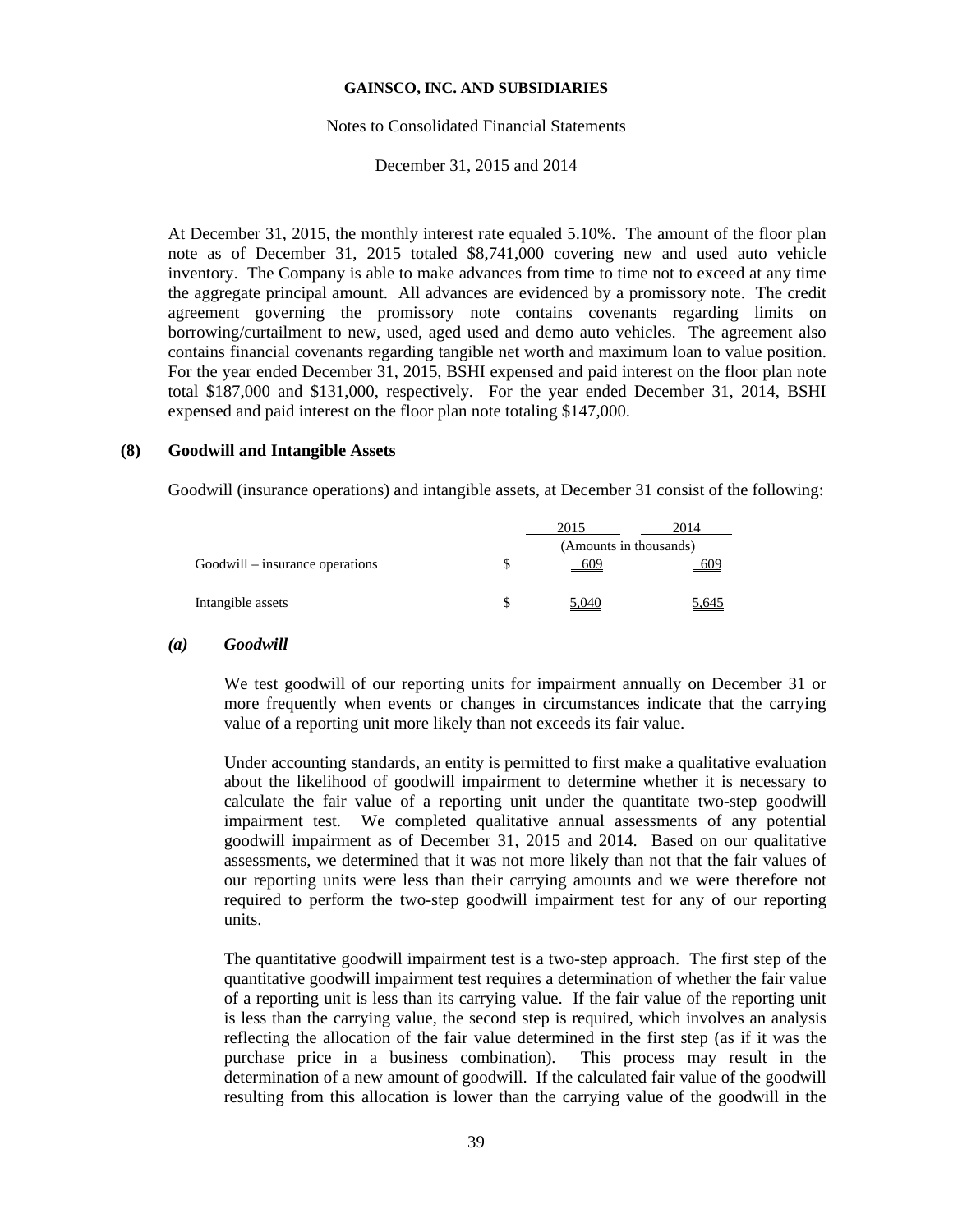#### Notes to Consolidated Financial Statements

December 31, 2015 and 2014

reporting unit, the difference is reflected as a non-cash impairment loss. The purpose of the second step is only to determine the amount of goodwill that should be recorded on the balance sheet. The recorded amounts of other items on the balance sheet are not adjusted.

In a quantitative impairment test, we estimate the fair value of our reporting units using an "income" valuation approach, which discounts projected free cash flows of the reporting unit at a computed weighted average cost of capital as the discount rate. The income valuation approach requires the use of significant estimates and assumptions, which include revenue growth rates and future operating margins used to calculate projected future cash flows, weighted average costs of capital, and future economic and market conditions. We base our cash flow forecasts on our knowledge of the insurance industry, our recent performance, our expectations of our future performance, and other assumptions we believe to be reasonable but that are unpredictable and inherently uncertain. Actual future results may differ from those estimates.

# *(b) Intangible Assets*

Our principal identifiable intangible assets is the excess of the purchase price over the fair value of the net tangible assets acquired that was allocated to a valued franchise license and other intangible assets, which have indefinite lives and are tested at least annually on December 31 for impairment. As discussed in Note 1 above, the FASB issued an accounting standard update that permits an entity to first make a qualitative evaluation about the likelihood that an indefinite-lived intangible asset is impaired to determine whether it is necessary to perform a quantitative impairment test.

We completed our qualitative assessment of any potential franchise license impairment as of December 31, 2015. Based on our qualitative assessment, we determined that it was more likely than not that the fair values of our other intangible assets were less than their carrying amounts and we therefore performed a quantitative impairment test.

As of December 31, 2015, we had \$5,040,000 of intangible assets recorded on our Consolidated Balance Sheet. We performed a quantitative annual impairment test as of December 31, 2015, and we recorded a \$605,000 non-cash impairment charge related to the other intangible assets associated with the Auto Group operations with the result of BSHI. This non-cash impairment charge was recorded to reduce the carrying value of the intangible assets to its estimated fair value. The decline in the fair value of intangible assets under BSHI reflects the underperformance relative to expectations of the auto dealership since our acquisition of it, as well as our expectations for the auto dealership's future prospects. These factors resulted in a reduction in forecasted cash flows and growth rates used to estimate fair value. This non-cash impairment charge is classified as Underwriting and operating expenses in the Consolidated Statements of Income and shown as Impairment of intangible assets in the Consolidated Statements of Cash Flows.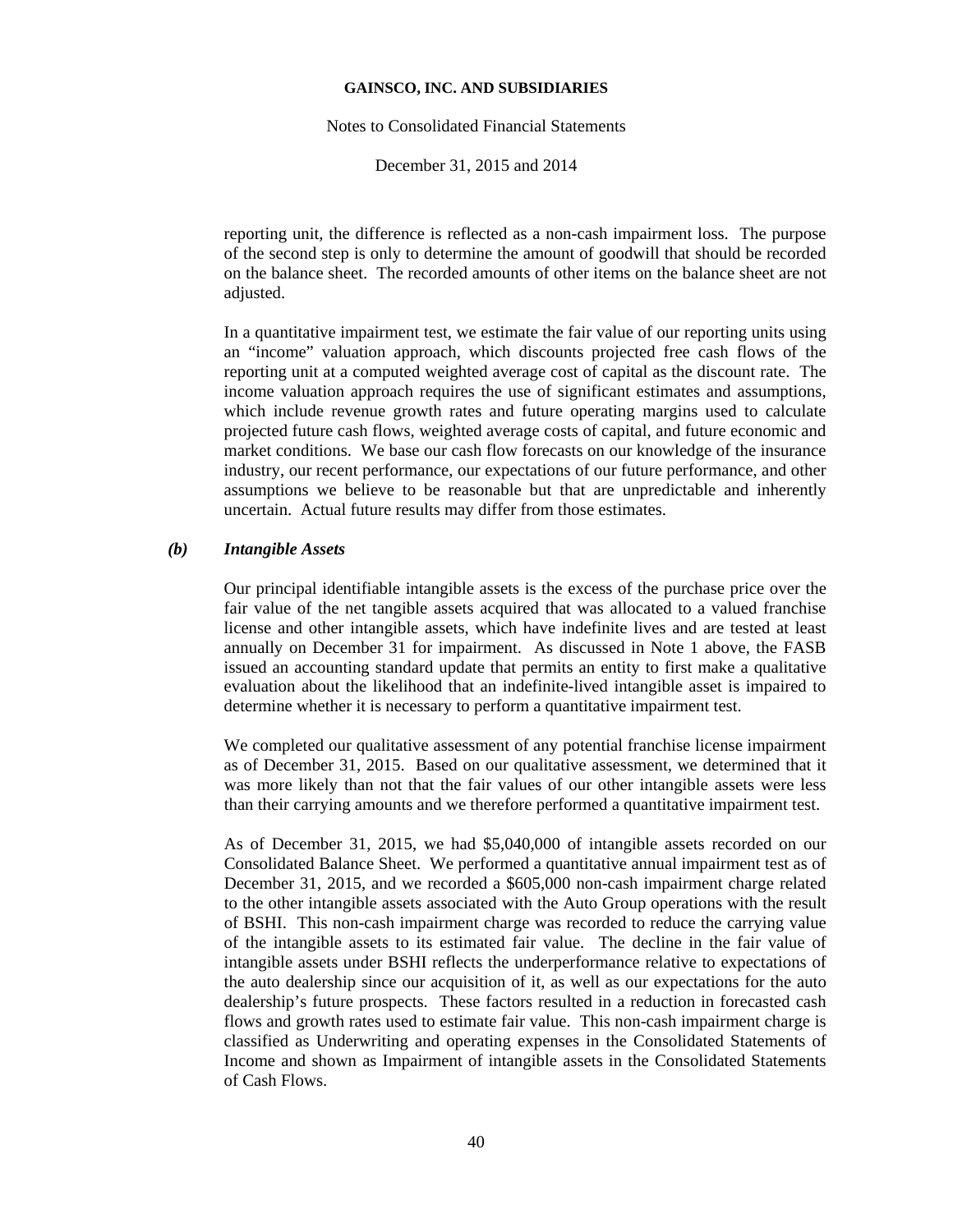Notes to Consolidated Financial Statements

December 31, 2015 and 2014

We performed a quantitative annual impairment test as of December 31, 2014, and recorded a non-cash impairment charge of \$1,855,000.

The quantitative impairment test for intangibles with indefinite lives requires the comparison of estimated fair value to its carrying value. We estimate the fair value of our reporting units using an "income" valuation approach, which discounts projected free cash flows of the reporting unit at a computed weighted average cost of capital as the discount rate. The income valuation approach requires the use of significant estimates and assumptions, which include revenue growth rates and future operating margins used to calculate projected future cash flows, weighted average costs of capital, and future economic and market conditions. We base our cash flow forecasts on our knowledge of the insurance industry, our recent performance, our expectations of our future performance, and other assumptions we believe to be reasonable but that are unpredictable and inherently uncertain. Actual future results may differ from those estimates.

# **(9) Reinsurance**

#### *(a) Assumed*

The Company has, in the past, utilized reinsurance arrangements with various nonaffiliated admitted insurance companies, whereby the Company underwrote the coverage and assumed the policies 100% from the companies. These arrangements required that the Company maintain escrow accounts to assure payment of the unearned premiums and unpaid claims and CAE relating to risks insured through such arrangements and assumed by the Company.

The following table summarizes the amounts related to the arrangements as of and for the years ended December 31, 2015 and 2014:

|                                             |    | December 31.                   |               |  |
|---------------------------------------------|----|--------------------------------|---------------|--|
|                                             |    | 2014                           |               |  |
|                                             |    | 2015<br>(Amounts in thousands) |               |  |
| Balances held in escrow                     | \$ | <u>762</u>                     | <u>795</u>    |  |
| Premiums earned by assumption               |    | 265                            | $rac{363}{1}$ |  |
| claim<br>claims<br>unpaid<br>Assumed<br>and |    |                                |               |  |
| adjustment expenses                         |    | 186                            | 708           |  |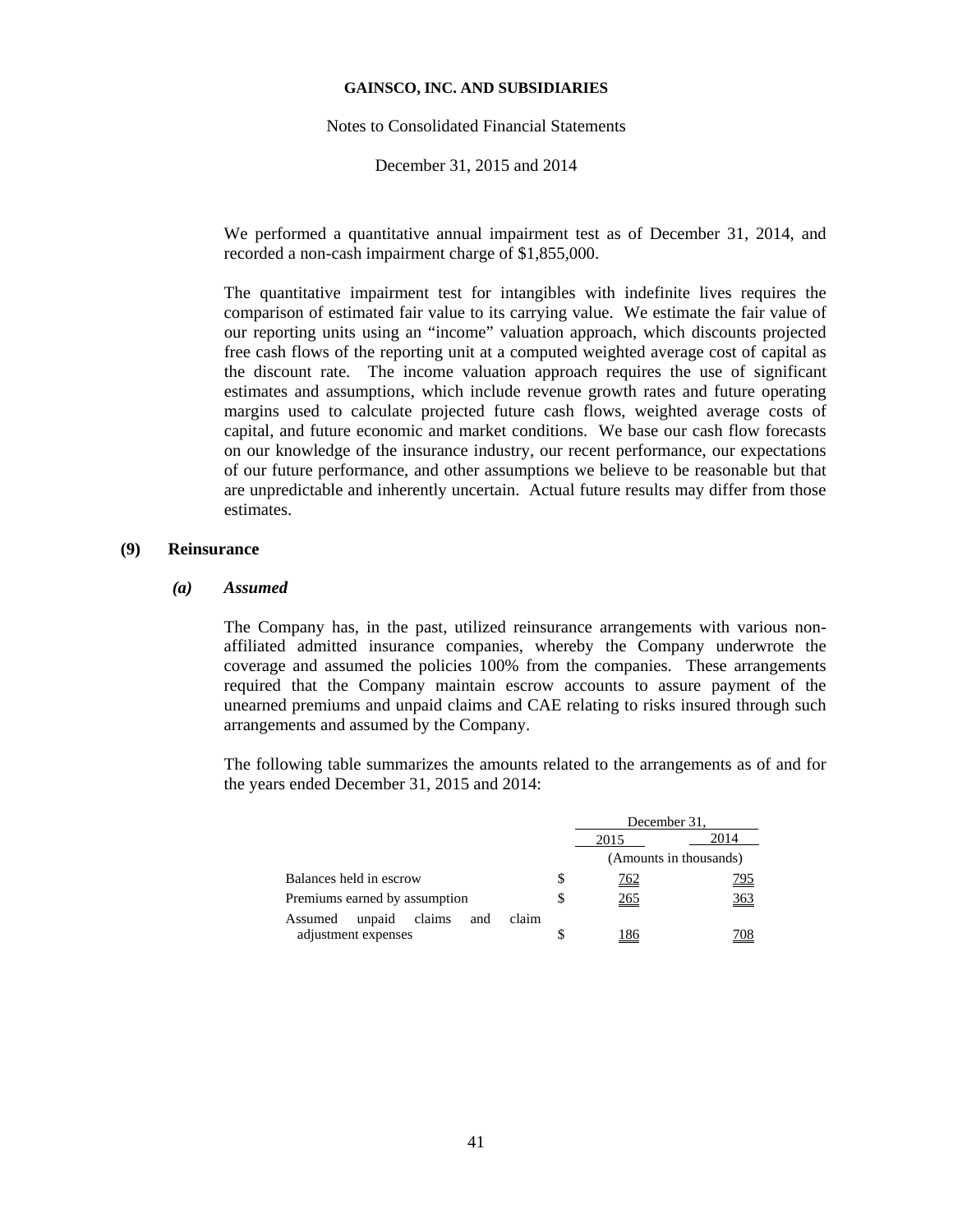Notes to Consolidated Financial Statements

December 31, 2015 and 2014

## *(b) Ceded*

# **Runoff Lines**

On February 7, 2002, the Company announced its decision to cease writing commercial, specialty and umbrella lines of insurance due to continued adverse claims development and unprofitable underwriting results, these lines became known as runoff lines. The Company had no ceded unpaid claims and CAE as of December 31, 2015. The Company had ceded unpaid claims and CAE of approximately \$11,000 as of December 31, 2014.

#### **Nonstandard Personal Auto Lines**

In 2014, the Company maintained catastrophe reinsurance on its physical damage coverage for property claims of \$6,500,000 in excess of \$1,000,000 for a single catastrophe, as well as \$13,000,000 aggregate catastrophes. For 2015 and 2016, the Company maintains catastrophe reinsurance on its physical damage coverage for property claims of \$6,500,000 in excess of \$1,000,000 for a single catastrophe, as well as \$14,500,000 for aggregate catastrophes.

The amounts included in the consolidated statement of operations for reinsurance ceded as of and for the years ended December 31, 2015 and 2014, respectively, are set forth in the following table:

|                                               | December 31,           |      |
|-----------------------------------------------|------------------------|------|
|                                               | 2015                   | 2014 |
|                                               | (Amounts in thousands) |      |
| Premiums earned – nonstandard personal auto   | 544                    | 677  |
| Claims and claim adjustment expenses – runoff |                        |      |

The Company remains directly liable to their policyholders for all policy obligations and the reinsuring companies are obligated to the Company to the extent of the reinsured portion of the risks.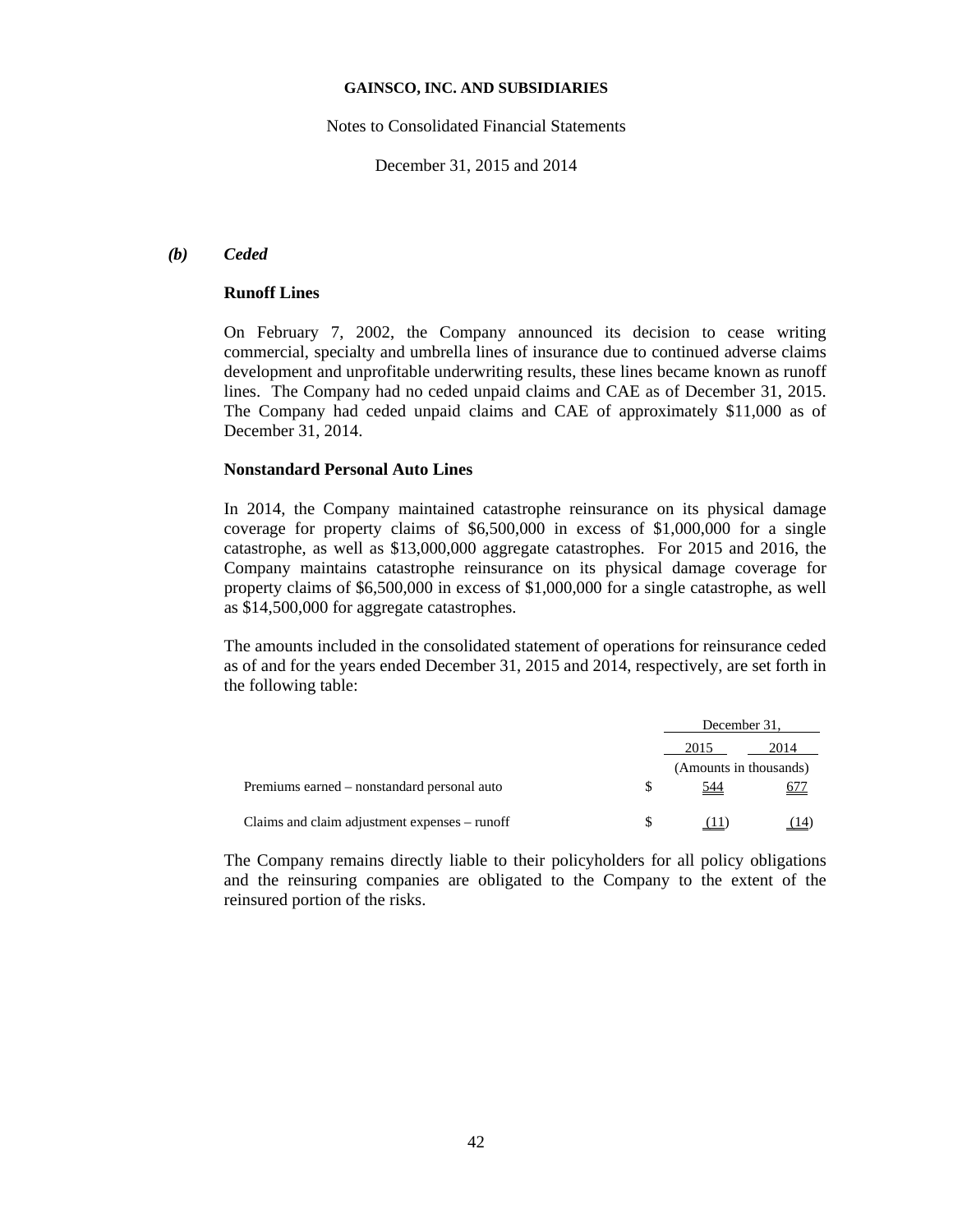Notes to Consolidated Financial Statements

December 31, 2015 and 2014

# **(10) Property and Equipment**

The following schedule summarizes the components of property and equipment:

|                                           |    | As of and for the years ended<br>December 31 |         |
|-------------------------------------------|----|----------------------------------------------|---------|
|                                           |    | 2015                                         | 2014    |
|                                           |    | (Amounts in thousands)                       |         |
| Leasehold improvements                    | S  | 1,478                                        | 512     |
| Land                                      |    | 1,755                                        | 1,755   |
| <b>Building</b>                           |    | 5,243                                        | 4,131   |
| Furniture, fixtures and automobiles       |    | 5,286                                        | 2,978   |
| Equipment                                 |    | 3,665                                        | 3,539   |
| Software                                  |    | 6,921                                        | 6,524   |
| Accumulated depreciation and amortization |    | (11,206)                                     | (9,891) |
| Property and equipment, net               | \$ | 13,142                                       | 9,548   |
| Depreciation expense                      | \$ | .80                                          |         |

# **(11) Claims and Claim Adjustment Expenses**

The following table sets forth the changes in unpaid claims and claim adjustment expenses, net of reinsurance cessions, as shown in the Company's consolidated financial statements for the periods indicated:

|                                                                                                                                        | As of and for the years ended<br>December 31, |         |
|----------------------------------------------------------------------------------------------------------------------------------------|-----------------------------------------------|---------|
|                                                                                                                                        | 2015                                          | 2014    |
|                                                                                                                                        | (Amounts in thousands)                        |         |
| Unpaid claims and claim adjustment expenses, beginning of period<br>Less: Ceded unpaid claims and claim adjustment expenses, beginning | \$<br>76,944                                  | 73,495  |
| of period                                                                                                                              |                                               | 936     |
| Net unpaid claims and claim adjustment expenses, beginning of period                                                                   | 76,933                                        | 72,559  |
| Net claims and claim adjustment expense incurred related to:                                                                           |                                               |         |
| Current period                                                                                                                         | 162,040                                       | 128,508 |
| Prior periods                                                                                                                          | (4,165)                                       | 7,048   |
| Total net claim and claim adjustment expenses incurred                                                                                 | 157,875                                       | 135,556 |
| Net claims and claim adjustment expenses paid related to:                                                                              |                                               |         |
| Current period                                                                                                                         | 99,210                                        | 80,590  |
| Prior periods                                                                                                                          | 47,934                                        | 50,592  |
| Total net claim and claim adjustment expenses paid                                                                                     | 147,144                                       | 131,182 |
| Net unpaid claims and claim adjustment expenses, end of period                                                                         | 87,664                                        | 76,933  |
| Plus: Ceded unpaid claims and claim adjustment expenses, end of<br>period                                                              |                                               | 11      |
| Unpaid claims and claim adjustment expenses, end of period                                                                             | \$<br>87.664                                  | 76.944  |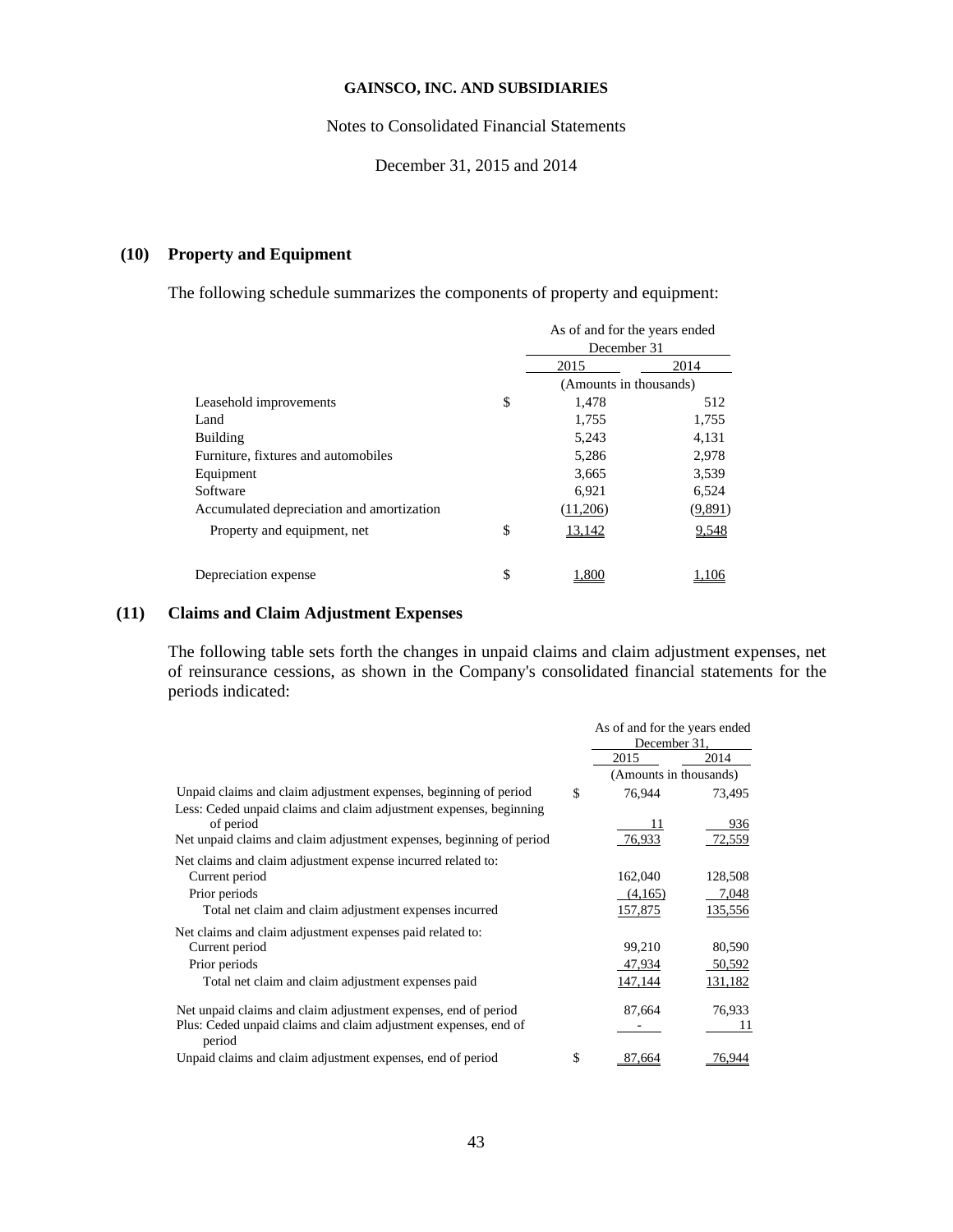#### Notes to Consolidated Financial Statements

December 31, 2015 and 2014

The favorable development in net claims and CAE incurred in 2015 was primarily attributable to the difference in actual and expected claims frequency and severity associated with most of our coverages. The unfavorable development in net claims and CAE incurred related to prior periods for 2014 were primarily attributable to the Florida Personal Injury Protection litigations from accident years 2008-2012. As of December 31, 2014, the vast majority of such litigations have been settled. As of December 31, 2015, we believe the balance sheet carried reserves made a reasonable provision for all unpaid claims and CAE obligations of the Company under the terms of its contracts and reinsurance agreements.

The following table presents the favorable (unfavorable) development in nonstandard personal auto for claims occurring in prior accident years for each region for the years ended December 31, 2015 and 2014, excluding commercial runoff business, as the aforementioned table includes:

|                                    |    | December 31.           |    |         |
|------------------------------------|----|------------------------|----|---------|
|                                    |    | 2015                   |    | 2014    |
|                                    |    | (Amounts in thousands) |    |         |
| Region:                            |    |                        |    |         |
| Southeast (Florida, Georgia, South |    |                        |    |         |
| Carolina, Tennessee and            |    |                        |    |         |
| Virginia)                          | \$ | 1.694                  | \$ | (7,077) |
| Southwest (Arizona, California,    |    |                        |    |         |
| New Mexico, Nevada and             |    |                        |    |         |
| Texas)                             |    | 2,312                  |    | 35      |
| Net favorable (unfavorable)        |    |                        |    |         |
| development                        | S  |                        | S  |         |

#### **(12) Federal Income Taxes**

In the accompanying consolidated statements of operations, the provisions for Federal income tax as a percent of related pretax income differ from the Federal statutory income tax rate. A reconciliation of income tax expense using the Federal statutory rates to actual income tax expense follows:

|                                   |      | December 31.           |          |  |
|-----------------------------------|------|------------------------|----------|--|
|                                   | 2015 |                        | 2014     |  |
|                                   |      | (Amounts in thousands) |          |  |
| Income tax expense at 34%         | S    | 1.748                  | 5,334    |  |
| Change in net valuation allowance |      | (2,850)                | (11,993) |  |
| Other, net                        |      | 99                     | 772      |  |
| Income tax benefit                | \$   |                        |          |  |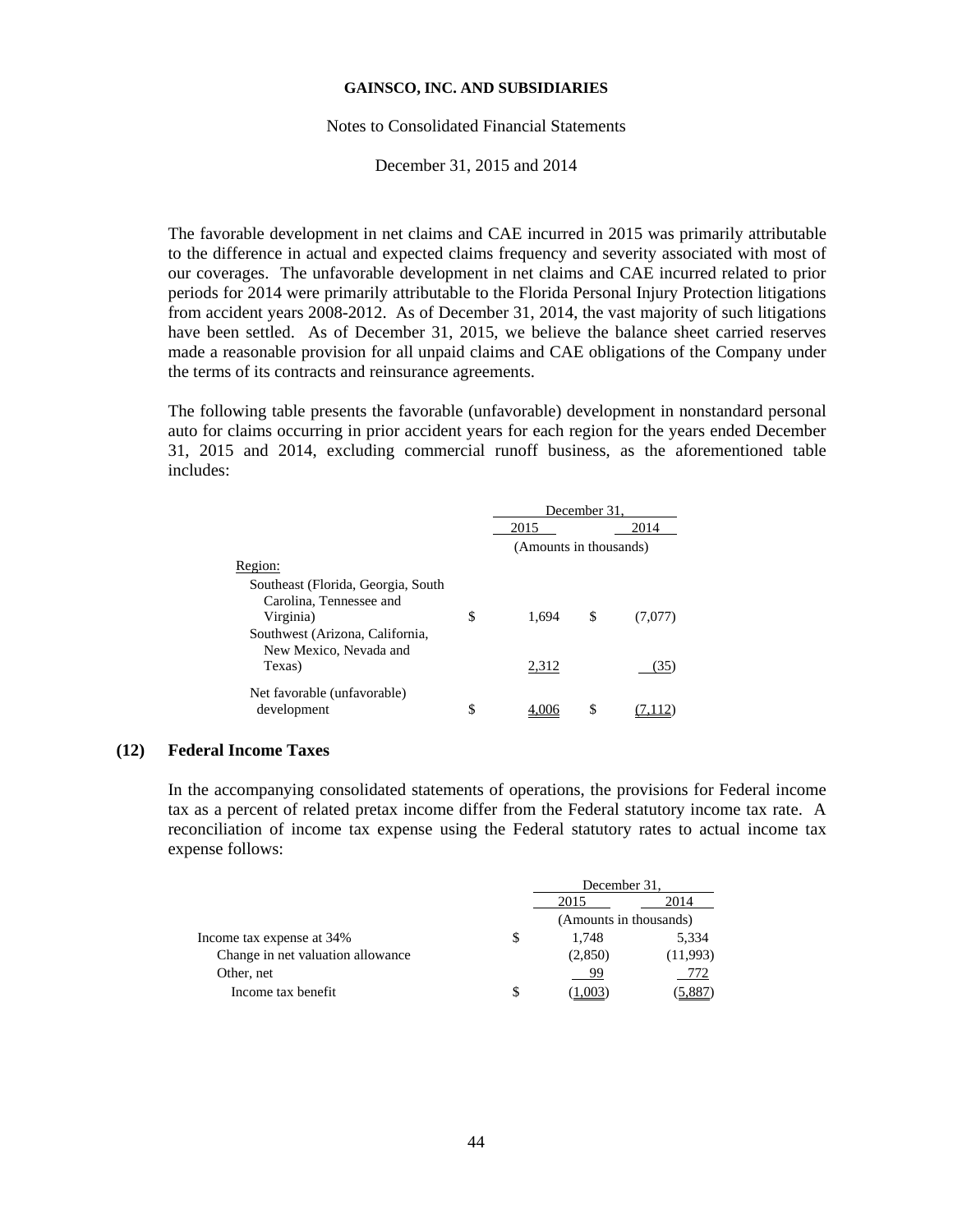#### Notes to Consolidated Financial Statements

December 31, 2015 and 2014

The Company recognized a current tax expense for the alternative minimum tax for the years ended December 31, 2015 and 2014:

|                         | 2015       | 2014                   |
|-------------------------|------------|------------------------|
|                         |            | (Amounts in thousands) |
| Current tax expense     | <u>374</u> | <u>861</u>             |
| Federal income tax paid | 757        | 374                    |

Under ASC 740-10-25, the primary objective is to establish deferred tax assets and liabilities for the temporary differences between the financial reporting basis and the tax basis of the Company's assets and liabilities at enacted tax rates expected to be in effect when such amounts are realized or settled. As a consequence, the portion of the tax expense, which is a result of the change in the deferred tax asset or liability, may not always be consistent with the income reported on the statements of operations. At December 31, 2015, the Company has not identified any material uncertain tax positions in accordance with ASC 740-10-25.

As a result of losses in prior years, the Company has NOL carryforwards for tax purposes aggregating the following (amounts in thousands) at December 31, 2015:

|                                    |    | 2015   |
|------------------------------------|----|--------|
| Year set to expire                 |    |        |
| 2021                               | \$ | 1,471  |
| 2022                               |    | 13,687 |
| 2023                               |    | 633    |
| 2027                               |    | 12,901 |
| NOL carryforward                   | \$ |        |
|                                    |    |        |
| Tax benefit of the NOL carryfoward | S  |        |

The tax benefit of the NOL carryforwards is calculated by applying the Federal statutory income tax rate of 34% against the NOL carryforwards. The Company does not record a tax valuation allowance relating to the net unrealized losses on investments, excluding common stocks, because it is more likely than not that these losses would reverse or be utilized in future periods. The Company has the ability and it is the Company's intent to fully recover the principal, which could require the Company to hold these securities until their maturity; therefore, the Company considers the impairment to be temporary.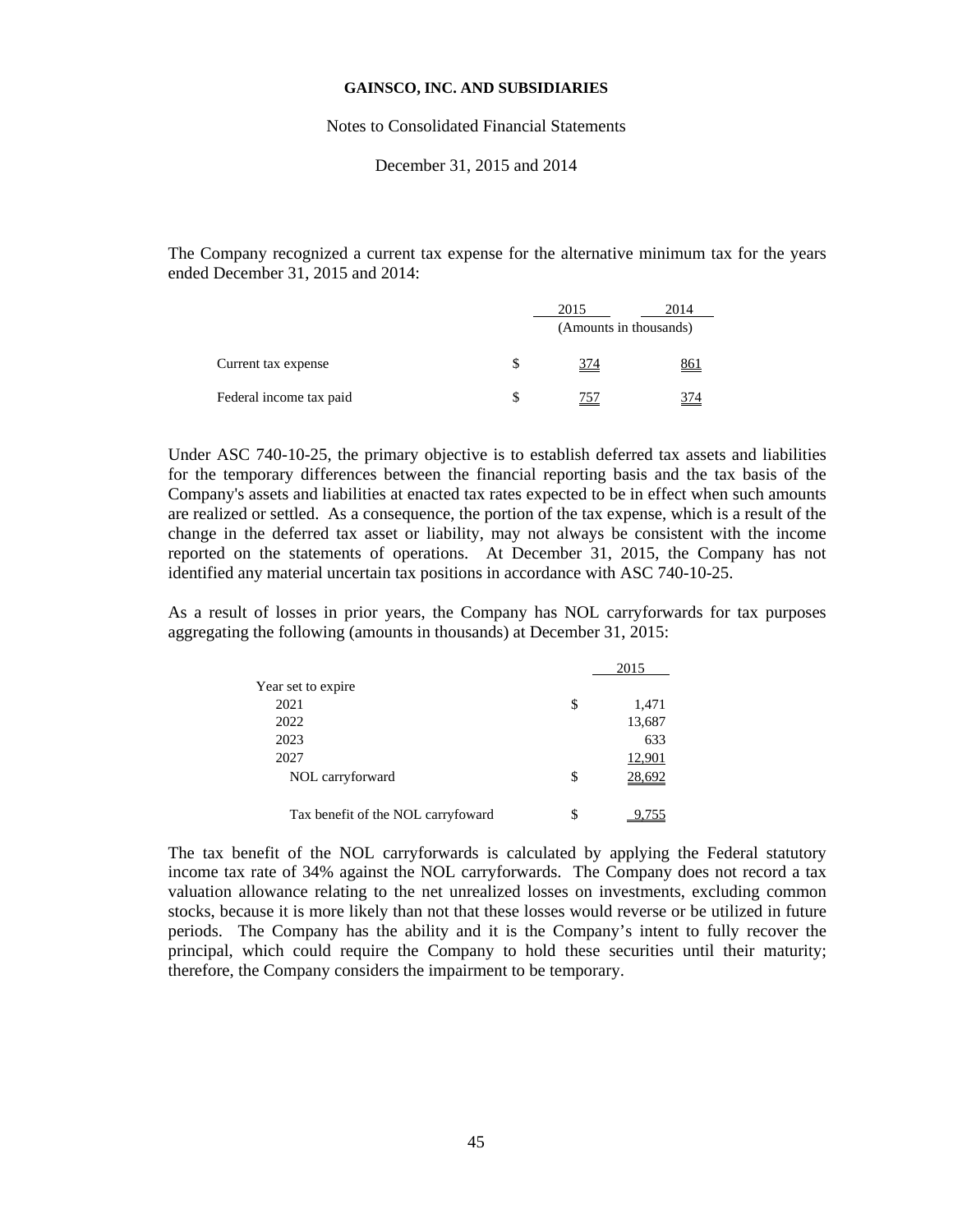#### Notes to Consolidated Financial Statements

### December 31, 2015 and 2014

The following table represents the tax effect of temporary differences giving rise to the net deferred tax asset established under ASC 740-10-25.

|                                                         | As of December 31,     |               |
|---------------------------------------------------------|------------------------|---------------|
|                                                         | 2015                   | 2014          |
|                                                         | (Amounts in thousands) |               |
| Deferred tax assets:                                    |                        |               |
| Net operating loss carryforward                         | \$<br>9,755            | 11,274        |
| Discount on unearned premium reserve                    | 4,014                  | 3,497         |
| <b>Unearned</b> fees                                    | 1,078                  | 1,047         |
| Alternative Minimum Tax carryforward                    | 1.132                  | 1,045         |
| Discount on unpaid claims and claim adjustment expenses | 806                    | 864           |
| Business combination                                    | 496                    | 462           |
| Realized capital losses                                 | 485                    | 538           |
| Allowance for doubtful accounts                         | 288                    | 280           |
| Net unrealized losses on investments                    | 1,581                  |               |
| Other                                                   | 3                      |               |
| Total deferred tax assets                               | 19,638                 | 19,007        |
| Deferred tax liabilities:                               |                        |               |
| Deferred policy acquisition costs                       | 3,151                  | 2,706         |
| Accrual of discount on bonds                            | 370                    | 329           |
| Depreciation and amortization                           | 223                    | 185           |
| Net unrealized gains on investments                     |                        | 381           |
| Total deferred tax liabilities                          | 3,744                  | 3,601         |
| Net deferred tax asset before valuation allowance       | 15,894                 | 15,406        |
| Valuation allowance                                     |                        | (2,850)       |
| Net deferred tax asset                                  | \$<br>15.894           | <u>12,556</u> |

During 2015, the Company reduced the valuation allowance associated with the deferred tax asset by \$2,850,000, which is the change in the expectation on the utilization of the NOL carryforwards and all temporary differences resulting in no valuation allowance. Under ASC 740-10, positive evidence, such as taxable income over the most recent three-year period and other available objective and subjective evidence, requires management to conclude that it is "more likely than not" that a portion or all of the deferred tax benefit will be realized. While both objective and subjective evidence are considered, objective evidence should generally be given more weight in the analysis under ASC 740-10. In making the determination, the Company considered all available evidence, including the fact that the Company had estimated cumulative taxable income for the three years ended December 31, 2015 of approximately \$27,883,000. Based on a review of available evidence, management concluded that it is more likely than not that the Company will have future taxable income to utilize \$9,755,000 of the net operating loss carryforward prior to its expiration. The amount of the deferred tax benefit that may ultimately be realized could be affected by changes in tax rates, changes to applicable tax carryforward periods or other statutory or regulatory changes that may limit or impair the value thereof. The Company had no deferred tax valuation allowance at December 31, 2015.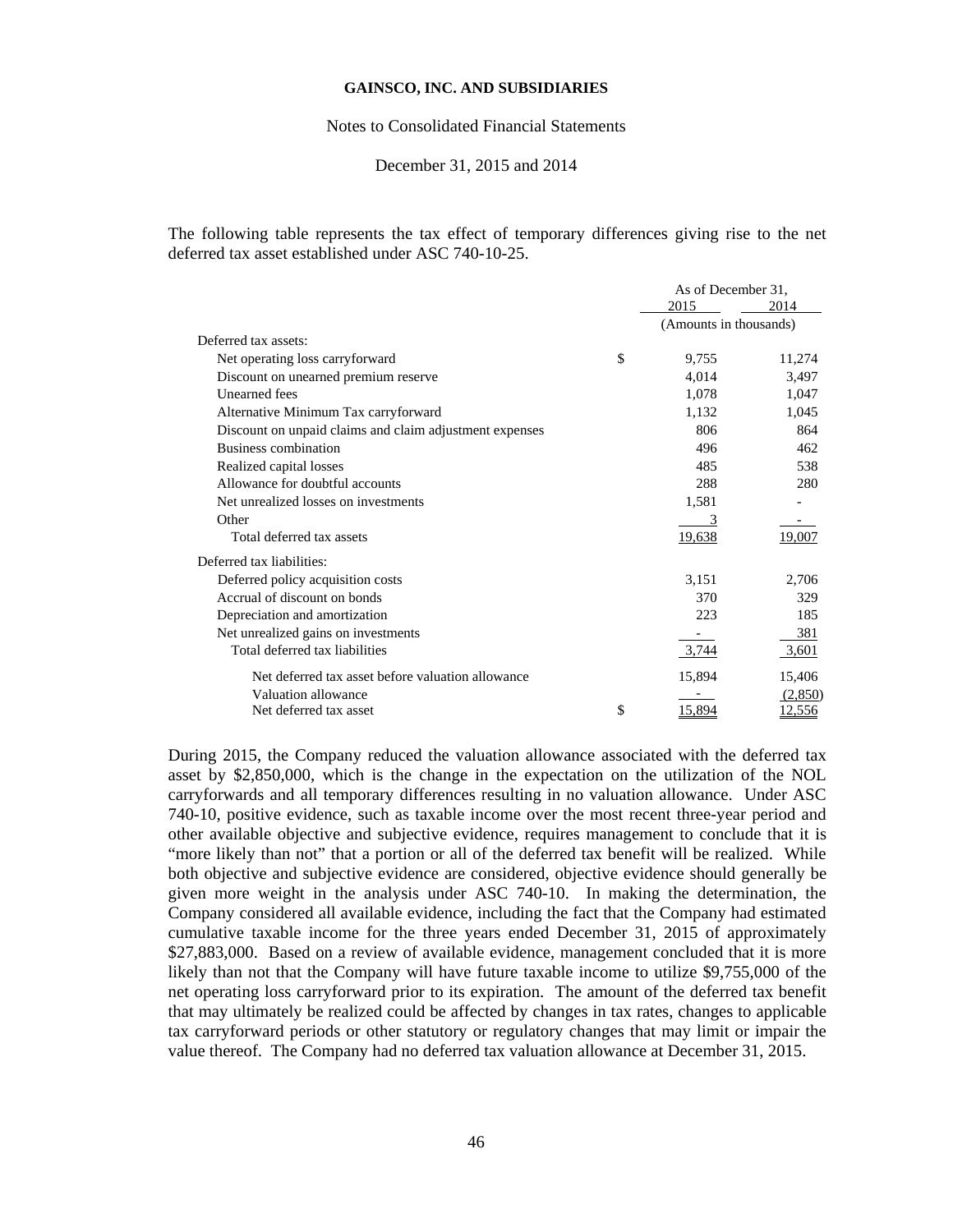#### Notes to Consolidated Financial Statements

December 31, 2015 and 2014

## **(13) Shareholders' Equity**

The Company has authorized 12,500,000 shares of common stock, par value \$.10 per share (the "Common Stock"). Of the authorized shares of common stock, 5,338,232 shares were issued and 4,860,900 shares outstanding, and 5,221,232 shares were issued and 4,962,582 shares were outstanding as of December 31, 2015 and 2014, respectively. At December 31, 2015 and 2014, the Company held 477,332 and 258,650 shares as treasury stock, respectively.

At December 31, 2015, Goff Moore Strategic Partners, LP ("GMSP") owned approximately 35% of the outstanding Common Stock, James R. Reis owned approximately 13% and Robert W. Stallings owned approximately 25% of the outstanding Common Stock. At December 31, 2014, GMSP owned approximately 34% of the outstanding Common Stock, James R. Reis owned approximately 12% and Robert W. Stallings owned approximately 24% of the outstanding Common Stock.

There were no dividends to shareholders declared or paid in 2015 and 2014.

The following table reflects changes in the number of shares of common stock outstanding for the years ended December 31, 2015 and 2014:

|                                | 2015             | 2014      |
|--------------------------------|------------------|-----------|
| Shares outstanding             |                  |           |
| Balance at beginning of period | 4,962,582        | 4,889,582 |
| Shares issued                  | 117,000          | 73,000    |
| Shares repurchased             | (218,682)        |           |
| Balance at end of period       | <u>4,860,900</u> | 4,962,582 |

In November 2007, the Board of Directors of the Company authorized the Company to repurchase shares of the Company's Common Stock with a purchase price up to \$5 million in the open market and through negotiated transactions. The plan, which expired in December 2008, enabled the Company to purchase Common Stock from time to time in a manner consistent with the applicable laws and regulations, including the provisions of the safe harbor contained in Rule 10b-18 under the Exchange Act and subject to certain price, market, volume and timing constraints specified in the plan.

In May 2015, the Board of Directors of the Company, noting the expiration of the November 2007 share repurchase plan, authorized the repurchase of up to 1.5 million shares of the Company's Common Stock with a share value range of \$15 to \$17 per share. Under this plan, the Company was permitted to repurchase shares of the Company's Common Stock in private negotiated transactions with shareholders that had expressed an interest in selling their shares to the Company.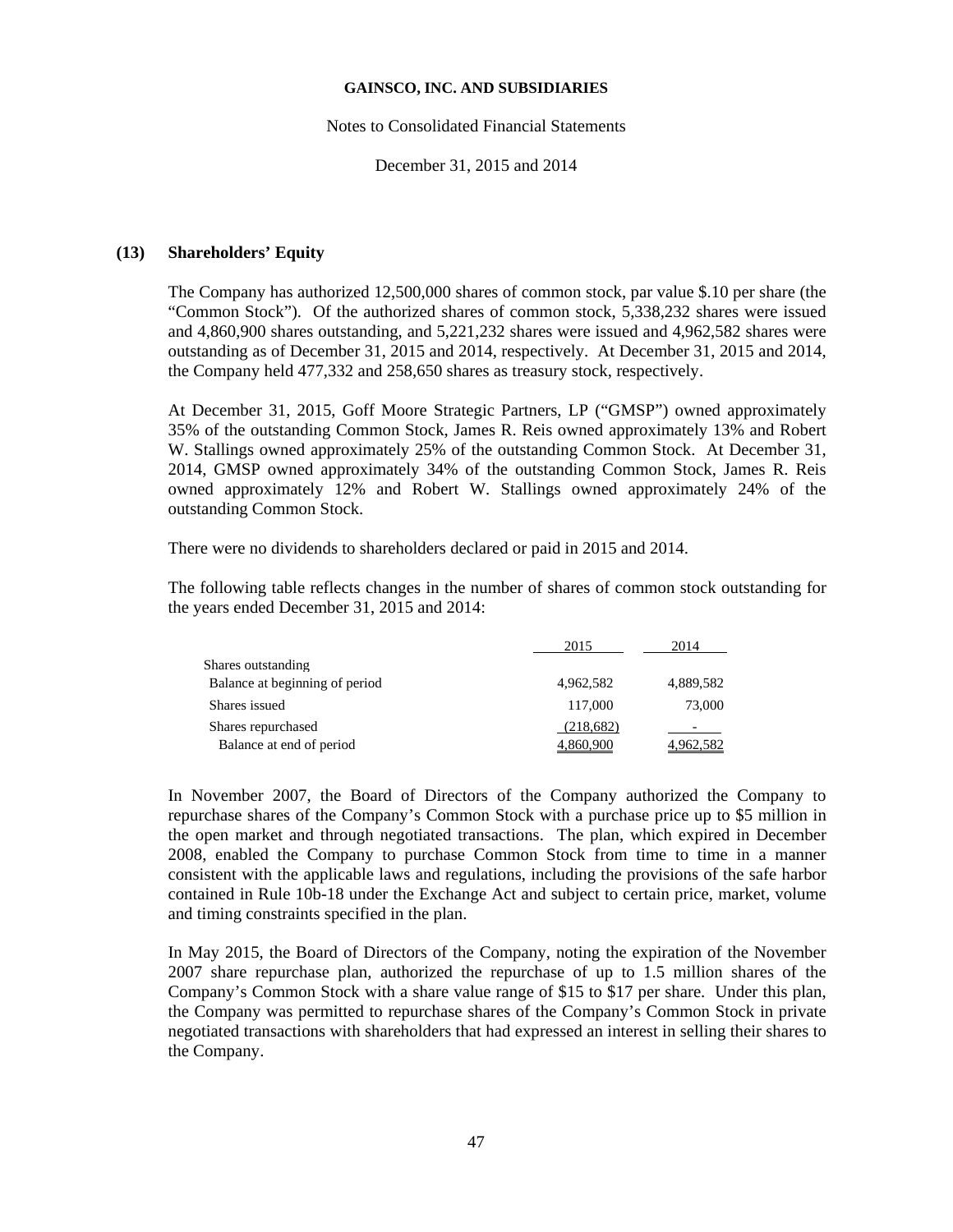#### Notes to Consolidated Financial Statements

### December 31, 2015 and 2014

Under the terms of the May 2015 plan, the Company made the following repurchases:

ISSUER PURCHASES OF EQUITY SECURITIES

| ISSUER PURCHASES OF EQUITY SECURITIES |               |            |                         |                          |  |
|---------------------------------------|---------------|------------|-------------------------|--------------------------|--|
|                                       | (a)           | (b)        | (c)                     | (d)                      |  |
|                                       |               |            | <b>Total Number</b>     |                          |  |
|                                       | Total         |            | of Shares               | <b>Amount of Shares</b>  |  |
|                                       | Number of     | Average    | Purchased Under the     | that May Yet Be          |  |
|                                       | <b>Shares</b> | Price Paid | <b>Authorized Plans</b> | Purchased Under the      |  |
| Period                                | Purchased     | per Share  | or Programs             | <b>Plans or Programs</b> |  |
| $08/01/2015 - 08/31/2015$             | 170,545       | \$15.000   | 170,545                 | 1,329,455                |  |
| $09/01/2015 - 09/30/2015$             | 14,762        | \$15.000   | 14,762                  | 1,314,693                |  |
| $10/01/2015 - 10/31/2015$             | 30.245        | \$15,000   | 30,245                  | 1,284,448                |  |
| $11/01/2015 - 11/30/2015$             | 3,130         | \$15.000   | 3,130                   | 1,281,318                |  |
| Total                                 | 218,682       | \$15,000   | 218,682                 | 1,281,318                |  |

In December 2015, the Board of Directors of the Company terminated the May 2015 share repurchase plan and authorized a new share repurchase plan. Under the new plan, the Company is authorized to purchase up to 1.5 million shares of the Company's Common Stock, at a price per share not to exceed \$15.00, in private negotiated transactions with stockholders that express an interest in selling their shares to the Company.

The following table presents the statutory policyholders' surplus for MGA as of December 31, 2015 and 2014, and the statutory net income for MGA for the year ended December 31, 2015 and 2014:

|                                  | 2015                   | 2014    |  |
|----------------------------------|------------------------|---------|--|
|                                  | (Amounts in thousands) |         |  |
| Statutory policyholders' surplus | 100,533                | 110,583 |  |
| Statutory net income             |                        |         |  |

Statutes in Texas restrict the payment of dividends by MGA for any 12 month period to the greater of net income for the preceding year or 10% of surplus as regards policyholders as of the preceding December 31. This amount cannot be greater than unassigned surplus as of the preceding December 31. At December 31, 2015, \$10,053,000 is available for dividend payments. Dividends can be paid with regulatory notification of no objection from the Texas Department of Insurance.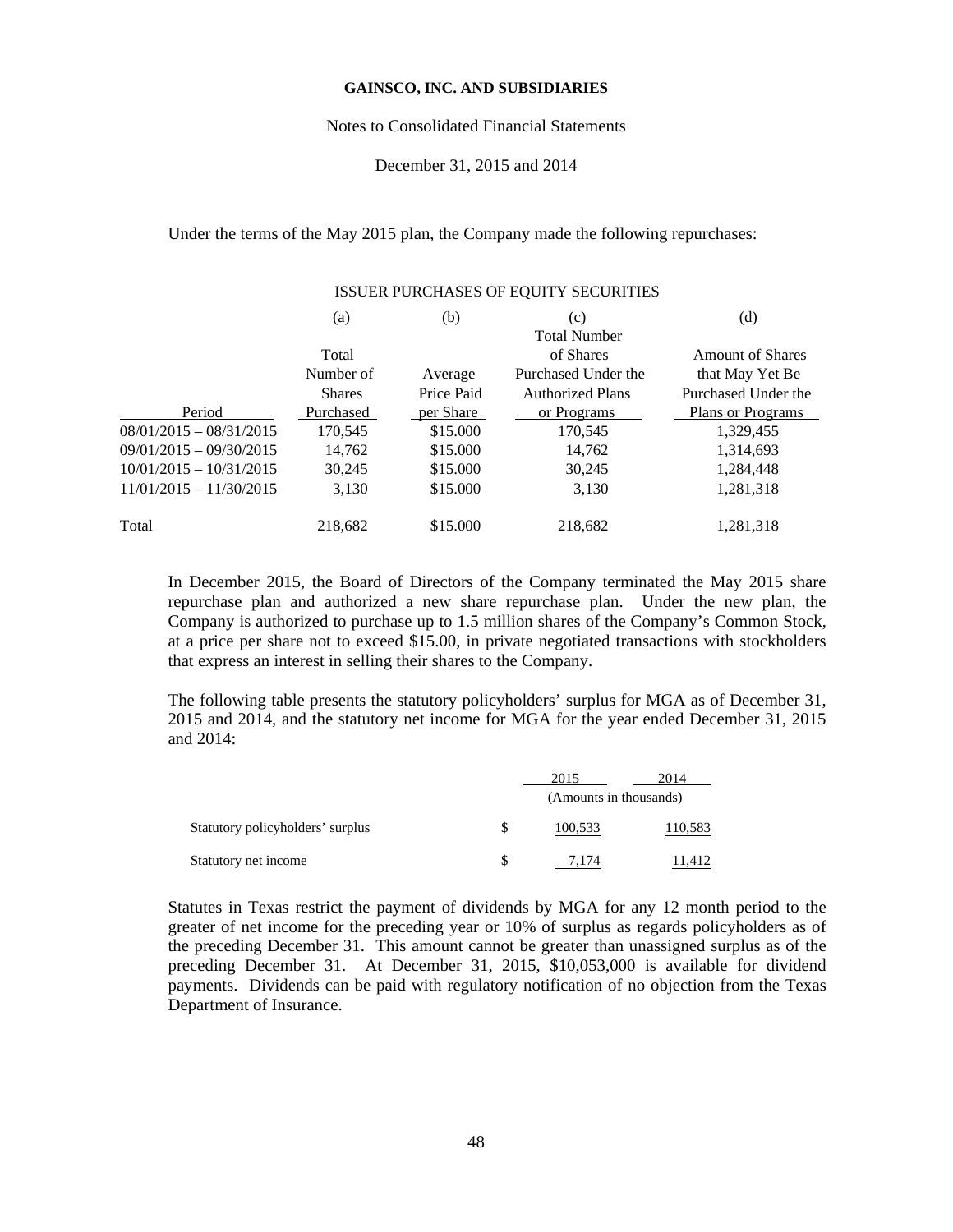Notes to Consolidated Financial Statements

December 31, 2015 and 2014

The Company's statutory capital exceeds the benchmark capital level under the Risk Based Capital ("RBC") formula for its insurance companies. RBC is a method for establishing the minimum amount of capital appropriate for an insurance company to support its overall business operations in consideration of its size and risk profile. As of December 31, 2015, the Company's RBC authorized control level was \$14,272,000 and the total adjusted capital was \$100,533,000.

# **(14) Earnings Per Share**

The following table sets forth the computation of basic and diluted income per share (amounts in thousands, except for per share data):

|                                                                                                       | Years ended December 31, |        |
|-------------------------------------------------------------------------------------------------------|--------------------------|--------|
|                                                                                                       | 2015                     | 2014   |
| Numerator:                                                                                            |                          |        |
| Net income                                                                                            | \$<br>6,144              | 21,575 |
| Numerator for basic earnings per share – income                                                       |                          |        |
| available to common shareholders                                                                      | 6,144                    | 21,575 |
|                                                                                                       |                          |        |
| Numerator for diluted earnings per share – income                                                     |                          |        |
| available to common shareholders after assumed<br>conversions                                         | \$<br>6,144              | 21,575 |
|                                                                                                       |                          |        |
| Denominator:                                                                                          |                          |        |
| Denominator for basic earnings per share – weighted                                                   |                          |        |
| average common shares outstanding                                                                     | 4,937                    | 4,927  |
|                                                                                                       |                          |        |
| Denominator for diluted earnings per share – adjusted<br>weighted average common shares outstanding & |                          |        |
| assumed conversions                                                                                   | 4,937                    | 4,927  |
|                                                                                                       |                          |        |
| Basic earnings per share                                                                              | .24                      | 4.38   |
| Diluted earnings per share                                                                            | \$<br>1.24               | 4.38   |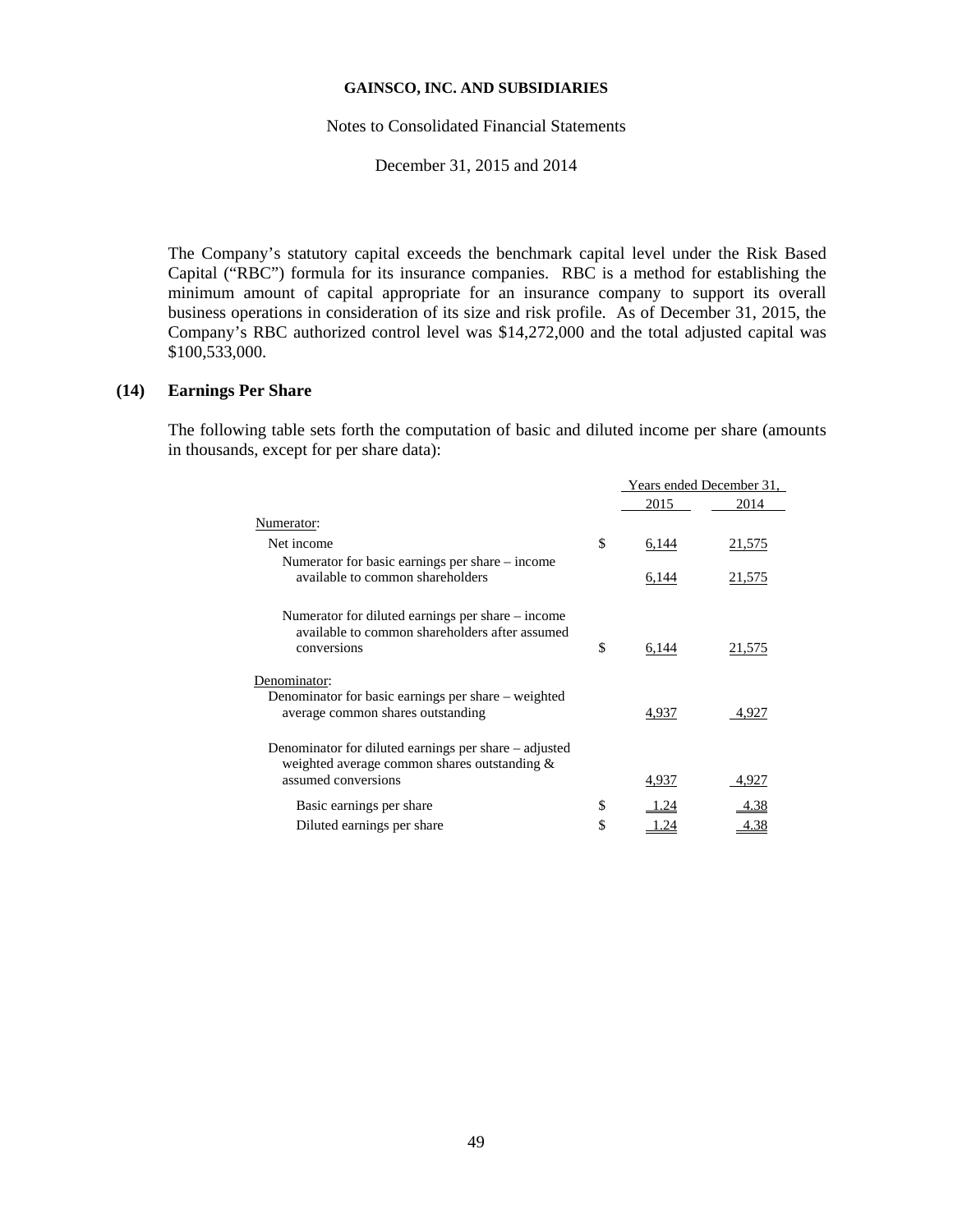Notes to Consolidated Financial Statements

December 31, 2015 and 2014

## **(15) Benefits**

The Company has a 401(k) plan for the benefit of its eligible employees. The Company made contributions to the plan that totaled \$403,000 and \$368,000 for 2015 and 2014, respectively.

The Company entered into executive severance agreements in 2002 with two executive officers, Richard M. Buxton and Daniel J. Coots. The agreements generally provide that the Company shall pay the executive, upon termination of the employment of the executive by the Company without cause or by the executive with good reason during the term of the agreement, a lump sum severance amount equal to the base annual salary of the executive as of the date that the executive's employment with the Company ends. The executive severance agreements do not supersede change in control agreements or any other severance agreements the employees may have with the Company. Mr. Buxton retired in December 2015, and his agreement expired.

As an integral part of the recapitalization consummated in January 2005, the Company entered into new employment agreements with Messrs. Stallings and Reis and an amended employment and related agreements with Mr. Glenn W. Anderson, which were approved by shareholders on January 18, 2005. Effective September 2015, the Company amended Mr. Anderson's agreement solely to change his base annual salary, and amended and restated the employment agreements with Messrs. Stallings and Reis to change their base annual salaries and to align their agreements more closely with Mr. Anderson's agreement.

The terms of the employment agreements with Messrs. Stallings and Reis are each three years, and are automatically renewed for successive one year terms on the same terms and conditions on each anniversary of the effective date, unless either party gives notice of an intention not to renew.

The term of Mr. Anderson's employment is four years and is automatically extended by an additional year on the same terms and conditions on each anniversary of the effective date (so that, as of each anniversary of the effective date, the term of the employment agreement remains four years), unless either party gives notice of an intention not to extend the term.

The Company entered into an executive severance agreement in October 2015 with Drew F. Nachowiak, the General Counsel of the Company. The agreement generally provides that the Company shall pay the executive, upon termination of the employment of the executive by the Company without cause or by the executive with good reason during the term of the agreement, an amount equal to the base annual salary of the executive as of the date that the executive's employment with the Company ends. Such amount is payable over a 12 month period. The executive severance agreement does not supersede a change in control agreement or any other severance agreement the employee may have with the Company.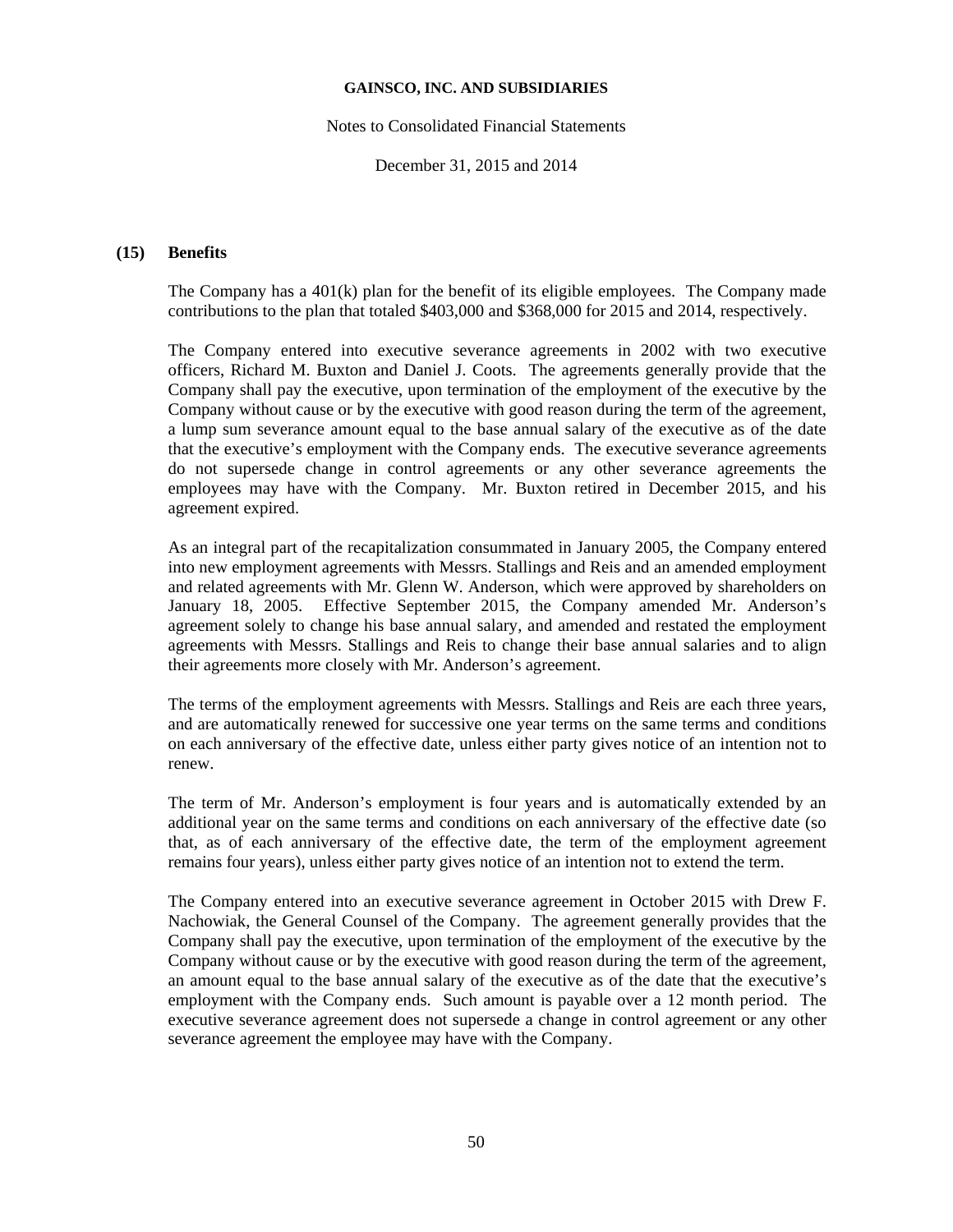#### Notes to Consolidated Financial Statements

December 31, 2015 and 2014

In 2011 the Company instituted a deferred compensation plan for certain key employees. This plan had a five-year performance period with annual performance objectives based on the Company achieving minimum gross premiums written targets in 2012 through 2015 and target operating earnings before tax in 2011 through 2015. In 2015, this deferred compensation plan was amended for all participants to add an additional year (2019) and to recalibrate the performance targets, as permitted by the agreements. The amended plan agreements have a five-year performance period from 2015 through 2019 with annual performance objectives based on the Company achieving minimum gross premiums written targets and target operating earnings before tax (attributable to the private passenger automobile insurance business, as determined per the agreement). Compensation expense is recognized based on achieving individual year performance targets or on achieving cumulative performance results.

The compensation is recognized as an expense in the current year and deferred for payment five years later under terms of the plan. In addition, during 2015 separate deferred compensation agreements were entered into with certain designated key staff employees. Compensation pursuant to these agreements is recognized based on the key individual continuing each year in that designated key employee capacity. The compensation is recognized as expense in the current year and deferred for payment five years later under the terms of the plan. Based on the results of the 2015 and 2014 fiscal year, compensation expense was recorded in the amount of \$1,008,000 and \$510,000, respectively.

In the second quarter of 2015, the Board of Directors granted stock awards totaling 107,000 shares to five of the Company's officers. The awards were fully vested upon grant and \$1,562,000 was recognized as compensation expense in Underwriting and operating expense based on fair value of \$14.60 per share, which was the closing price of our Common Stock on the date of grant. Additionally, the Board of Directors granted stock awards totaling 10,000 shares to the two independent directors of the Company. The awards were fully vested upon grant and \$146,000 was recognized as director fees expense in Underwriting and operating expense based on fair value of \$14.60 per share, which was the closing price of our Common Stock on the date of grant.

In the second quarter of 2014, the Board of Directors granted stock awards totaling 53,000 shares to six of the Company's officers. The awards were fully vested upon grant and \$500,000 was recognized as compensation expense in Underwriting and operating expense based on fair value of \$9.44 per share, which was the closing price of our Common Stock on the date of grant. Additionally, in the third quarter of 2014, the Board of Directors granted stock awards totaling 20,000 shares to the two independent directors of the Company. The awards were fully vested upon grant and \$190,000 was recognized as director fees expense in Underwriting and operating expense based on fair value of \$9.50 per share, which was the closing price of our Common Stock on the date of grant.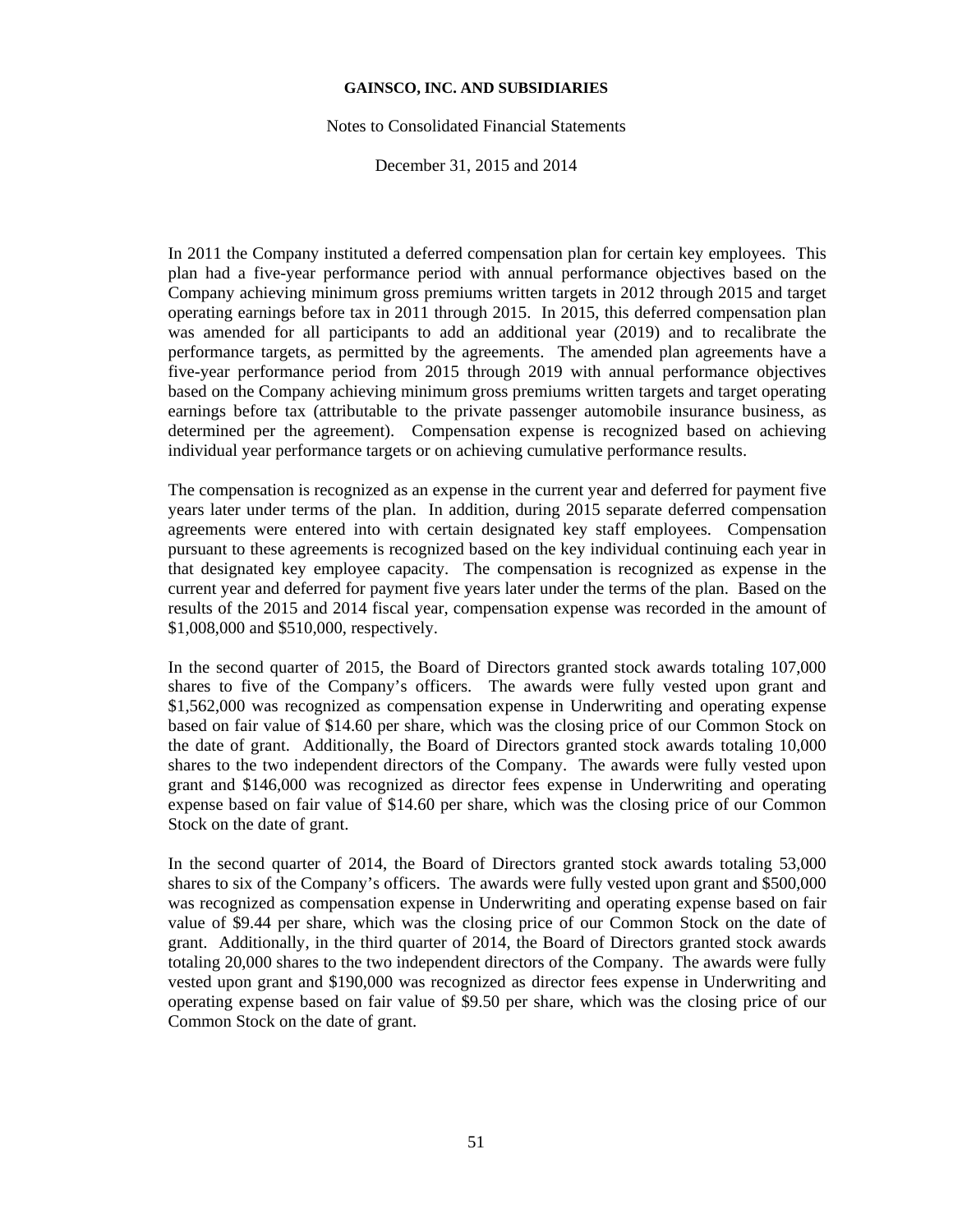Notes to Consolidated Financial Statements

December 31, 2015 and 2014

## **(16) Commitments and Contingencies**

## Legal Proceedings

In the normal course of its operations, the Company is named as defendant in various legal actions seeking monetary damages, including cases involving business disputes and those involving allegations that the Company wrongfully denied insurance claims and is liable for damages. Some cases involving insurance claims seek amounts significantly in excess of our policy limits. In the opinion of the Company's management, based on the information currently available, the ultimate liability, if any, resulting from the disposition of such litigation will not have a material adverse effect on the Company's consolidated financial position or results of operations. However, in view of the uncertainties inherent in such litigation, it is possible that the ultimate cost to the Company might exceed the reserves we have established by amounts that could have a material adverse effect on the Company's future results of operations, financial condition and cash flows in a particular reporting period.

In November 2010, a claim for recovery of damages of less than \$500 in a Personal Injury Protection ("PIP") in Dade County, Florida (Feijoo v. MGA Insurance Company, Inc.) was amended, with the plaintiff seeking to convert the case to a putative class action representing all persons similarly situated with respect to PIP claims in Florida against MGA. The Amended Complaint seeks damages of an unspecified amount and equitable and other relief. In August 2012, the Court dismissed the class action claims with prejudice, and the individual PIP case was subsequently transferred to County Court. In January 2015, the County Court granted the Plaintiff's motion to transfer the case back to the 11th Circuit Court in Dade County. Dismissal of the class action claims is subject to appeal by the named Plaintiff at the conclusion of the individual case. In November 2015 an agreed order was entered to stay the resolution of the individual case pending resolution of two similarly situated cases not involving MGA. While such litigation is inherently unpredictable, the Company believes that the Complaint is without merit and intends to defend itself vigorously. As a result, the Company is unable to reasonably estimate a possible range of losses, if any, arising from the litigation.

In February 2015, Bob Stallings Hyundai, Inc., an indirect subsidiary of the Company ("BSH"), brought an arbitration action against Dallas Hyundai, Inc. ("DHI") and its three owners alleging that they had made financial misrepresentations in the purchase and sale agreement under which BSH had purchased the assets of DHI in November 2013. In June 2015, DHI and the other three respondents filed a counter-complaint in the arbitration alleging breach of contract by BSH and seeking dismissal of BSH's complaint, the return of certain files and the awarding of their attorney's fees. While such litigation is inherently unpredictable, the Company believes that the counter-complaint is without merit and intends to defend itself vigorously. As a result, the Company is unable to reasonably estimate a possible range of losses, if any, arising from the litigation.

In December 2015, Bob Stallings Hyundai, Inc., an indirect subsidiary of the Company ("BSH"), was served with a lawsuit that had been filed in state district court in Dallas County,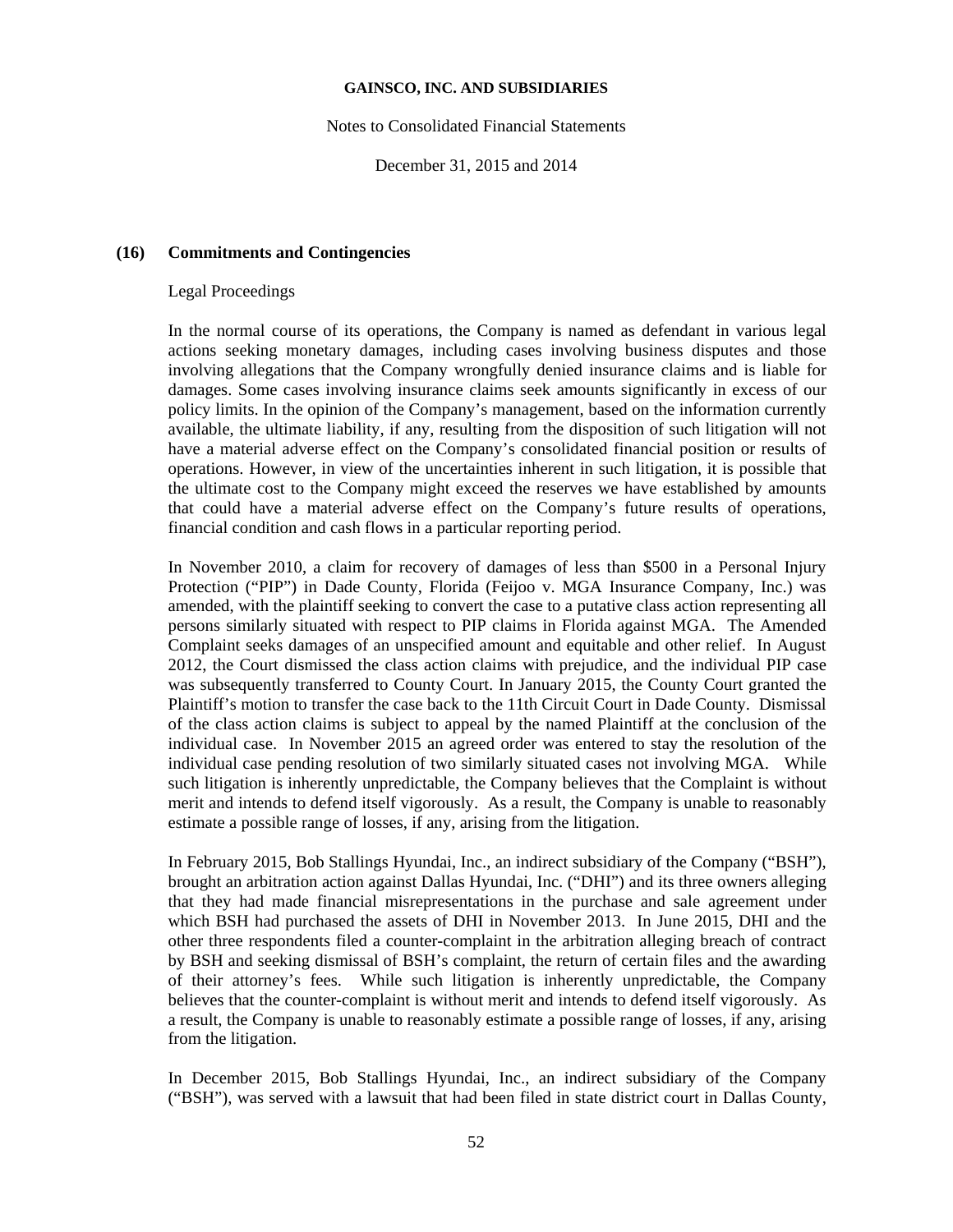#### Notes to Consolidated Financial Statements

December 31, 2015 and 2014

Texas. In the lawsuit two former employees of BSH allege that they were wrongfully terminated by the management of BSH. The individuals are seeking unspecified damages, including lost wages and benefits (past and future). While such litigation is inherently unpredictable, management believes that the allegations are without merit and intends to vigorously defend the lawsuit. As a result, the Company is unable to reasonably estimate a possible range of losses, if any, arising from the litigation.

### *Off-balance-sheet-risk*

The Company does not have any financial instruments where there is off-balance-sheet-risk of accounting loss due to credit or market risk. There is credit risk in the premiums receivable and reinsurance balances receivable of the Company. At December 31, 2015 and 2014, the Company did not have any claims receivables by individual reinsurers that were material with regard to shareholders' equity.

## **(17) Leases**

The Company entered into a ten-year lease agreement for the home office in May of 2005. After the Company amended the lease in 2014, a total of 65,737 square feet of office space were leased extending the lease a further ten years until September 2026. Under the terms of this lease, the Company has the option of terminating the lease agreement at the end of September 2023, subject to payment of a penalty. The Company entered into an eleven-year lease agreement for the Florida office in May of 2010 that includes rentable office space of 22,480 square feet. Under the terms of this lease, the Company has the option of renewing for two additional five year periods through the year 2031. The Company also has the option of terminating the lease agreement during the sixth year of the term subject to payment of a penalty.

The following table summarizes the Company's lease obligations as of December 31, 2015 (amounts in thousands).

| Year       | Amount      |
|------------|-------------|
|            |             |
| 2015       | \$<br>2,963 |
| 2016       | 2,904       |
| 2017       | 2,508       |
| 2018       | 2,548       |
| 2019       | 2,589       |
| Thereafter | 10,336      |
| Total      | \$          |